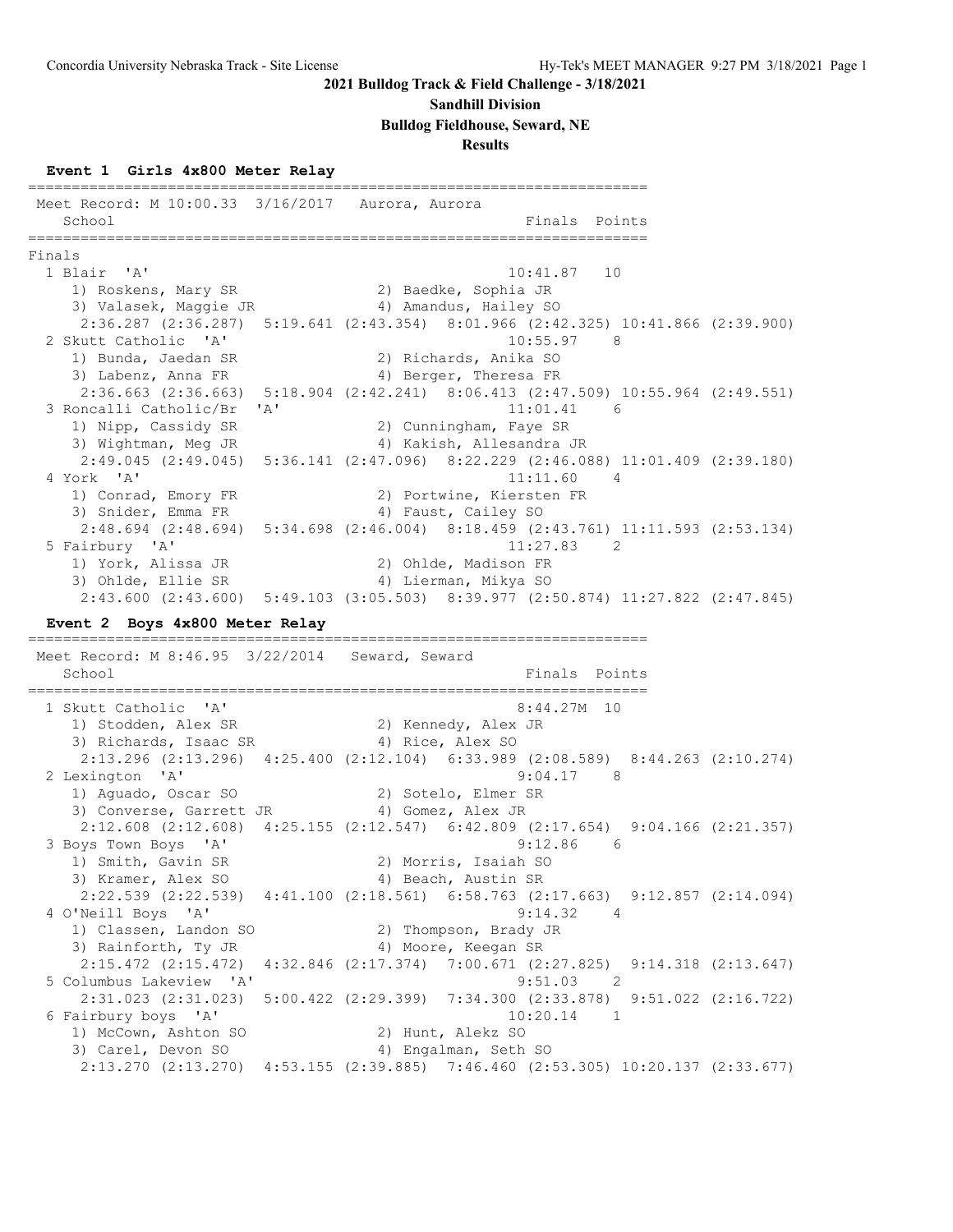**Sandhill Division**

**Bulldog Fieldhouse, Seward, NE**

**Results**

### **Event 3 Girls 3200 Meter Run**

| SO Blair<br>13:05.03 10<br>1 Schrick, Chloe<br>$1:40.072$ (50.998) $2:30.937$ (50.865) $3:21.429$ (50.492)<br>49.074 (49.074)<br>5:04.176 (51.318) 5:55.089 (50.913) 6:46.285 (51.196)<br>$4:12.858$ (51.429)<br>8:28.009 (50.327) 9:18.769 (50.760) 10:07.585 (48.816)<br>$7:37.682$ (51.397)<br>$10:55.138$ (47.553)<br>$11:42.115$ $(46.977)$ $12:27.201$ $(45.086)$<br>13:05.022 (37.821)<br>2 Deanda, Marisol<br>FR Schuyler<br>13:08.85<br>FR Schuyler 13:08.85 8<br>1:40.422 (51.083) 2:31.259 (50.837) 3:21.760 (50.501)<br>49.339 (49.339)<br>4:13.175 (51.415) 5:04.418 (51.243) 5:55.457 (51.039) 6:46.688 (51.231)<br>8:28.365 (50.413)<br>$9:19.368$ $(51.003)$<br>7:37.952(51.264)<br>$10:07.742$ $(48.374)$<br>13:08.845 (41.236)<br>$10:55.468$ $(47.726)$<br>$11:42.466$ (46.998)<br>$12:27.609$ $(45.143)$<br>13:15.97<br>3 Ahmed, Emane<br>SR South Sioux City<br>$6\overline{6}$<br>49.249 (49.249)<br>$1:40.318$ (51.069) $2:31.390$ (51.072) $3:21.709$ (50.319)<br>5:04.387 (51.361) 5:55.519 (51.132) 6:46.708 (51.189)<br>4:13.026(51.317)<br>$9:18.976(50.828)$ 10:08.153 (49.177)<br>7:37.811(51.103)<br>8:28.148 (50.337)<br>$10:57.682$ (49.529)<br>$11:47.026$ (49.344)<br>$12:33.472$ $(46.446)$<br>$13:15.967$ $(42.495)$<br>4 Walsh, Darby<br>SR Ashland-Greenwood<br>13:21.03<br>$\overline{4}$<br>48.997 (48.997)<br>1:40.525(51.528)<br>2:30.983 (50.458) 3:21.416 (50.433)<br>4:12.938(51.522)<br>5:04.215(51.277)<br>$7:37.576$ (51.219)<br>8:28.247(50.671)<br>12:36.224 (48.313)<br>10:58.257(50.031)<br>$11:47.911$ (49.654)<br>13:21.026 (44.802)<br>5 Wentz, Eva<br>SO Roncalli Cat<br>13:23.18<br>$\overline{2}$<br>48.678 (48.678)<br>2:30.247 (51.264) 3:21.218 (50.971)<br>$1:38.983$ (50.305)<br>4:12.533(51.315)<br>5:03.862 (51.329)<br>5:54.890 (51.028) 6:46.077 (51.187) |
|-------------------------------------------------------------------------------------------------------------------------------------------------------------------------------------------------------------------------------------------------------------------------------------------------------------------------------------------------------------------------------------------------------------------------------------------------------------------------------------------------------------------------------------------------------------------------------------------------------------------------------------------------------------------------------------------------------------------------------------------------------------------------------------------------------------------------------------------------------------------------------------------------------------------------------------------------------------------------------------------------------------------------------------------------------------------------------------------------------------------------------------------------------------------------------------------------------------------------------------------------------------------------------------------------------------------------------------------------------------------------------------------------------------------------------------------------------------------------------------------------------------------------------------------------------------------------------------------------------------------------------------------------------------------------------------------------------------------------------------------------------------------------------------------------------------------------------|
|                                                                                                                                                                                                                                                                                                                                                                                                                                                                                                                                                                                                                                                                                                                                                                                                                                                                                                                                                                                                                                                                                                                                                                                                                                                                                                                                                                                                                                                                                                                                                                                                                                                                                                                                                                                                                               |
|                                                                                                                                                                                                                                                                                                                                                                                                                                                                                                                                                                                                                                                                                                                                                                                                                                                                                                                                                                                                                                                                                                                                                                                                                                                                                                                                                                                                                                                                                                                                                                                                                                                                                                                                                                                                                               |
|                                                                                                                                                                                                                                                                                                                                                                                                                                                                                                                                                                                                                                                                                                                                                                                                                                                                                                                                                                                                                                                                                                                                                                                                                                                                                                                                                                                                                                                                                                                                                                                                                                                                                                                                                                                                                               |
|                                                                                                                                                                                                                                                                                                                                                                                                                                                                                                                                                                                                                                                                                                                                                                                                                                                                                                                                                                                                                                                                                                                                                                                                                                                                                                                                                                                                                                                                                                                                                                                                                                                                                                                                                                                                                               |
|                                                                                                                                                                                                                                                                                                                                                                                                                                                                                                                                                                                                                                                                                                                                                                                                                                                                                                                                                                                                                                                                                                                                                                                                                                                                                                                                                                                                                                                                                                                                                                                                                                                                                                                                                                                                                               |
|                                                                                                                                                                                                                                                                                                                                                                                                                                                                                                                                                                                                                                                                                                                                                                                                                                                                                                                                                                                                                                                                                                                                                                                                                                                                                                                                                                                                                                                                                                                                                                                                                                                                                                                                                                                                                               |
|                                                                                                                                                                                                                                                                                                                                                                                                                                                                                                                                                                                                                                                                                                                                                                                                                                                                                                                                                                                                                                                                                                                                                                                                                                                                                                                                                                                                                                                                                                                                                                                                                                                                                                                                                                                                                               |
|                                                                                                                                                                                                                                                                                                                                                                                                                                                                                                                                                                                                                                                                                                                                                                                                                                                                                                                                                                                                                                                                                                                                                                                                                                                                                                                                                                                                                                                                                                                                                                                                                                                                                                                                                                                                                               |
|                                                                                                                                                                                                                                                                                                                                                                                                                                                                                                                                                                                                                                                                                                                                                                                                                                                                                                                                                                                                                                                                                                                                                                                                                                                                                                                                                                                                                                                                                                                                                                                                                                                                                                                                                                                                                               |
|                                                                                                                                                                                                                                                                                                                                                                                                                                                                                                                                                                                                                                                                                                                                                                                                                                                                                                                                                                                                                                                                                                                                                                                                                                                                                                                                                                                                                                                                                                                                                                                                                                                                                                                                                                                                                               |
|                                                                                                                                                                                                                                                                                                                                                                                                                                                                                                                                                                                                                                                                                                                                                                                                                                                                                                                                                                                                                                                                                                                                                                                                                                                                                                                                                                                                                                                                                                                                                                                                                                                                                                                                                                                                                               |
|                                                                                                                                                                                                                                                                                                                                                                                                                                                                                                                                                                                                                                                                                                                                                                                                                                                                                                                                                                                                                                                                                                                                                                                                                                                                                                                                                                                                                                                                                                                                                                                                                                                                                                                                                                                                                               |
|                                                                                                                                                                                                                                                                                                                                                                                                                                                                                                                                                                                                                                                                                                                                                                                                                                                                                                                                                                                                                                                                                                                                                                                                                                                                                                                                                                                                                                                                                                                                                                                                                                                                                                                                                                                                                               |
|                                                                                                                                                                                                                                                                                                                                                                                                                                                                                                                                                                                                                                                                                                                                                                                                                                                                                                                                                                                                                                                                                                                                                                                                                                                                                                                                                                                                                                                                                                                                                                                                                                                                                                                                                                                                                               |
|                                                                                                                                                                                                                                                                                                                                                                                                                                                                                                                                                                                                                                                                                                                                                                                                                                                                                                                                                                                                                                                                                                                                                                                                                                                                                                                                                                                                                                                                                                                                                                                                                                                                                                                                                                                                                               |
|                                                                                                                                                                                                                                                                                                                                                                                                                                                                                                                                                                                                                                                                                                                                                                                                                                                                                                                                                                                                                                                                                                                                                                                                                                                                                                                                                                                                                                                                                                                                                                                                                                                                                                                                                                                                                               |
|                                                                                                                                                                                                                                                                                                                                                                                                                                                                                                                                                                                                                                                                                                                                                                                                                                                                                                                                                                                                                                                                                                                                                                                                                                                                                                                                                                                                                                                                                                                                                                                                                                                                                                                                                                                                                               |
|                                                                                                                                                                                                                                                                                                                                                                                                                                                                                                                                                                                                                                                                                                                                                                                                                                                                                                                                                                                                                                                                                                                                                                                                                                                                                                                                                                                                                                                                                                                                                                                                                                                                                                                                                                                                                               |
|                                                                                                                                                                                                                                                                                                                                                                                                                                                                                                                                                                                                                                                                                                                                                                                                                                                                                                                                                                                                                                                                                                                                                                                                                                                                                                                                                                                                                                                                                                                                                                                                                                                                                                                                                                                                                               |
|                                                                                                                                                                                                                                                                                                                                                                                                                                                                                                                                                                                                                                                                                                                                                                                                                                                                                                                                                                                                                                                                                                                                                                                                                                                                                                                                                                                                                                                                                                                                                                                                                                                                                                                                                                                                                               |
|                                                                                                                                                                                                                                                                                                                                                                                                                                                                                                                                                                                                                                                                                                                                                                                                                                                                                                                                                                                                                                                                                                                                                                                                                                                                                                                                                                                                                                                                                                                                                                                                                                                                                                                                                                                                                               |
|                                                                                                                                                                                                                                                                                                                                                                                                                                                                                                                                                                                                                                                                                                                                                                                                                                                                                                                                                                                                                                                                                                                                                                                                                                                                                                                                                                                                                                                                                                                                                                                                                                                                                                                                                                                                                               |
|                                                                                                                                                                                                                                                                                                                                                                                                                                                                                                                                                                                                                                                                                                                                                                                                                                                                                                                                                                                                                                                                                                                                                                                                                                                                                                                                                                                                                                                                                                                                                                                                                                                                                                                                                                                                                               |
| 7:37.560(51.483)<br>8:28.060 (50.500)<br>9:19.090(51.030)<br>10:08.100(49.010)                                                                                                                                                                                                                                                                                                                                                                                                                                                                                                                                                                                                                                                                                                                                                                                                                                                                                                                                                                                                                                                                                                                                                                                                                                                                                                                                                                                                                                                                                                                                                                                                                                                                                                                                                |
| $10:57.601$ (49.501)<br>$11:47.600$ (49.999)<br>$12:37.005$ (49.405)<br>13:23.180 (46.175)                                                                                                                                                                                                                                                                                                                                                                                                                                                                                                                                                                                                                                                                                                                                                                                                                                                                                                                                                                                                                                                                                                                                                                                                                                                                                                                                                                                                                                                                                                                                                                                                                                                                                                                                    |
| 6 Czapla, Allie<br>FR Blair<br>$13:24.61$ 1                                                                                                                                                                                                                                                                                                                                                                                                                                                                                                                                                                                                                                                                                                                                                                                                                                                                                                                                                                                                                                                                                                                                                                                                                                                                                                                                                                                                                                                                                                                                                                                                                                                                                                                                                                                   |
| $1:39.998$ (51.142) $2:30.670$ (50.672) $3:21.172$ (50.502)<br>48.856 (48.856)                                                                                                                                                                                                                                                                                                                                                                                                                                                                                                                                                                                                                                                                                                                                                                                                                                                                                                                                                                                                                                                                                                                                                                                                                                                                                                                                                                                                                                                                                                                                                                                                                                                                                                                                                |
| 5:54.860 (50.881) 6:46.093 (51.233)<br>4:12.692(51.520)<br>5:03.979 (51.287)                                                                                                                                                                                                                                                                                                                                                                                                                                                                                                                                                                                                                                                                                                                                                                                                                                                                                                                                                                                                                                                                                                                                                                                                                                                                                                                                                                                                                                                                                                                                                                                                                                                                                                                                                  |
| $7:37.504$ (51.411)<br>8:28.439 (50.935)<br>9:19.193(50.754)<br>10:08.515(49.322)                                                                                                                                                                                                                                                                                                                                                                                                                                                                                                                                                                                                                                                                                                                                                                                                                                                                                                                                                                                                                                                                                                                                                                                                                                                                                                                                                                                                                                                                                                                                                                                                                                                                                                                                             |
| 10:58.639 (50.124)<br>$11:48.403$ (49.764)<br>12:38.670(50.267)<br>13:24.603 (45.933)                                                                                                                                                                                                                                                                                                                                                                                                                                                                                                                                                                                                                                                                                                                                                                                                                                                                                                                                                                                                                                                                                                                                                                                                                                                                                                                                                                                                                                                                                                                                                                                                                                                                                                                                         |
| JR Fairbury<br>15:10.39<br>7 Ramos, Mariel                                                                                                                                                                                                                                                                                                                                                                                                                                                                                                                                                                                                                                                                                                                                                                                                                                                                                                                                                                                                                                                                                                                                                                                                                                                                                                                                                                                                                                                                                                                                                                                                                                                                                                                                                                                    |
| $1:40.850$ (51.446) 2:31.986 (51.136) 3:23.722 (51.736)<br>49.404 (49.404)                                                                                                                                                                                                                                                                                                                                                                                                                                                                                                                                                                                                                                                                                                                                                                                                                                                                                                                                                                                                                                                                                                                                                                                                                                                                                                                                                                                                                                                                                                                                                                                                                                                                                                                                                    |
| 6:13.484 (59.147) 7:13.969 (1:00.485)<br>4:18.035(54.313)<br>5:14.337(56.302)                                                                                                                                                                                                                                                                                                                                                                                                                                                                                                                                                                                                                                                                                                                                                                                                                                                                                                                                                                                                                                                                                                                                                                                                                                                                                                                                                                                                                                                                                                                                                                                                                                                                                                                                                 |
| 9:13.747 (1:00.753) 10:16.363 (1:02.616) 11:20.242 (1:03.879)<br>$8:12.994$ (59.025)                                                                                                                                                                                                                                                                                                                                                                                                                                                                                                                                                                                                                                                                                                                                                                                                                                                                                                                                                                                                                                                                                                                                                                                                                                                                                                                                                                                                                                                                                                                                                                                                                                                                                                                                          |
| $12:20.660$ $(1:00.418)$<br>13:20.170 (59.510) 14:20.924 (1:00.754) 15:10.382 (49.458)                                                                                                                                                                                                                                                                                                                                                                                                                                                                                                                                                                                                                                                                                                                                                                                                                                                                                                                                                                                                                                                                                                                                                                                                                                                                                                                                                                                                                                                                                                                                                                                                                                                                                                                                        |
| 8 Espinosa, Dulce<br>JR Lexington 15:12.86<br>1:41.764 (52.399) 2:35.289 (53.525) 3:30.661 (55.372)                                                                                                                                                                                                                                                                                                                                                                                                                                                                                                                                                                                                                                                                                                                                                                                                                                                                                                                                                                                                                                                                                                                                                                                                                                                                                                                                                                                                                                                                                                                                                                                                                                                                                                                           |
| 49.365 (49.365)                                                                                                                                                                                                                                                                                                                                                                                                                                                                                                                                                                                                                                                                                                                                                                                                                                                                                                                                                                                                                                                                                                                                                                                                                                                                                                                                                                                                                                                                                                                                                                                                                                                                                                                                                                                                               |
| 4:28.131(57.470)<br>5:25.160(57.029)<br>6:23.493(58.333)<br>7:22.382 (58.889)                                                                                                                                                                                                                                                                                                                                                                                                                                                                                                                                                                                                                                                                                                                                                                                                                                                                                                                                                                                                                                                                                                                                                                                                                                                                                                                                                                                                                                                                                                                                                                                                                                                                                                                                                 |
| 8:21.888 (59.506)<br>$9:21.684$ (59.796)<br>10:21.635 (59.951) 11:21.836 (1:00.201)                                                                                                                                                                                                                                                                                                                                                                                                                                                                                                                                                                                                                                                                                                                                                                                                                                                                                                                                                                                                                                                                                                                                                                                                                                                                                                                                                                                                                                                                                                                                                                                                                                                                                                                                           |
| 12:21.732 (59.896)<br>13:21.643 (59.911)<br>14:21.303(59.660)<br>15:12.858 (51.555)                                                                                                                                                                                                                                                                                                                                                                                                                                                                                                                                                                                                                                                                                                                                                                                                                                                                                                                                                                                                                                                                                                                                                                                                                                                                                                                                                                                                                                                                                                                                                                                                                                                                                                                                           |
| 9 Newbold, Savannah<br>16:59.03<br>JR Boys Town                                                                                                                                                                                                                                                                                                                                                                                                                                                                                                                                                                                                                                                                                                                                                                                                                                                                                                                                                                                                                                                                                                                                                                                                                                                                                                                                                                                                                                                                                                                                                                                                                                                                                                                                                                               |
| 48.455 (48.455)<br>1:39.639(51.184)<br>2:31.020(51.381)<br>3:23.910(52.890)                                                                                                                                                                                                                                                                                                                                                                                                                                                                                                                                                                                                                                                                                                                                                                                                                                                                                                                                                                                                                                                                                                                                                                                                                                                                                                                                                                                                                                                                                                                                                                                                                                                                                                                                                   |
| 4:23.637 (59.727)<br>$6:27.082$ $(1:01.793)$<br>$5:25.289$ $(1:01.652)$<br>7:36.926(1:09.844)<br>$8:47.634$ $(1:10.708)$<br>$9:59.636$ $(1:12.002)$ $11:11.789$ $(1:12.153)$ $12:23.978$ $(1:12.189)$                                                                                                                                                                                                                                                                                                                                                                                                                                                                                                                                                                                                                                                                                                                                                                                                                                                                                                                                                                                                                                                                                                                                                                                                                                                                                                                                                                                                                                                                                                                                                                                                                         |
| 13:32.892 (1:08.914) 14:43.751 (1:10.859) 15:55.944 (1:12.193) 16:59.023 (1:03.079)                                                                                                                                                                                                                                                                                                                                                                                                                                                                                                                                                                                                                                                                                                                                                                                                                                                                                                                                                                                                                                                                                                                                                                                                                                                                                                                                                                                                                                                                                                                                                                                                                                                                                                                                           |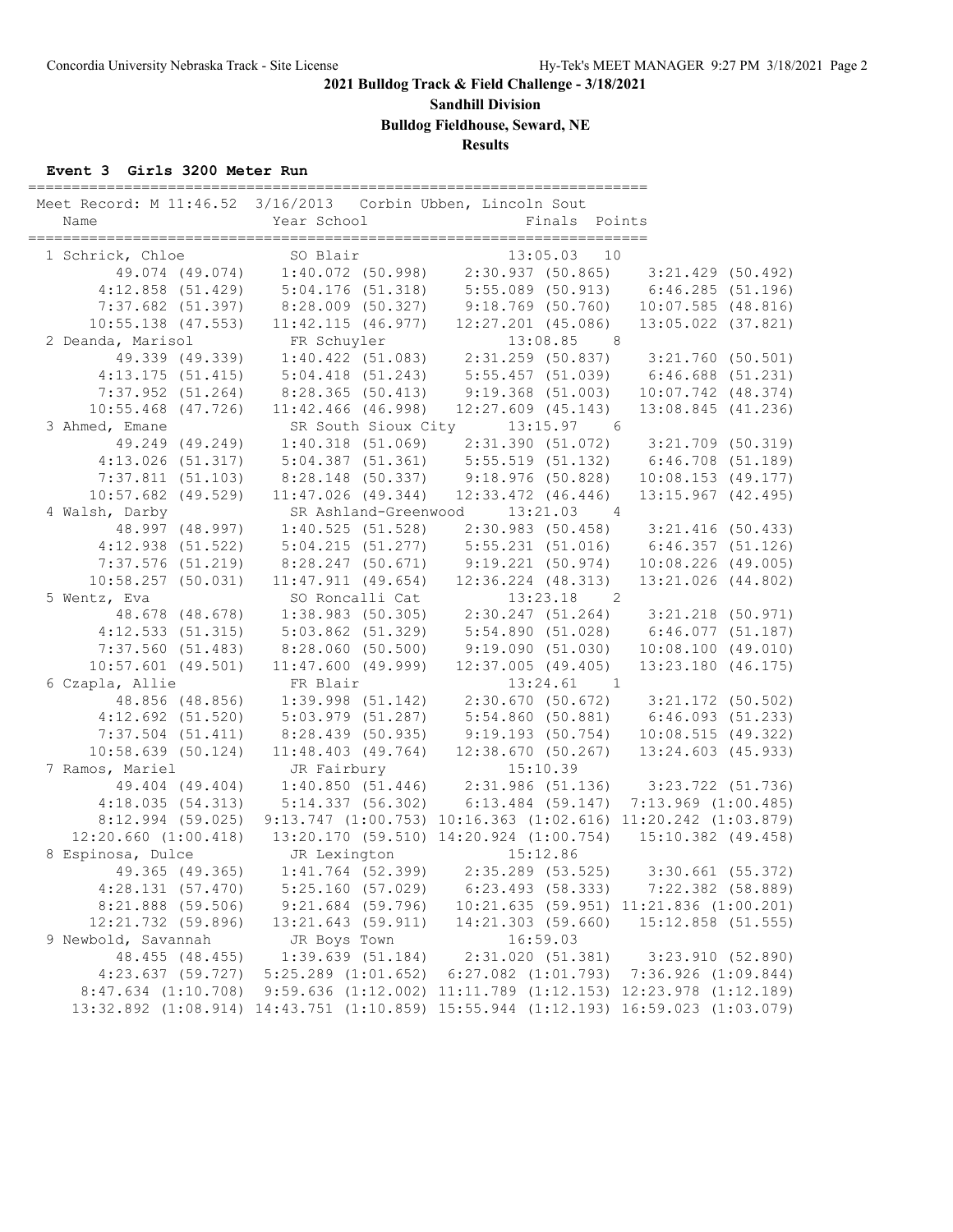**Sandhill Division**

**Bulldog Fieldhouse, Seward, NE**

# **Results**

### **Event 4 Boys 3200 Meter Run**

| Meet Record: M 9:38.02 3/18/2011 Danny Aldaba, Fremont<br>Name |                 | Year School                                                                                        |                       |                        | Finals Points       |                                                                                                                   |                       |
|----------------------------------------------------------------|-----------------|----------------------------------------------------------------------------------------------------|-----------------------|------------------------|---------------------|-------------------------------------------------------------------------------------------------------------------|-----------------------|
| 1 Mitzel, Brandon                                              |                 |                                                                                                    |                       |                        |                     |                                                                                                                   |                       |
|                                                                |                 | ., Brandon SR West Point Beemer 10:33.98 10<br>37.141 (37.141) 1:16.162 (39.021) 1:55.362 (39.200) |                       |                        |                     |                                                                                                                   | $2:34.028$ (38.666)   |
| $3:13.180$ (39.152)                                            |                 |                                                                                                    |                       |                        |                     | $3:52.989$ (39.809) $4:32.736$ (39.747) $5:12.891$ (40.155)                                                       |                       |
| $5:53.147$ (40.256)                                            |                 |                                                                                                    |                       |                        |                     | 6:32.889 (39.742) 7:14.764 (41.875) 7:55.466 (40.702)                                                             |                       |
| 8:35.423 (39.957)                                              |                 | $9:17.226$ (41.803) $9:57.607$ (40.381)                                                            |                       |                        |                     |                                                                                                                   | $10:33.975$ (36.368)  |
| 2 Fricke, Dawson                                               |                 | SO Blair                                                                                           |                       |                        | $10:42.08$ 8        |                                                                                                                   |                       |
|                                                                | 39.614 (39.614) |                                                                                                    |                       |                        |                     | $1:18.471$ (38.857) 1:58.511 (40.040) 2:39.539 (41.028)                                                           |                       |
| $3:19.589$ (40.050)                                            |                 |                                                                                                    |                       |                        |                     | 4:00.692 (41.103) 4:41.868 (41.176) 5:23.354 (41.486)                                                             |                       |
| $6:05.147$ $(41.793)$                                          |                 | $6:46.158$ $(41.011)$                                                                              |                       |                        |                     | 7:27.295 (41.137) 8:08.861 (41.566)                                                                               |                       |
| $8:49.328$ (40.467)                                            |                 |                                                                                                    | $9:30.618$ $(41.290)$ | 10:08.910(38.292)      |                     |                                                                                                                   | $10:42.073$ (33.163)  |
| 3 Baumert, Michael                                             |                 | SO Skutt Catholic                                                                                  |                       |                        | 11:08.04            | $6\overline{6}$                                                                                                   |                       |
|                                                                | 37.487 (37.487) |                                                                                                    | $1:16.681$ (39.194)   |                        |                     | $1:56.969$ (40.288) $2:38.373$ (41.404)                                                                           |                       |
| 3:19.290(40.917)                                               |                 |                                                                                                    | $4:01.035$ $(41.745)$ |                        |                     |                                                                                                                   |                       |
| $6:08.962$ $(43.743)$                                          |                 | $6:53.409$ $(44.447)$                                                                              |                       |                        |                     | 4:42.388 (41.353) 5:25.219 (42.831)<br>7:38.943 (45.534) 8:22.541 (43.598)                                        |                       |
| 9:06.713(44.172)                                               |                 | 9:48.995(42.282)                                                                                   |                       | $10:31.165$ $(42.170)$ |                     |                                                                                                                   | 11:08.035(36.870)     |
| 4 Lupercio, Moises                                             |                 | SR South Sioux City                                                                                |                       |                        | $11:30.89$ 4        |                                                                                                                   |                       |
|                                                                | 39.241 (39.241) | $1:21.173$ $(41.932)$                                                                              |                       |                        |                     | $2:04.482$ (43.309) $2:49.242$ (44.760)                                                                           |                       |
| $3:33.406$ (44.164)                                            |                 | $4:17.777$ $(44.371)$                                                                              |                       |                        |                     | 5:00.789 (43.012) 5:43.332 (42.543)                                                                               |                       |
| $6:26.662$ $(43.330)$                                          |                 |                                                                                                    |                       |                        |                     |                                                                                                                   |                       |
| $9:20.882$ $(44.842)$                                          |                 | $10:06.548$ (45.666)                                                                               |                       |                        |                     | 7:09.913 (43.251) 7:53.760 (43.847) 8:36.040 (42.280)<br>10:06.548 (45.666) 10:48.453 (41.905) 11:30.890 (42.437) |                       |
| 5 Mejia, Cirilo                                                |                 | SR Schuyler boys                                                                                   |                       |                        | $11:41.27$ 2        |                                                                                                                   |                       |
| 41.184 (41.184)                                                |                 |                                                                                                    |                       |                        |                     | $1:23.609$ (42.425) $2:07.458$ (43.849) $2:52.358$ (44.900)                                                       |                       |
| $3:37.815$ (45.457)                                            |                 | $4:22.014$ $(44.199)$                                                                              |                       |                        |                     | $5:06.469$ (44.455) $5:51.162$ (44.693)                                                                           |                       |
| $6:34.459$ $(43.297)$                                          |                 | 7:19.733 (45.274)                                                                                  |                       |                        |                     | 8:05.313 (45.580) 8:51.021 (45.708)                                                                               |                       |
| $9:36.204$ (45.183)                                            |                 | $10:21.589$ (45.385)                                                                               |                       |                        |                     | $11:04.861$ (43.272) $11:41.263$ (36.402)                                                                         |                       |
| 6 Treffer, Greg                                                |                 | JR Lexington                                                                                       |                       |                        | $12:20.45$ 1        |                                                                                                                   |                       |
|                                                                | 40.894 (40.894) |                                                                                                    |                       |                        |                     | $1:23.318$ (42.424) $2:08.250$ (44.932) $2:53.594$ (45.344)                                                       |                       |
| $3:40.202$ $(46.608)$                                          |                 | 4:27.427(47.225)                                                                                   |                       |                        |                     | 5:14.746 (47.319) 6:01.114 (46.368)                                                                               |                       |
| 6:47.930(46.816)                                               |                 | $7:34.994$ (47.064)                                                                                |                       | 8:23.022 (48.028)      |                     | $9:10.928$ (47.906)                                                                                               |                       |
| $9:58.664$ (47.736)                                            |                 | $10:45.808$ $(47.144)$                                                                             |                       | $11:32.902$ (47.094)   |                     |                                                                                                                   | 12:20.449 (47.547)    |
| 7 Rivas, Samuel                                                |                 | JR Schuyler boys                                                                                   |                       |                        | 12:54.87            |                                                                                                                   |                       |
|                                                                | 42.096 (42.096) |                                                                                                    |                       |                        |                     | $1:26.224$ (44.128) 2:12.748 (46.524) 3:00.311 (47.563)                                                           |                       |
| 3:48.030(47.719)                                               |                 | $4:36.676$ $(48.646)$                                                                              |                       |                        |                     | $5:25.710$ (49.034) 6:15.458 (49.748)                                                                             |                       |
|                                                                |                 |                                                                                                    |                       |                        |                     | 7:05.210 (49.752) 7:55.839 (50.629) 8:46.153 (50.314) 9:36.820 (50.667)                                           |                       |
| $10:27.924$ (51.104)                                           |                 | 11:17.936(50.012)                                                                                  |                       | 12:08.641(50.705)      |                     |                                                                                                                   | $12:54.864$ (46.223)  |
| 8 Galvin, Xavi                                                 |                 | SR Lexington                                                                                       |                       |                        | 13:23.34            |                                                                                                                   |                       |
|                                                                | 41.760 (41.760) | $1:26.062$ $(44.302)$                                                                              |                       |                        |                     | $2:12.571$ (46.509) 3:00.606 (48.035)                                                                             |                       |
| $3:48.804$ (48.198)                                            |                 | $4:38.181$ $(49.377)$                                                                              |                       |                        | 5:28.565(50.384)    |                                                                                                                   | $6:20.799$ $(52.234)$ |
| $7:12.469$ (51.670)                                            |                 | $8:04.699$ (52.230)                                                                                |                       | 8:57.681 (52.982)      |                     |                                                                                                                   | $9:50.548$ (52.867)   |
| 10:43.005(52.457)                                              |                 | $11:36.454$ (53.449)                                                                               |                       | 12:30.124 (53.670)     |                     |                                                                                                                   | 13:23.340 (53.216)    |
| 9 Woody, Tyler                                                 |                 | JR Lexington                                                                                       |                       |                        | 14:18.76            |                                                                                                                   |                       |
|                                                                | 43.182 (43.182) | $1:32.984$ (49.802)                                                                                |                       | $2:27.734$ $(54.750)$  |                     |                                                                                                                   | 3:19.923(52.189)      |
| 4:12.563(52.640)                                               |                 | 5:07.430(54.867)                                                                                   |                       | 6:00.480(53.050)       |                     |                                                                                                                   | 6:54.806(54.326)      |
| 7:51.221(56.415)                                               |                 | 8:48.815(57.594)                                                                                   |                       |                        | $9:43.887$ (55.072) |                                                                                                                   | $10:39.752$ (55.865)  |
| 11:34.461(54.709)                                              |                 | 12:30.513 (56.052)                                                                                 |                       | 13:27.580 (57.067)     |                     |                                                                                                                   | 14:18.758 (51.178)    |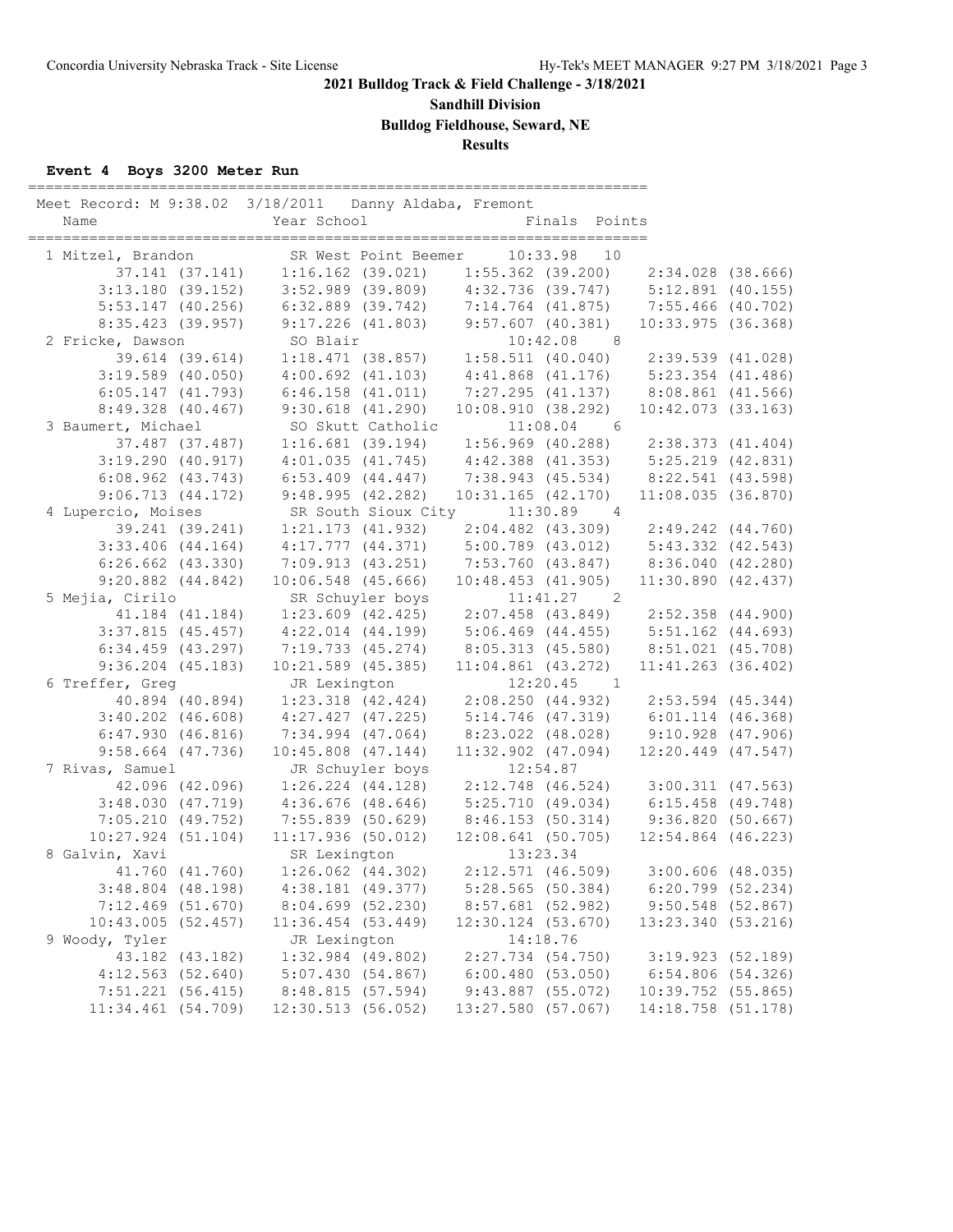### **Sandhill Division**

**Bulldog Fieldhouse, Seward, NE**

**Results**

### **Event 5 Girls 60 Meter Hurdles**

| Meet Record: M 9.43 3/16/2013 Bryn Matulka, Raymond Cent<br>Name | Year School |                                   | _______________________<br>Prelims H# |                |  |
|------------------------------------------------------------------|-------------|-----------------------------------|---------------------------------------|----------------|--|
| Preliminaries                                                    |             |                                   |                                       |                |  |
| 1 Gutshall, Blair SR O'Neill                                     |             |                                   | $9.78q$ 4                             |                |  |
| 2 Freiberg, Tasha SR South Sioux City                            |             |                                   | $10.17q$ 1                            |                |  |
| 3 Mans, Jami                                                     |             | JR Fairbury                       | $10.22q$ 1                            |                |  |
| 4 Huss, Emily                                                    |             | SO Fairbury                       | 10.32q 2 10.314                       |                |  |
| 5 Yrkoski, Natalie SO Schuyler                                   |             |                                   | 10.32q 2 10.317                       |                |  |
|                                                                  |             | 28.624 (28.624) 1:00.008 (31.384) |                                       |                |  |
| 6 Kratochvil, Drew                                               | JR Seward   |                                   | 10.37q 4                              |                |  |
| 7 Villotta, Tessa SO Blair                                       |             |                                   | $10.46q$ 3                            |                |  |
| 8 Treffer, Sarah                                                 |             | JR Lexington                      | $10.52q$ 2                            |                |  |
| 30.981 (30.981) 1:06.711 (35.730)                                |             |                                   |                                       |                |  |
| 9 Frenzen, Molly                                                 |             | SO Columbus Lakeview 10.63        |                                       | 1              |  |
| 10 Larson, Kylie                                                 |             | SR Aurora High School             | 10.95                                 | 3              |  |
| 11 Cemer, Sami                                                   |             | JR Blair                          | 10.96                                 | 3              |  |
| 12 Fahrnbruch, Eva                                               |             | SO Aurora High School             | 10.99                                 | $\overline{4}$ |  |
| 13 Kahler, Riece                                                 |             | SO Skutt Catholic                 | 11.17                                 | $\mathbf{1}$   |  |
| 14 Gross, Olivia                                                 |             | FR West Point Beemer              | 11.24                                 | $\overline{2}$ |  |
| 15 Navin, Milia<br>27.907 (27.907) 57.186 (29.279)               |             | SO Boys Town                      | 11.27                                 | $\overline{2}$ |  |
| 16 Wills, Cleo                                                   |             | SR Ashland-Greenwood 11.40        |                                       | $\mathbf{1}$   |  |
| 17 Kratochvil, Libby FR Seward                                   |             |                                   | 11.56                                 | 4              |  |
| 18 Schuster, Jaylee SR Aurora High School 11.80                  |             |                                   |                                       | 4              |  |
| 19 Keith, Hannah                                                 |             | JR Ashland-Greenwood 11.91        |                                       | 3              |  |
| 20 Connealy, Maria                                               |             | JR Gross Catholic                 | 11.94                                 | 3              |  |
| 21 Felder, Saniah SR Boys Town                                   |             |                                   | 12.41                                 | $\overline{4}$ |  |
| 22 Schroeder, Lexi                                               |             | JR Roncalli Cat                   | 12.51                                 | $\overline{4}$ |  |
| 23 Kreps, Kristin                                                |             | JR Gross Catholic                 | 12.58                                 | 3              |  |
| 24 Battreall, Savannah SR Gross Catholic                         |             |                                   | 13.16                                 | $\overline{2}$ |  |
| $28.109$ (28.109) 59.072 (30.963)<br>25 Boell, Ashlynn           |             | SO West Point Beemer 13.24        |                                       | $\mathbf{1}$   |  |
| Event 5 Girls 60 Meter Hurdles                                   |             |                                   |                                       |                |  |

| Meet Record: M 9.43 3/16/2013 Bryn Matulka, Raymond Cent<br>Name | Year School         |       | Finals Points  |
|------------------------------------------------------------------|---------------------|-------|----------------|
| Finals                                                           |                     |       |                |
| 1 Gutshall, Blair                                                | SR O'Neill          | 10.07 | 10             |
| 2 Mans, Jami                                                     | JR Fairbury         | 10.23 | 8              |
| 3 Freiberg, Tasha                                                | SR South Sioux City | 10.24 | 6              |
| 4 Treffer, Sarah                                                 | JR Lexington        | 10.31 | $\overline{4}$ |
| 5 Kratochvil, Drew                                               | JR Seward           | 10.35 | $\mathcal{L}$  |
| 6 Villotta, Tessa                                                | SO Blair            | 10.37 | 1              |
| 7 Huss, Emily                                                    | SO Fairbury         | 10.59 |                |
| 8 Yrkoski, Natalie                                               | SO Schuyler         | 11.11 |                |
|                                                                  |                     |       |                |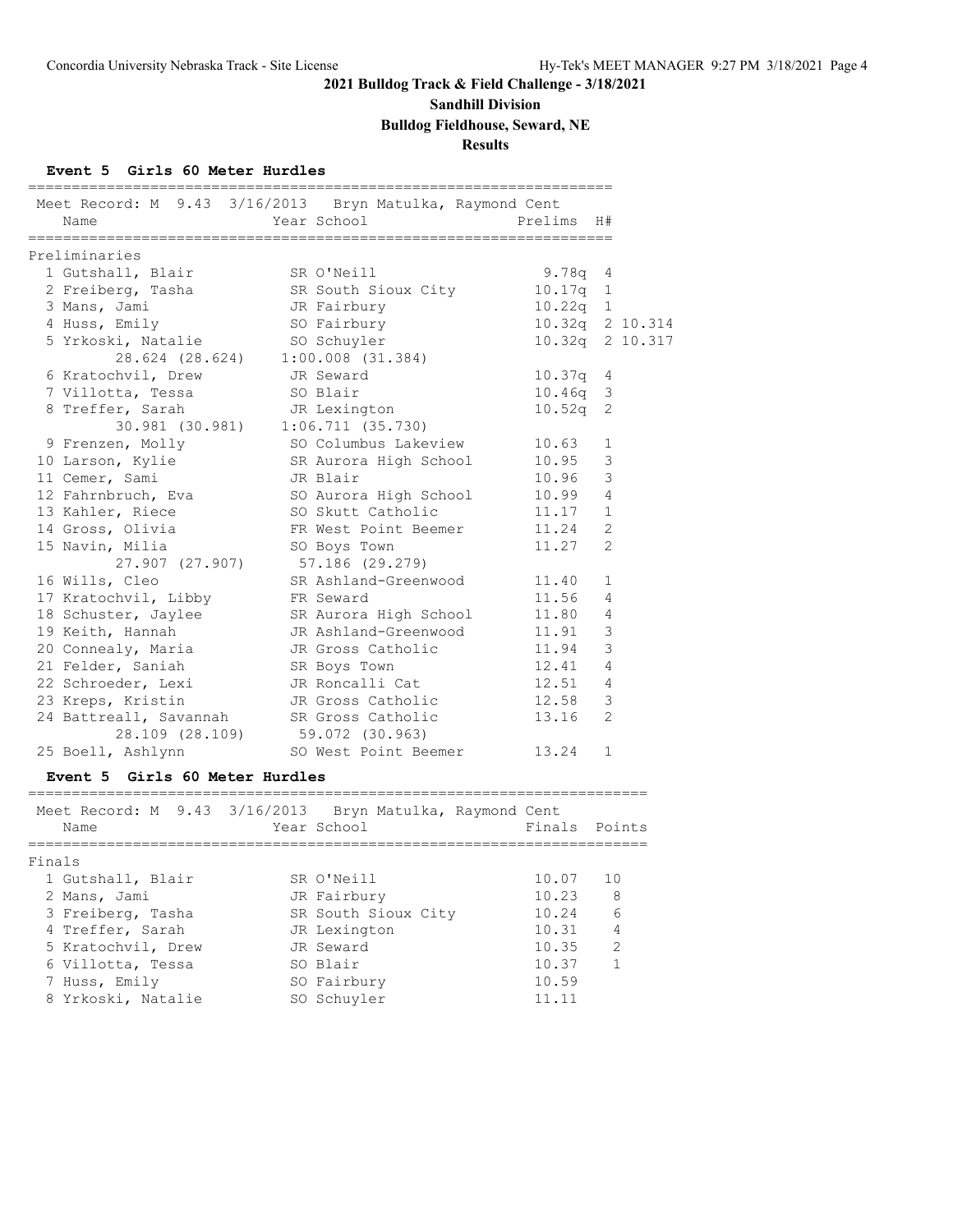### **Sandhill Division**

**Bulldog Fieldhouse, Seward, NE**

**Results**

### **Event 6 Boys 60 Meter Hurdles**

|        |                                       |           | Meet Record: M 8.11 3/16/2017 Jon Flight, Wahoo |                |                |                |
|--------|---------------------------------------|-----------|-------------------------------------------------|----------------|----------------|----------------|
|        | Name                                  |           | Year School                                     | Prelims        | H#             |                |
|        | Preliminaries                         |           |                                                 |                |                |                |
|        | 1 Wattier, Keaton                     |           | JR O'Neill Boys                                 | $8.82q$ 3      |                |                |
|        | 2 Pendles, Lebron                     |           | JR Boys Town Boys                               | 8.94q 1        |                |                |
|        | 3 Shepard, Evan                       |           | JR Ashland-Greenwood                            | 9.01q          | 2              |                |
|        | 4 Melrose, Dominic                    |           | SR Skutt Catholic                               | $9.20q$ 3      |                |                |
|        | 5 Forney, Layne                       |           | SR Columbus Lakeview                            | $9.35q$ 3      |                |                |
|        | 6 Peters, Alex                        |           | JR Aurora High School                           | 9.36q          | $\overline{c}$ |                |
|        | 7 Phasavath, Maytie                   |           | SR South Sioux City                             |                |                | 9.43q $19.423$ |
|        | 8 Jordan, Miles                       |           | JR Omaha Concordia                              | 9.43q 3 9.427  |                |                |
|        | 9 Mohammed, Dhugomsa                  |           | SR South Sioux City                             | 9.54           | 1              |                |
|        | 10 Fox, Zach                          |           | SO Wahoo High                                   | 9.58           | $\mathbf{1}$   |                |
|        | 11 Nielson, William                   |           | SO Wahoo High                                   | 9.82           | $\mathcal{E}$  |                |
|        | 12 Erickson, Seth                     |           | FR York                                         | 10.22          | $\overline{2}$ |                |
|        | 13 Ramirez, Christian                 |           | SO West Point Beemer                            |                |                | 10.35 1 10.343 |
|        | 14 McCulloch, Austin                  |           | SO Schuyler boys                                | 10.35 3 10.345 |                |                |
|        | 15 Bertelsen, Christian               |           | SR Gross Catholic                               | 10.76          | 3              |                |
|        | 16 Bordovsky, Malachi                 |           | JR Wahoo High                                   | 10.78          | 2              |                |
|        | 17 Mill, Gage                         |           | JR Gross Catholic                               | 11.39          | $\overline{2}$ |                |
|        | 18 Hunt, Alekz                        |           | SO Fairbury boys                                | 11.87          | $\mathfrak{D}$ |                |
|        | Event 6 Boys 60 Meter Hurdles         |           |                                                 |                |                |                |
|        | Meet Record: M<br>8.11                | 3/16/2017 | Jon Flight, Wahoo                               |                |                |                |
|        | Name                                  |           | Year School                                     | Finals         |                | Points         |
| Finals | ==========                            |           | =============                                   |                |                |                |
|        | 1 Pendles, Lebron                     |           | JR Boys Town Boys                               | 8.74           | 10             |                |
|        | 2 Wattier, Keaton                     |           | JR O'Neill Boys                                 | 8.80           | 8              |                |
|        | 3 Phasavath, Maytie                   |           | SR South Sioux City                             | 8.87           | 6              |                |
|        | 4 Melrose, Dominic                    |           | SR Skutt Catholic                               | 8.96           | 4              |                |
|        | 5 Shepard, Evan                       |           | JR Ashland-Greenwood                            | 8.97           | 2              |                |
|        | 6 Peters, Alex                        |           | JR Aurora High School                           | 9.33           | $\mathbf{1}$   |                |
|        | 7 Forney, Layne                       |           | SR Columbus Lakeview                            | 9.34           |                |                |
|        | 8 Jordan, Miles                       |           | JR Omaha Concordia                              | 9.39           |                |                |
|        | Event 7 Girls 60 Meter Dash           |           |                                                 |                |                |                |
|        |                                       |           |                                                 |                |                |                |
|        | Meet Record: M 7.98 3/16/2017<br>Name |           | Mika Brees, Seward<br>Year School               | Prelims        | H#             |                |
|        |                                       |           |                                                 |                |                |                |
|        | Preliminaries                         |           |                                                 |                |                |                |
|        | 1 Crosby, Kaylee                      |           | JR Aurora High School                           | 8.06q          | 5              |                |
|        | 2 Stock, Macy                         |           | JR Columbus Lakeview                            | 8.18q          | 4              |                |
|        | 3 Beemer, Reese                       |           | FR Blair                                        | 8.23q          | 2              |                |
|        | 4 King, Gracie                        |           | FR South Sioux City                             | 8.34q          | 3              |                |
|        | 5 Galbraith, Grace                    |           | SR Blair                                        | 8.35q          | 1              |                |
|        | 6 Penne, Emily                        |           | FR South Sioux City                             | 8.40q          | 6              |                |
|        | 7 Brown, Madelyn                      |           | SO Aurora High School                           | 8.42q          | 1              |                |
|        | 8 Barcel, Blake                       |           | FR Columbus Lakeview                            | 8.43q          | $\mathbf{1}$   |                |
|        | 9 Eichelberger, Alyssa                |           | SR O'Neill                                      | 8.48           | 2              |                |
|        | 10 Collins, Coral                     |           | FR Seward                                       | 8.54           | 2              |                |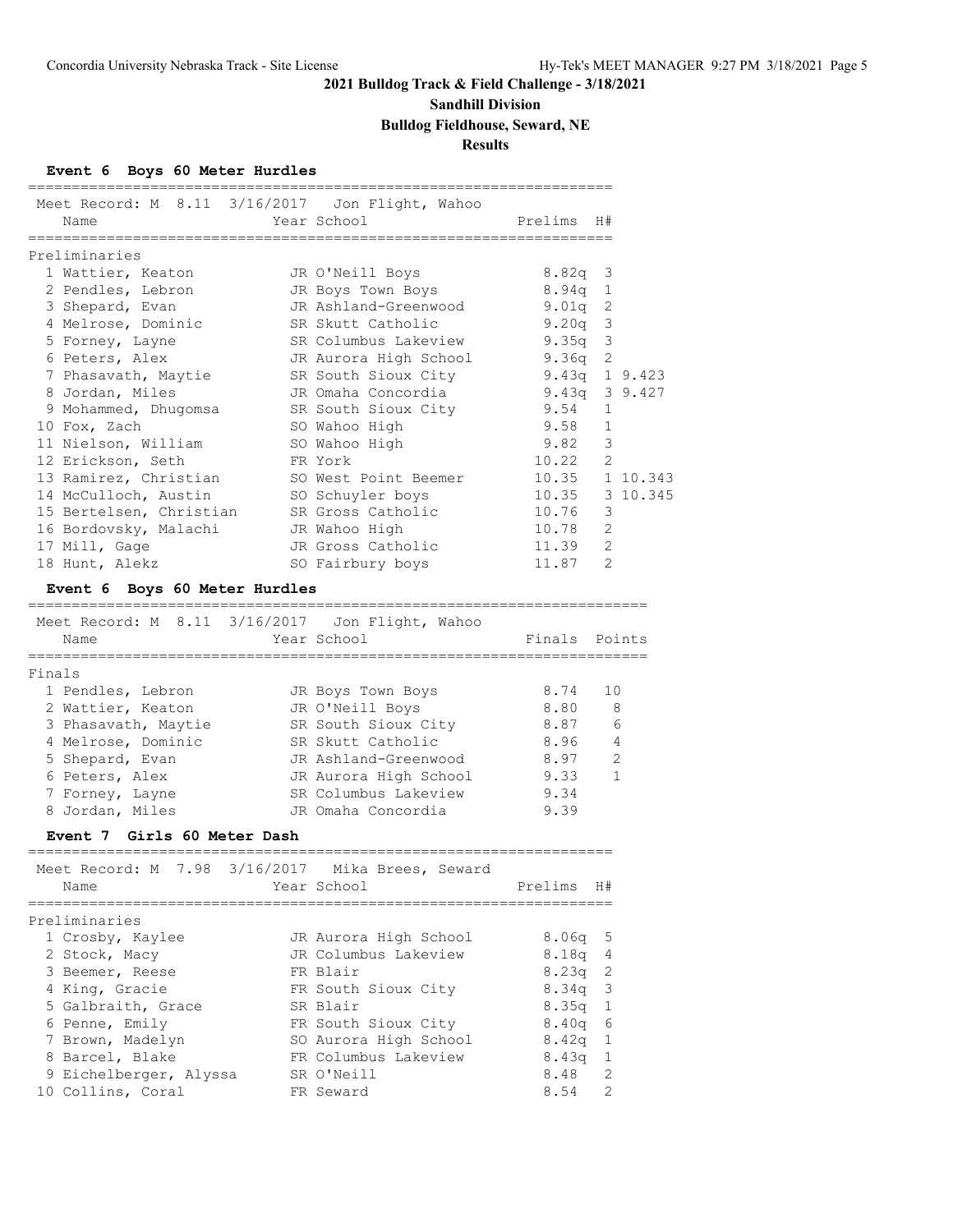# **Sandhill Division**

### **Bulldog Fieldhouse, Seward, NE**

# **Results**

#### **....Event 7 Girls 60 Meter Dash**

|  | 11 Connealy, Maria                   | JR Gross Catholic         | 8.55 | 2              |         |
|--|--------------------------------------|---------------------------|------|----------------|---------|
|  | 12 Robertson, Hannah                 | SO Fairbury               | 8.57 | 4              |         |
|  | 13 Osborn, Abby                      | 8.60<br>SR Blair          |      | $\overline{4}$ |         |
|  | 14 Lefdal, Piper                     | SO Schuyler               | 8.62 | 3              |         |
|  | 15 Harsma, Trista                    | SR South Sioux City 8.63  |      |                | 1 8.621 |
|  | 16 Conant, Ashton                    | SO West Point Beemer 8.63 |      |                | 3 8.629 |
|  | 17 Rowe, Mia                         | JR Lexington              | 8.65 | 3              |         |
|  | 18 Horton, Jaylyn                    | SR Ashland-Greenwood 8.73 |      | 6              |         |
|  | 19 Hills, Ashleigh JR York           |                           | 8.76 | 6              |         |
|  | 20 Harms, Presley                    | SO Ashland-Greenwood      | 8.77 | 5              |         |
|  | 21 Eddie, Kharissa SR Wahoo High     |                           | 8.82 | 6              |         |
|  | 22 Miller, Mary                      | JR Gross Catholic         | 8.83 | $\mathbf{1}$   |         |
|  | 23 Koehler, Zori                     | FR O'Neill                | 8.85 | $\overline{4}$ |         |
|  | 24 Cahoy, Harley SO O'Neill          |                           | 8.88 | 5              |         |
|  | 25 Luben, Taylor                     | JR Wahoo High             | 8.99 |                | 2 8.982 |
|  | 26 Rodgers, Breyauna JR Roncalli Cat |                           | 8.99 |                | 3 8.983 |
|  | 27 Kreps, Kristin                    | 9.00<br>JR Gross Catholic |      | $\overline{2}$ |         |
|  | 28 Navin, Milia                      | SO Boys Town              | 9.02 | $\mathbf{1}$   |         |
|  | 29 Castaneda, Priscilla SR Lexington |                           | 9.07 | 3              |         |
|  | 30 Larson, Kylie                     | SR Aurora High School     | 9.09 | 5              |         |
|  | 31 Hatcher, Grace                    | SR Columbus Lakeview      | 9.22 | 5              |         |
|  | 32 Sawall, Megan                     | FR Omaha Concordia        | 9.33 | 5              |         |
|  | 33 Cerveny, Macee                    | SR Ashland-Greenwood 9.43 |      | $\overline{4}$ |         |
|  | 34 Martin, Alesha                    | JR Omaha Concordia        | 9.44 | $\overline{2}$ |         |
|  | 35 Felder, Saniah                    | SR Boys Town              | 9.54 | 6              |         |
|  | 36 Parada, Jassmin                   | 9.56<br>SR Lexington      |      | 4              |         |
|  | 37 Sacarias, Esmeralda JR Schuyler   | 9.60                      |      | $\mathbf{1}$   |         |
|  | 38 Woodward, Amara                   | FR Omaha Concordia        | 9.72 | 5              |         |
|  | 39 Kastle, Claire                    | SR Roncalli Cat           | 9.74 | $\mathbf{1}$   |         |
|  | 40 Needham, Skylar                   | JR Roncalli Cat           | 9.75 | $\overline{4}$ |         |
|  | 41 Funk-Breay, Nevaeha SO Boys Town  |                           | 9.78 | 6              |         |
|  | 42 Davis, Allison                    | SO Fairbury               | 9.82 | 3              |         |
|  |                                      |                           |      |                |         |

#### **Event 7 Girls 60 Meter Dash**

|        | Name               | Meet Record: M 7.98 3/16/2017 Mika Brees, Seward<br>Year School | Finals Points |                |
|--------|--------------------|-----------------------------------------------------------------|---------------|----------------|
| Finals |                    |                                                                 |               |                |
|        | 1 Crosby, Kaylee   | JR Aurora High School                                           | 8.04          | 10             |
|        | 2 Stock, Macy      | JR Columbus Lakeview                                            | 8.09          | - 8            |
|        | 3 Beemer, Reese    | FR Blair                                                        | 8.19          | 6              |
|        | 4 Penne, Emily     | FR South Sioux City                                             | 8.28          | $\overline{4}$ |
|        | 5 Galbraith, Grace | SR Blair                                                        | 8.34          | $\mathcal{L}$  |
|        | 6 King, Gracie     | FR South Sioux City                                             | 8.42          | $\overline{1}$ |
|        | 7 Barcel, Blake    | FR Columbus Lakeview                                            | 8.43          |                |
|        | 8 Brown, Madelyn   | SO Aurora High School                                           | 8.49          |                |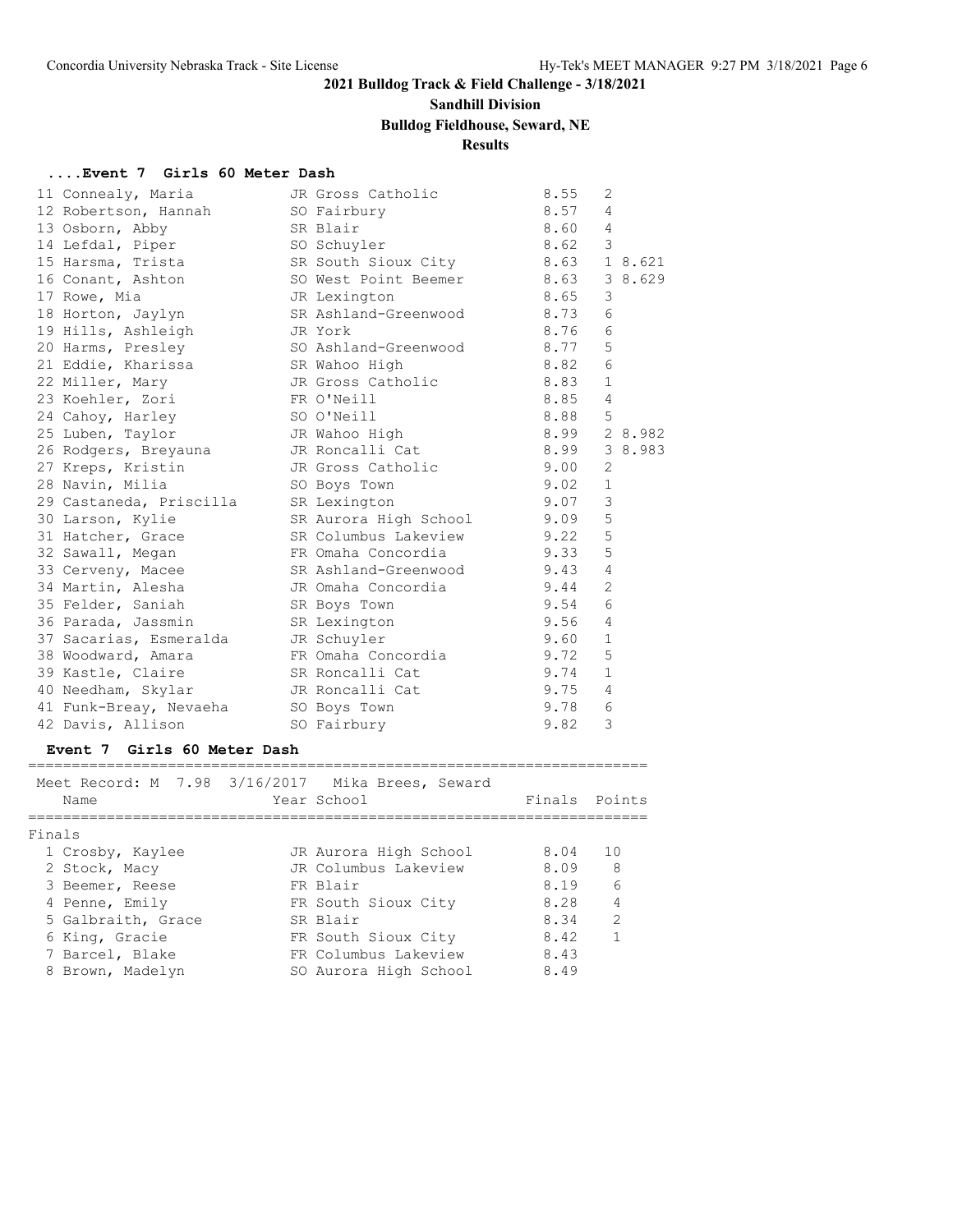**Sandhill Division**

**Bulldog Fieldhouse, Seward, NE**

### **Results**

### **Event 8 Boys 60 Meter Dash**

| Name                    | Meet Record: M 7.13 3/15/2018 Dashawn Bates, Boys Town<br>Year School | Prelims | H#             |         |
|-------------------------|-----------------------------------------------------------------------|---------|----------------|---------|
| Preliminaries           |                                                                       |         |                |         |
| 1 Nachtigal, Koby       | SO Aurora High School                                                 | 7.24q   | 5              |         |
| 2 Van Cleave, Adam      | JR Columbus Lakeview                                                  | 7.25q   | 5              |         |
| 3 Scott, Sam            | SR Skutt Catholic                                                     | 7.26q   | 3              |         |
| 4 Collingham, Wyatt     | SR York                                                               | 7.29q   |                | 7 7.282 |
| 5 Hassenstab, Emmett    | JR Skutt Catholic                                                     | 7.29q   |                | 3 7.289 |
| 6 Bolton, Makih         | SR Boys Town Boys                                                     | 7.39q   | 6              |         |
| 7 Barragan, Jesus       | SR West Point Beemer                                                  | 7.40q   | 6              |         |
| 8 Sherman, Waylon       | JR Wahoo High                                                         | 7.42q   | 4              |         |
| 9 Orlich, Nico          | SR Omaha Concordia                                                    | 7.51    |                | 4 7.502 |
| 10 Holcomb, Ben         | FR Blair                                                              | 7.51    |                | 6 7.508 |
| 11 Garcia, Jake         | SO Gross Catholic                                                     | 7.52    |                | 2 7.512 |
| 12 Staehr, Carsen       | SO Aurora High School                                                 | 7.52    |                | 4 7.519 |
| 13 Young, Demarico      | FR South Sioux City                                                   | 7.55    | 7              |         |
| 14 Mill, Gage           | JR Gross Catholic                                                     | 7.57    | 7              |         |
| 15 Stewart, Hunter      | JR Lexington                                                          | 7.58    | $\mathbf{1}$   |         |
| 16 Linhart, Kirby       | SR York                                                               | 7.59    | 7              |         |
| 17 Swahn, Curtis        | JR Wahoo High                                                         | 7.61    | 3              |         |
| 18 Santana, Ian         | JR South Sioux City                                                   | 7.63    | $\overline{2}$ |         |
| 19 O'Doherty, Grant     | SR Skutt Catholic                                                     | 7.64    | 5              |         |
| 20 Duncan, Boone        | SR Seward                                                             | 7.65    | $\overline{2}$ |         |
| 21 Shepard, Evan        | JR Ashland-Greenwood                                                  | 7.67    |                | 3 7.662 |
| 22 Walker, Damien       | SO Boys Town Boys                                                     | 7.67    |                | 1 7.670 |
| 23 Collazo, Carlos      | SO Aurora High School                                                 | 7.68    | 5              |         |
| 24 Buller, Grant        | SR Ashland-Greenwood                                                  | 7.69    | 7              |         |
| 25 Robertson, Josh      | SR Fairbury boys                                                      | 7.70    | 7              |         |
| 26 Casanova, Gage       | SR Blair                                                              | 7.73    |                | 3 7.724 |
| 27 Curry, Gage          | JR South Sioux City                                                   | 7.73    |                | 5 7.727 |
| 28 Grizzle, Zane        | JR Fairbury boys                                                      | 7.78    | 6              |         |
| 29 Johnson, Colby       | SO Boys Town Boys                                                     | 7.83    | 4              |         |
| 30 Smith, Austen        | SR Columbus Lakeview                                                  | 7.84    | $\overline{2}$ |         |
| 31 Coventry, Sean       | JR O'Neill Boys                                                       | 7.86    | 1              |         |
| 32 Diediker, Tyler      | SO O'Neill Boys                                                       | 7.87    | $\overline{4}$ |         |
| 33 Lemus, Juan          | FR West Point Beemer                                                  | 7.90    |                | 7 7.892 |
| 34 Borer, Braxton       | SO Columbus Lakeview                                                  | 7.90    |                | 4 7.899 |
| 35 Olsen, Grant         | SR Omaha Concordia                                                    | 7.91    |                | 2 7.906 |
| 36 Zimmerman, Lane      | SR Ashland-Greenwood                                                  | 7.91    |                | 6 7.910 |
| 37 Schroeder, Sam       | JR Seward                                                             | 7.92    | 3              |         |
| 38 Bowen, Landon        | JR Lexington                                                          | 7.94    | 1              |         |
| 39 Anderson, Jabez      | SR Roncalli Cat                                                       | 7.95    | 1              |         |
| 40 Bertelsen, Christian | SR Gross Catholic                                                     | 8.04    | 5              |         |
| 41 Larson, Jakob        | JR O'Neill Boys                                                       | 8.06    | 6              |         |
| 42 Hill, Nolan          | SO Seward                                                             | 8.11    | $\mathbf{1}$   |         |
| 43 Mausbach, Charlie    | SO Roncalli Cat                                                       | 8.12    | $\mathbf{2}$   |         |
| 44 Benazo, Hamilton     | JR Schuyler boys                                                      | 8.13    | 1              |         |
| 45 Nielson, William     | SO Wahoo High                                                         | 8.17    | 2              |         |
| 46 Martinez, Kaleb      | SO Schuyler boys                                                      | 8.21    | 3              |         |
| 47 Jacobson, Jax        | SO West Point Beemer                                                  | 8.26    |                | 5 8.256 |
| 48 Firmanik, Payton     | SR Fairbury boys                                                      | 8.26    |                | 68.258  |
| 49 Lee, Mike            | JR Roncalli Cat                                                       | 8.30    | 2              |         |
| 50 Cole, Caleb          | FR Omaha Concordia                                                    | 8.36    | 1              |         |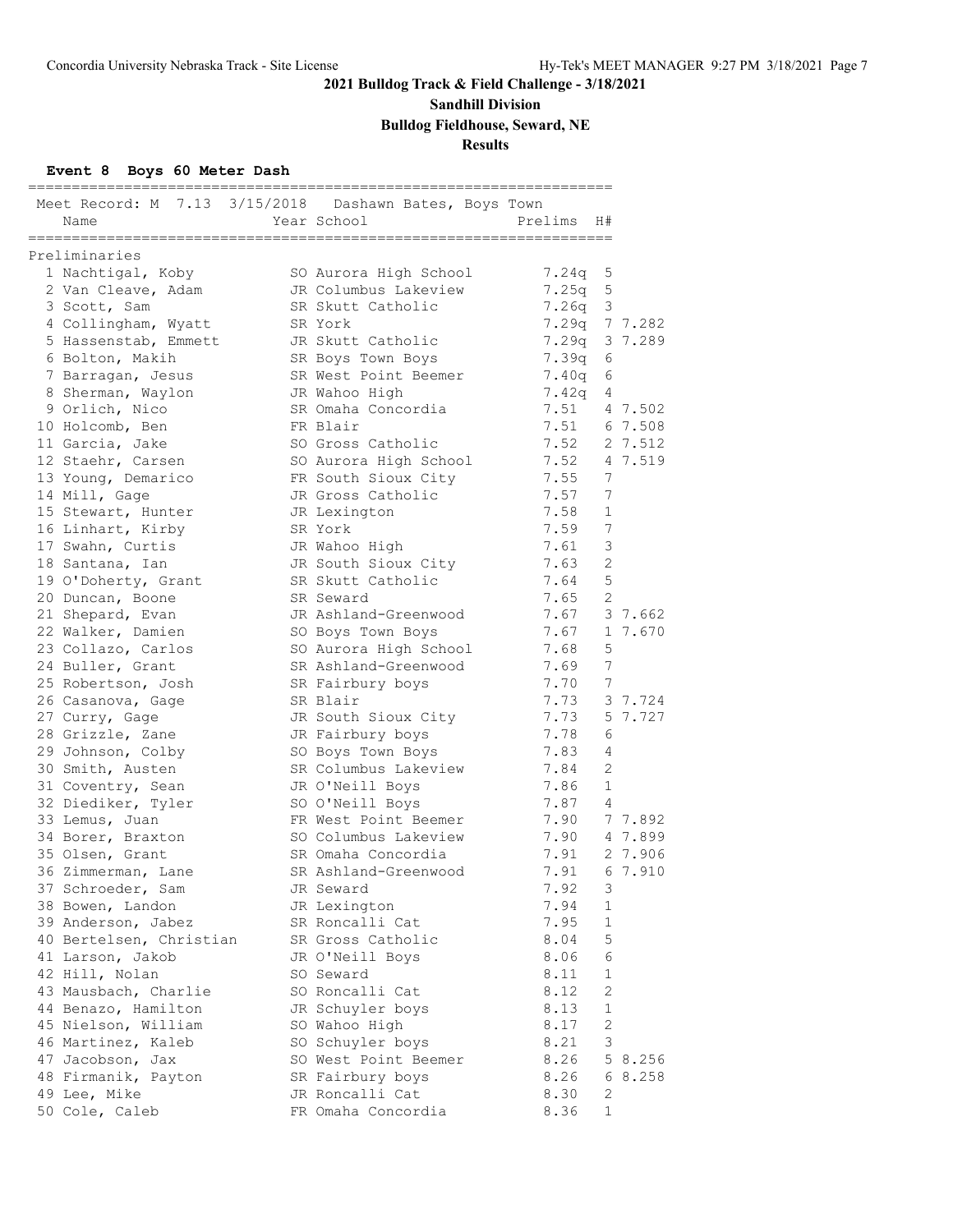### **Sandhill Division**

**Bulldog Fieldhouse, Seward, NE**

# **Results**

| Event 8 Boys 60 Meter Dash |  |  |  |
|----------------------------|--|--|--|
|----------------------------|--|--|--|

| Event of Boys of Meter Dash                                |                                                                  |                  |                      |       |
|------------------------------------------------------------|------------------------------------------------------------------|------------------|----------------------|-------|
| 51 Ortiz, Angel                                            | SR Schuyler boys                                                 | 8.40             | 4                    |       |
| Event 8 Boys 60 Meter Dash                                 |                                                                  |                  |                      |       |
| Meet Record: M 7.13 3/15/2018 Dashawn Bates, Boys Town     |                                                                  |                  |                      |       |
| Name                                                       | Year School                                                      | Finals Points    |                      |       |
| Finals                                                     |                                                                  |                  |                      |       |
| 1 Scott, Sam                                               | SR Skutt Catholic                                                | 7.16             | 10                   | 7.153 |
|                                                            | 2 Van Cleave, Adam Man JR Columbus Lakeview                      | 7.16 8           |                      | 7.159 |
|                                                            | 3 Nachtigal, Koby             SO Aurora High School         7.26 |                  | 6                    |       |
| 4 Hassenstab, Emmett                                       | JR Skutt Catholic                                                | 7.32             | $\overline{4}$       |       |
| 5 Sherman, Waylon JR Wahoo High                            |                                                                  | 7.34             | $\overline{2}$       |       |
|                                                            | 6 Bolton, Makih SR Boys Town Boys                                | 7.36             | $\mathbf{1}$         |       |
|                                                            | 7 Barragan, Jesus SR West Point Beemer 7.37                      |                  |                      |       |
| 8 Collingham, Wyatt SR York                                |                                                                  | 7.40             |                      |       |
| Event 9 Girls 400 Meter Dash                               |                                                                  |                  |                      |       |
| Meet Record: M 1:00.75 3/18/2011 Amber Ewers, Columbus Sco |                                                                  |                  |                      |       |
| Name                                                       | Year School Theory                                               | Finals H# Points |                      |       |
| 1 Lierman, Mikwena SR Fairbury                             |                                                                  | $1:03.04$ 6 10   |                      |       |
|                                                            | 29.521 (29.521) 1:03.036 (33.515)                                |                  |                      |       |
| 2 Baughman, Mikayla<br>JR Blair                            |                                                                  | 1:03.79          | 6<br>8               |       |
|                                                            | 29.540 (29.540) 1:03.781 (34.241)                                |                  |                      |       |
| 3 Amandus, Hailey SO Blair                                 |                                                                  | 1:04.01          | $6\overline{6}$<br>7 |       |
|                                                            | 30.803 (30.803) 1:04.004 (33.201)                                |                  |                      |       |
| 4 Rice, Ellie                                              | JR Gross Catholic                                                | 1:04.52          | 6<br>$\overline{4}$  |       |
|                                                            | 31.323 (31.323) 1:04.514 (33.191)                                |                  |                      |       |
| 5 Roehrs, Erika                                            | JR Blair                                                         | 1:04.90          | 2<br>7               |       |
|                                                            | 31.049 (31.049) 1:04.900 (33.851)                                |                  |                      |       |
|                                                            | 6 Tweton, Jaiden SR Ashland-Greenwood 1:04.97                    |                  | $\mathbf{1}$<br>7    |       |
|                                                            | . Las cas Las, in the assembly the seat                          |                  |                      |       |

| 31.323 (31.323)     | 1:04.514(33.191)      |         |   |
|---------------------|-----------------------|---------|---|
| 5 Roehrs, Erika     | JR Blair              | 1:04.90 | 7 |
| 31.049 (31.049)     | 1:04.900(33.851)      |         |   |
| 6 Tweton, Jaiden    | SR Ashland-Greenwood  | 1:04.97 | 7 |
| 30.500 (30.500)     | $1:04.969$ $(34.469)$ |         |   |
| 7 Leuck, Ivy        | SO Skutt Catholic     | 1:05.47 | 6 |
| 28.720 (28.720)     | $1:05.461$ (36.741)   |         |   |
| 8 Greenfield, Toni  | SR Wahoo High         | 1:05.48 | 7 |
| $30.463$ $(30.463)$ | $1:05.475$ (35.012)   |         |   |
| 9 Swanson, Sidney   | SR West Point Beemer  | 1:05.74 | 4 |
| 30.471(30.471)      | $1:05.736$ (35.265)   |         |   |
| 10 Holm, Hailey     | SR Boys Town          | 1:05.86 | 6 |
| 31.034 (31.034)     | $1:05.852$ (34.818)   |         |   |
| 11 Brown, Madelyn   | SO Aurora High School | 1:06.34 | 5 |
| 30.247 (30.247)     | 1:06.333(36.086)      |         |   |
| 12 Ostrom, Jackie   | SR Lexington          | 1:06.88 | 4 |
| 30.186 (30.186)     | $1:06.871$ (36.685)   |         |   |
| 13 Rodgers, Amber   | JR Roncalli Cat       | 1:07.30 | 1 |
| 30.761 (30.761)     | $1:07.292$ (36.531)   |         |   |
| 14 Fahrnbruch, Eva  | SO Aurora High School | 1:08.17 | 4 |
| 31.308 (31.308)     | $1:08.161$ (36.853)   |         |   |
| 15 Mogensen, Rylee  | SO Skutt Catholic     | 1:08.56 | 5 |
| 31.882 (31.882)     | 1:08.560(36.678)      |         |   |
| 16 Luedtke, Alyssa  | SR Wahoo High         | 1:09.03 | 4 |
| 30.769 (30.769)     | 1:09.027(38.258)      |         |   |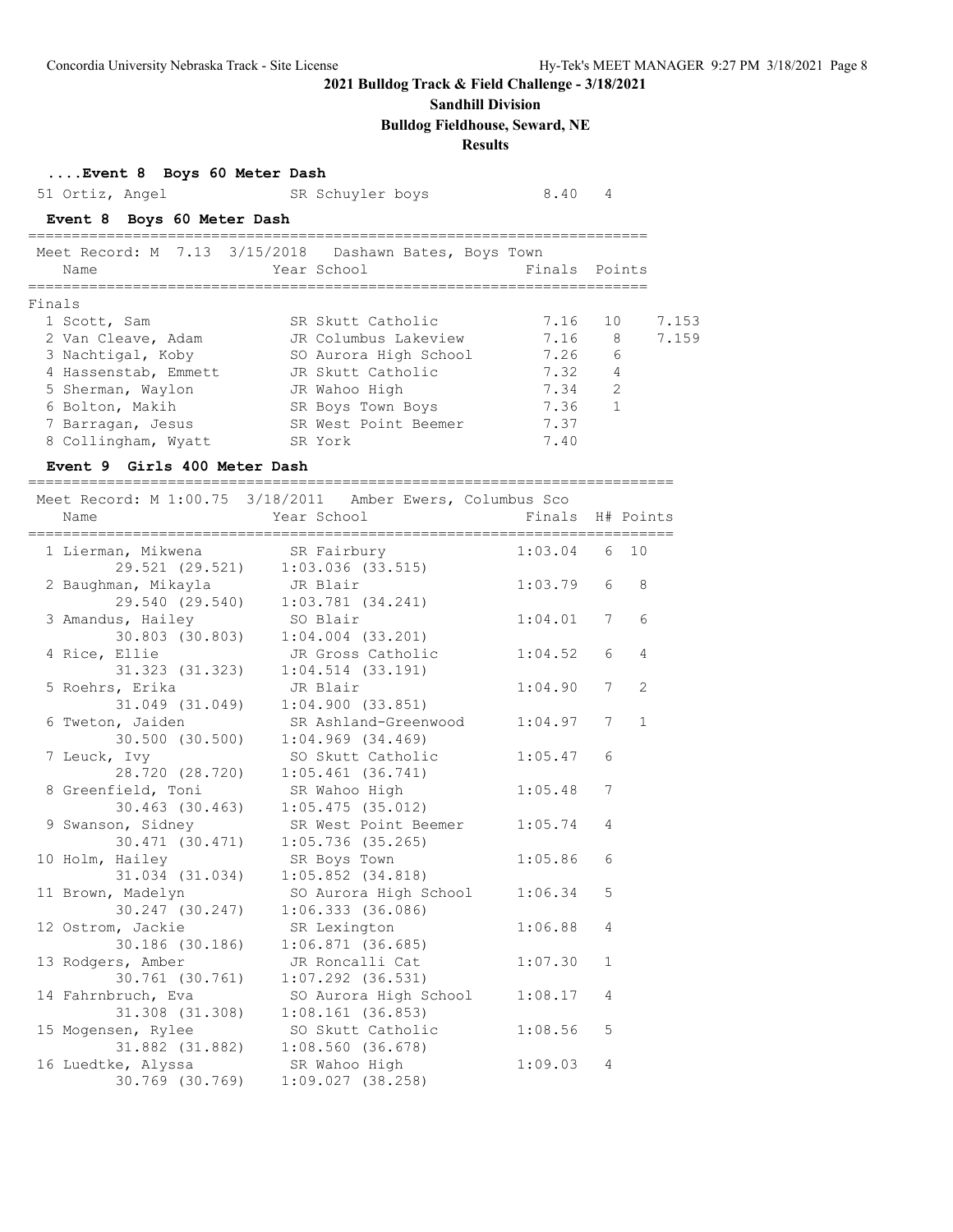# **Sandhill Division**

# **Bulldog Fieldhouse, Seward, NE**

# **Results**

### **....Event 9 Girls 400 Meter Dash**

| 17 Laughlin, Jadah<br>31.011(31.011)                              | FR Ashland-Greenwood<br>1:09.200(38.189)                                                        | 1:09.20 | 7            |          |
|-------------------------------------------------------------------|-------------------------------------------------------------------------------------------------|---------|--------------|----------|
| 18 Haines, Liah<br>31.344 (31.344)                                | JR Lexington<br>$1:09.549$ (38.205)                                                             | 1:09.55 | 3            |          |
| 19 Frenzen, Haley                                                 | SO Columbus Lakeview                                                                            | 1:09.66 | 6            |          |
| 30.300 (30.300)<br>20 Bentz, Josie<br>$31.665$ $(31.665)$         | $1:09.656$ (39.356)<br>SO Columbus Lakeview                                                     | 1:09.70 | 7            |          |
| 21 Smith, Cecilia                                                 | 1:09.700(38.035)<br>SO Roncalli Cat                                                             | 1:09.84 | $\mathbf 1$  |          |
| 29.898 (29.898)<br>22 Schulz, Eden                                | 1:09.837(39.939)<br>SO Seward                                                                   | 1:10.10 | 5            |          |
|                                                                   | 32.726 (32.726) 1:10.096 (37.370)<br>23 Heineman, Brooklyn<br>30.837 (30.837) 1:10.292 (39.455) | 1:10.30 | 4            |          |
| 24 Schwartz, Addison FR Skutt Catholic                            |                                                                                                 | 1:10.41 | 5            |          |
| 32.182 (32.182) 1:10.405 (38.223)<br>25 Gross, Olivia             | FR West Point Beemer                                                                            | 1:10.42 | 2            | 1:10.415 |
| $33.001$ $(33.001)$ $1:10.415$ $(37.414)$<br>26 Lierman, Mikya    | SO Fairbury                                                                                     | 1:10.42 | 5            | 1:10.417 |
| 27 Conrad, Emory                                                  | $33.059$ (33.059) 1:10.417 (37.358)<br>FR York                                                  | 1:11.60 | 3            |          |
| 28 Faust, Cailey                                                  | 34.849 (34.849) 1:11.596 (36.747)<br>SO York                                                    | 1:11.83 | 3            |          |
| 29 Maxwell, Rosalie                                               | 35.039 (35.039) 1:11.821 (36.782)<br>JR Gross Catholic                                          | 1:11.98 | 2            |          |
| 30 Huss, Emily                                                    | $33.943$ (33.943) 1:11.971 (38.028)<br>SO Fairbury                                              | 1:12.09 | 3            |          |
| 32.554 (32.554)                                                   | 1:12.090(39.536)<br>31 Henrichsen, Evelyn SO Omaha Concordia                                    | 1:12.30 | 1            |          |
| 33.535 (33.535)<br>32 Schuster, Kasey                             | $1:12.299$ $(38.764)$<br>SO Aurora High School                                                  | 1:12.69 | 2            |          |
| $33.312$ (33.312) 1:12.690 (39.378)<br>33 Meyers, Jaycee          | SR Ashland-Greenwood                                                                            | 1:13.13 | 5            |          |
| 33.464 (33.464) 1:13.128 (39.664)<br>34 Boell, Ashlynn            | SO West Point Beemer                                                                            | 1:13.56 | 2            |          |
| 35 Snider, Emma                                                   | 34.491 (34.491) 1:13.557 (39.066)<br>FR York                                                    | 1:13.75 | 3            |          |
| 36 Martin, Alesha                                                 | $35.602$ (35.602) 1:13.747 (38.145)<br>JR Omaha Concordia                                       | 1:14.06 | 2            |          |
| 33.663 (33.663) 1:14.055 (40.392)<br>37 Valora, Jenny SO Schuyler |                                                                                                 | 1:14.57 | 3            |          |
| 33.204 (33.204)                                                   | $1:14.565$ (41.361)                                                                             |         |              |          |
| 38 Wightman, Meg<br>35.699 (35.699)                               | JR Roncalli Cat<br>1:15.137(39.438)                                                             | 1:15.14 | 1            |          |
| 39 Kriens, Jordan<br>$30.601$ $(30.601)$                          | SO South Sioux City<br>$1:16.998$ (46.397)                                                      | 1:17.00 | 4            |          |
| 40 Longmore-Harris, Aliah<br>30.244 (30.244)                      | FR Boys Town<br>$1:17.347$ (47.103)                                                             | 1:17.35 | 1            |          |
| 41 Lambert, Megan<br>34.047 (34.047)                              | SO Boys Town<br>1:19.231(45.184)                                                                | 1:19.24 | $\mathbf{1}$ |          |
| 42 Battreall, Savannah<br>35.842 (35.842)                         | SR Gross Catholic<br>1:20.823 (44.981)                                                          | 1:20.83 | 2            |          |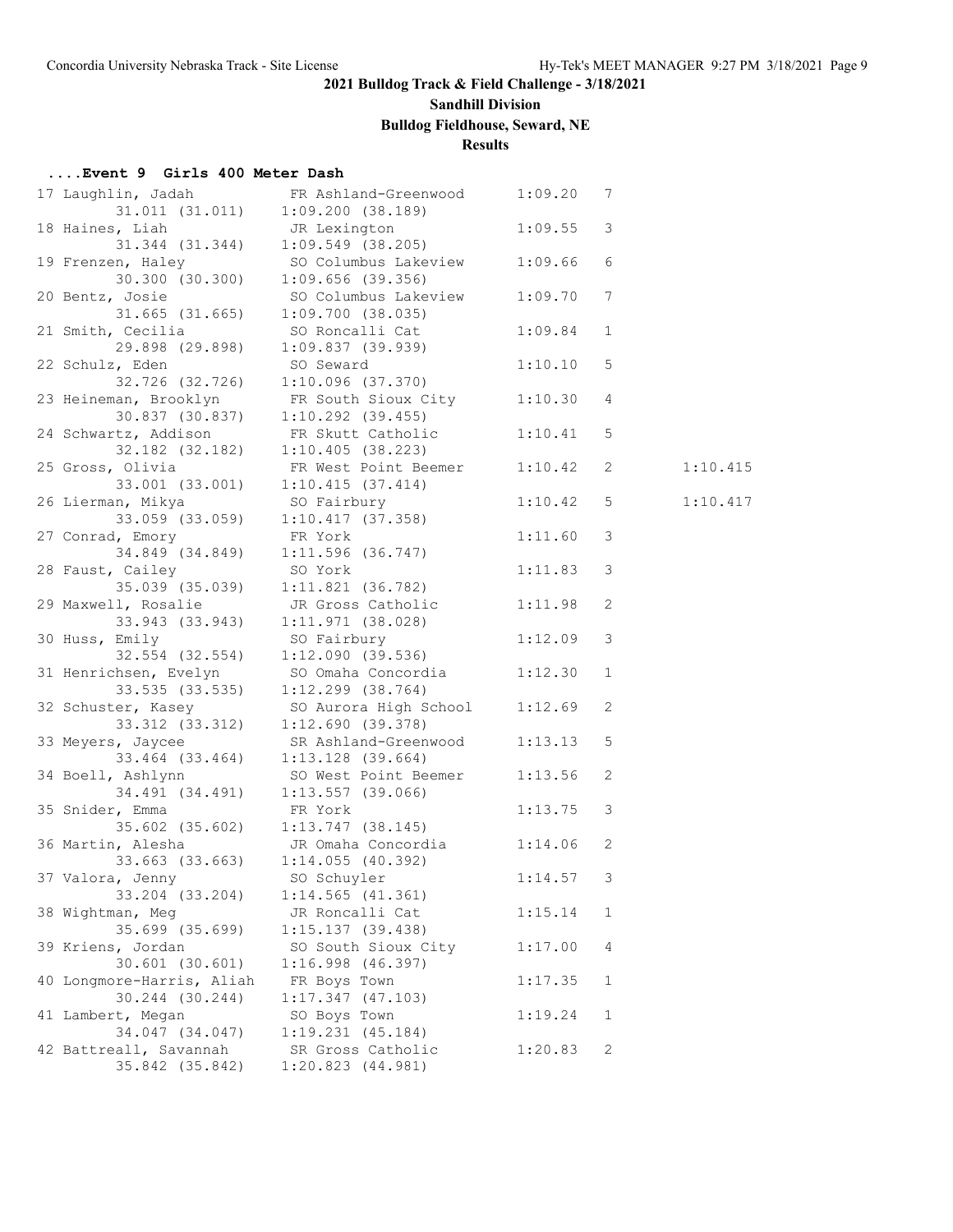# **Sandhill Division**

**Bulldog Fieldhouse, Seward, NE**

# **Results**

### **Event 10 Boys 400 Meter Dash**

| Meet Record: M 51.97 3/22/2012 Mark Jarecki, Columbus Lak<br>Name<br>==================== | Year School<br>__________________________                   | Finals<br>=================== |              | H# Points |
|-------------------------------------------------------------------------------------------|-------------------------------------------------------------|-------------------------------|--------------|-----------|
| 1 Owens, Mack<br>25.683 (25.683)                                                          | JR Aurora High School<br>54.371 (28.688)                    | 54.38                         | 6            | 10        |
| 2 Murray, Tony<br>24.909 (24.909)                                                         | JR Boys Town Boys<br>54.806 (29.897)                        | 54.81                         | 3            | 8         |
| 3 Kennedy, Alex<br>25.976 (25.976)                                                        | JR Skutt Catholic<br>55.136 (29.160)                        | 55.14                         | 6            | 6         |
| 4 Janssen, Simon<br>26.115 (26.115)                                                       | JR Columbus Lakeview<br>55.545 (29.430)                     | 55.55                         | 6            | 4         |
| 5 Smith, Winter<br>26.637 (26.637)                                                        | JR Skutt Catholic<br>55.755 (29.118)                        | 55.76                         | 5            | 2         |
| 6 Schott, Ben<br>26.834 (26.834)                                                          | SR Roncalli Cat<br>55.782 (28.948)                          | 55.79                         | $\mathbf{1}$ | 1         |
| 7 Ternus, Landon<br>26.110 (26.110)                                                       | SO Columbus Lakeview<br>55.958 (29.848)                     | 55.96                         | 5            |           |
| 8 Rice, Ben<br>25.804 (25.804)                                                            | SO Gross Catholic<br>55.978 (30.174)                        | 55.98                         | 3            |           |
| 9 Lausterer, Sebastian<br>26.025 (26.025)                                                 | SR Wahoo High<br>56.231 (30.206)                            | 56.24                         | 2            |           |
| 10 Stodden, Alex<br>26.192 (26.192)                                                       | SR Skutt Catholic<br>57.039 (30.847)                        | 57.04                         | 6            |           |
| 11 Bowen, Landon<br>27.726 (27.726)<br>12 Grandgenett, Garrett                            | JR Lexington<br>57.050 (29.324)<br>SO Wahoo High            | 57.05<br>57.28                | 2<br>4       |           |
| 27.509 (27.509)<br>13 Wigle, Kody                                                         | 57.274 (29.765)<br>SR Ashland-Greenwood                     | 57.34                         | 5            |           |
| 26.402 (26.402)<br>14 Beach, Austin                                                       | 57.337 (30.935)<br>SR Boys Town Boys                        | 57.63                         | 4            |           |
| 26.042 (26.042)<br>15 Classen, Landon                                                     | 57.624 (31.582)<br>SO O'Neill Boys                          | 57.89                         | 3            |           |
| 26.566 (26.566)<br>16 McNair, Joshua                                                      | 57.887 (31.321)<br>FR Omaha Concordia                       | 58.30                         | $\mathbf{1}$ |           |
| 27.644 (27.644)<br>17 Lausterer, Kyan                                                     | 58.299 (30.655)<br>JR Wahoo High                            | 58.40                         | 3            |           |
| 26.684 (26.684)<br>18 Mahoney, Brock                                                      | 58.397 (31.713)<br>JR Columbus Lakeview                     | 58.48                         | 4            |           |
| 27.019 (27.019)<br>19 West, Lleyton                                                       | 58.476 (31.457)<br>SO Ashland-Greenwood                     | 58.84                         | 6            |           |
| 26.458 (26.458)<br>20 Bartholomew, Ty                                                     | 58.831 (32.373)<br>SR York                                  | 59.52                         | 4            |           |
| 27.324 (27.324)<br>21 Carlson, Caden                                                      | 59.516 (32.192)<br>JR Aurora High School                    | 59.57                         | 5            |           |
| 28.014 (28.014)<br>22 Lemus, Juan                                                         | 59.564 (31.550)<br>FR West Point Beemer                     | 1:00.76                       | 1            |           |
| 27.984 (27.984)<br>23 Vinkier, Peyton                                                     | $1:00.752$ (32.768)<br>JR Ashland-Greenwood                 | 1:01.52                       | 5            |           |
| 27.556 (27.556)<br>24 Hunt, Alekz<br>29.326 (29.326)                                      | 1:01.517(33.961)<br>SO Fairbury boys<br>$1:02.501$ (33.175) | 1:02.51                       | 2            |           |
| 25 Martinez, Kaleb<br>30.221 (30.221)                                                     | SO Schuyler boys<br>$1:02.928$ (32.707)                     | 1:02.93                       | $\mathbf{1}$ |           |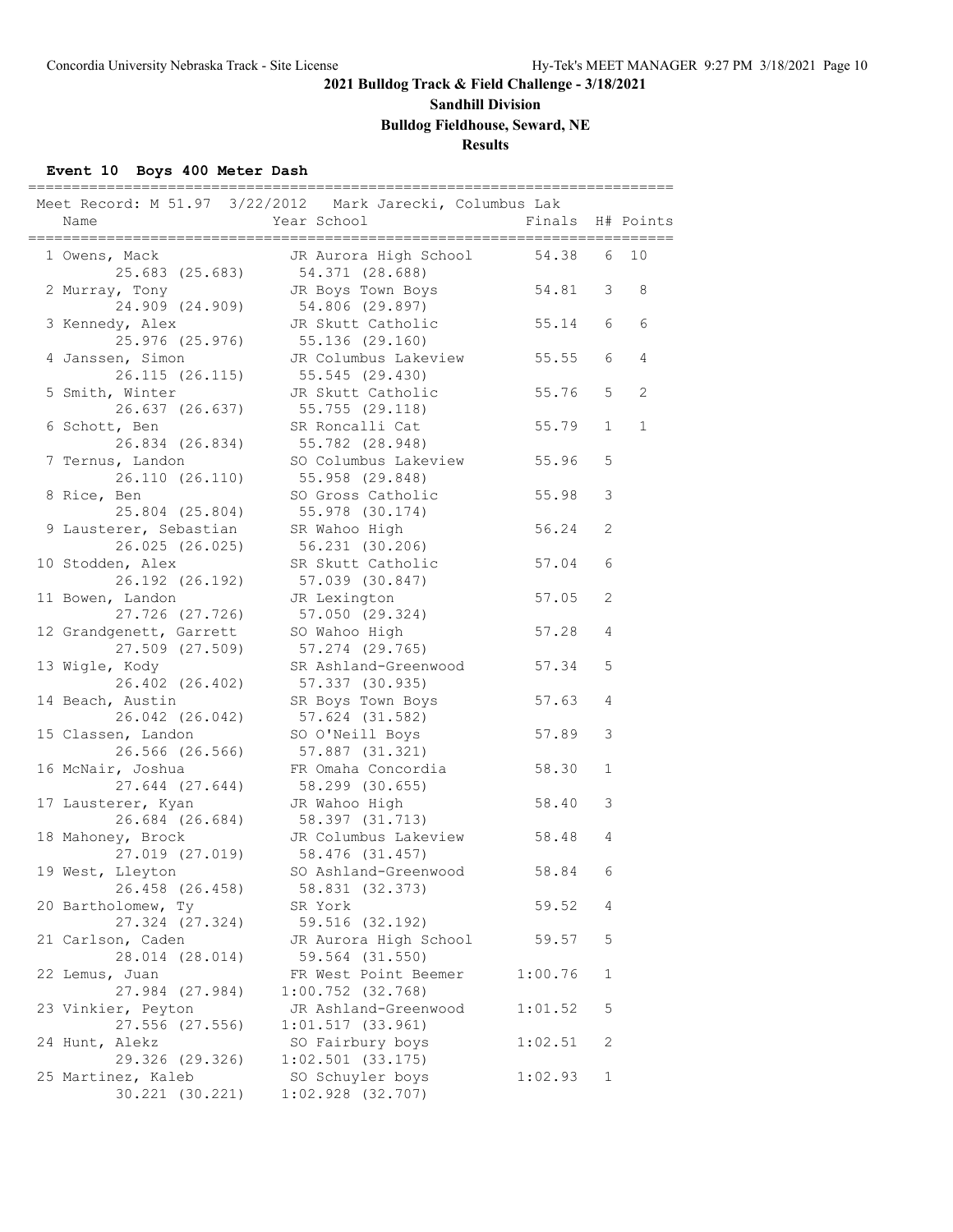**Sandhill Division**

**Bulldog Fieldhouse, Seward, NE**

**Results**

### **....Event 10 Boys 400 Meter Dash**

| 26 Guzman, Jose   | SR Schuyler boys      | $1:03.20$ 1 |  |
|-------------------|-----------------------|-------------|--|
| 30.753 (30.753)   | $1:03.192$ $(32.439)$ |             |  |
| 27 Morris, Isaiah | SO Boys Town Boys     | $1:03.33$ 4 |  |
| 27.887 (27.887)   | 1:03.325(35.438)      |             |  |
| 28 Perez, Gustavo | SR Schuyler boys      | $1:03.64$ 2 |  |
| 28.911 (28.911)   | $1:03.631$ $(34.720)$ |             |  |

#### **Event 11 Girls 1600 Meter Run**

#### =======================================================================

| Meet Record: M 5:26.79 3/22/2012 Jeralyn Poe, Lincoln Nort |                                         |                            |                       |  |
|------------------------------------------------------------|-----------------------------------------|----------------------------|-----------------------|--|
| Name                                                       | Year School                             | Finals Points              |                       |  |
|                                                            |                                         |                            |                       |  |
| 1 Stuckey, Kassidy                                         | FR York                                 | 5:28.33<br>10              |                       |  |
| 39.780 (39.780)                                            | $1:22.614$ $(42.834)$                   | 2:04.230(41.616)           | $2:45.242$ $(41.012)$ |  |
| $3:27.365$ (42.123)                                        | $4:09.774$ $(42.409)$                   | $4:51.038$ $(41.264)$      | $5:28.329$ $(37.291)$ |  |
| 2 Bunda, Jaedan                                            | SR Skutt Catholic                       | 5:38.20<br>8 <sup>8</sup>  |                       |  |
| 39.745 (39.745)                                            | $1:22.623$ $(42.878)$                   | 2:04.275(41.652)           | $2:45.307$ (41.032)   |  |
| $3:27.389$ (42.082)                                        | $4:10.264$ $(42.875)$                   | $4:54.773$ $(44.509)$      | $5:38.194$ $(43.421)$ |  |
| 3 Nipp, Cassidy                                            | SR Roncalli Cat                         | 5:51.28<br>$6\overline{6}$ |                       |  |
| 40.555(40.555)                                             | $1:24.156$ (43.601)                     | $2:08.868$ $(44.712)$      | $2:54.069$ (45.201)   |  |
| 3:39.433(45.364)                                           | $4:25.316$ (45.883)                     | $5:11.589$ (46.273)        | $5:51.280$ (39.691)   |  |
| 4 Richards, Anika                                          | SO Skutt Catholic                       | 5:51.29<br>$\overline{4}$  |                       |  |
| 40.650 (40.650)                                            | $1:24.401$ $(43.751)$                   | 2:09.199(44.798)           | $2:53.969$ $(44.770)$ |  |
| $3:39.498$ (45.529)                                        | $4:25.858$ $(46.360)$                   | 5:11.737(45.879)           | $5:51.284$ (39.547)   |  |
| 5 Walsh, Darby                                             | SR Ashland-Greenwood                    | $5:59.19$ 2                |                       |  |
| 40.590 (40.590)                                            | $1:25.205$ $(44.615)$                   | 2:09.146(43.941)           | $2:54.738$ (45.592)   |  |
| 3:41.215(46.477)                                           | $4:28.977$ $(47.762)$                   | 5:16.883(47.906)           | $5:59.182$ $(42.299)$ |  |
| 6 Deanda, Marisol                                          | FR Schuyler                             | $5:59.73$ 1                |                       |  |
| 41.307 (41.307)                                            | $1:26.537$ (45.230)                     | $2:12.576$ (46.039)        | 2:57.714 (45.138)     |  |
| $3:43.551$ (45.837)                                        | $4:30.149$ (46.598)                     | $5:15.799$ (45.650)        | $5:59.728$ (43.929)   |  |
| 7 Schrick, Chloe                                           | SO Blair                                | 6:01.40                    |                       |  |
| 40.890 (40.890)                                            | $1:26.038$ $(45.148)$                   | $2:13.226$ (47.188)        | $3:01.676$ (48.450)   |  |
| 3:49.220(47.544)                                           | $4:36.261$ $(47.041)$                   | $5:21.008$ $(44.747)$      | $6:01.398$ $(40.390)$ |  |
| 8 Ureste, Kennadi                                          | JR Lexington                            | 6:04.41                    |                       |  |
| 41.270 (41.270)                                            | $1:26.883$ (45.613)                     | $2:13.503$ (46.620)        | $3:01.820$ (48.317)   |  |
| $3:49.254$ (47.434)                                        | $4:36.458$ $(47.204)$                   | $5:22.275$ (45.817)        | $6:04.409$ $(42.134)$ |  |
| 9 Hedquist, Ashley                                         | JR South Sioux City 6:08.02             |                            |                       |  |
| 40.010 (40.010)                                            | 1:22.940(42.930)                        | $2:05.901$ (42.961)        | $2:53.521$ (47.620)   |  |
| $3:39.473$ (45.952)                                        | $4:29.250$ $(49.777)$                   | $5:19.472$ (50.222)        | $6:08.017$ $(48.545)$ |  |
| 10 York, Alissa                                            | JR Fairbury                             | 6:21.57                    |                       |  |
| 41.009 (41.009)                                            | 1:26.670(45.661)                        | $2:14.836$ (48.166)        | $3:03.146$ (48.310)   |  |
| $3:53.085$ (49.939)                                        | 4:43.517(50.432)                        | 5:33.620(50.103)           | $6:21.570$ $(47.950)$ |  |
| 11 Baedke, Sophia                                          | JR Blair                                | 6:29.03                    |                       |  |
| 40.911 (40.911)                                            | $1:25.997$ (45.086)                     | $2:13.290$ (47.293)        | $3:02.057$ (48.767)   |  |
| $3:51.451$ (49.394)                                        | $4:43.909$ (52.458)                     | $5:37.619$ (53.710)        | 6:29.023(51.404)      |  |
| 12 Oswald, Kaitlyn                                         | SO Aurora High School                   | 6:40.07                    |                       |  |
| 42.931 (42.931)                                            | $1:31.579$ (48.648)                     | $2:22.766$ (51.187)        | 3:16.521(53.755)      |  |
| 4:09.509(52.988)                                           | $5:02.304$ (52.795)                     | $5:54.356$ (52.052)        | $6:40.065$ (45.709)   |  |
| 13 Neufind, Reagan                                         | SO Omaha Concordia                      | 6:55.34                    |                       |  |
| 41.348 (41.348)                                            | $1:27.360$ (46.012)                     | 2:18.657(51.297)           | $3:15.424$ (56.767)   |  |
| 4:11.123(55.699)                                           | $5:09.208$ (58.085)                     | $6:04.477$ (55.269)        | 6:55.340(50.863)      |  |
| 14 Ramos, Mariel                                           | JR Fairbury                             | 7:17.22                    |                       |  |
| 42.306 (42.306)                                            | $1:31.216$ (48.910) $2:26.007$ (54.791) |                            | $3:23.494$ (57.487)   |  |
| $4:24.317$ $(1:00.823)$                                    | $5:25.106$ $(1:00.789)$                 | $6:24.128$ (59.022)        | $7:17.213$ (53.085)   |  |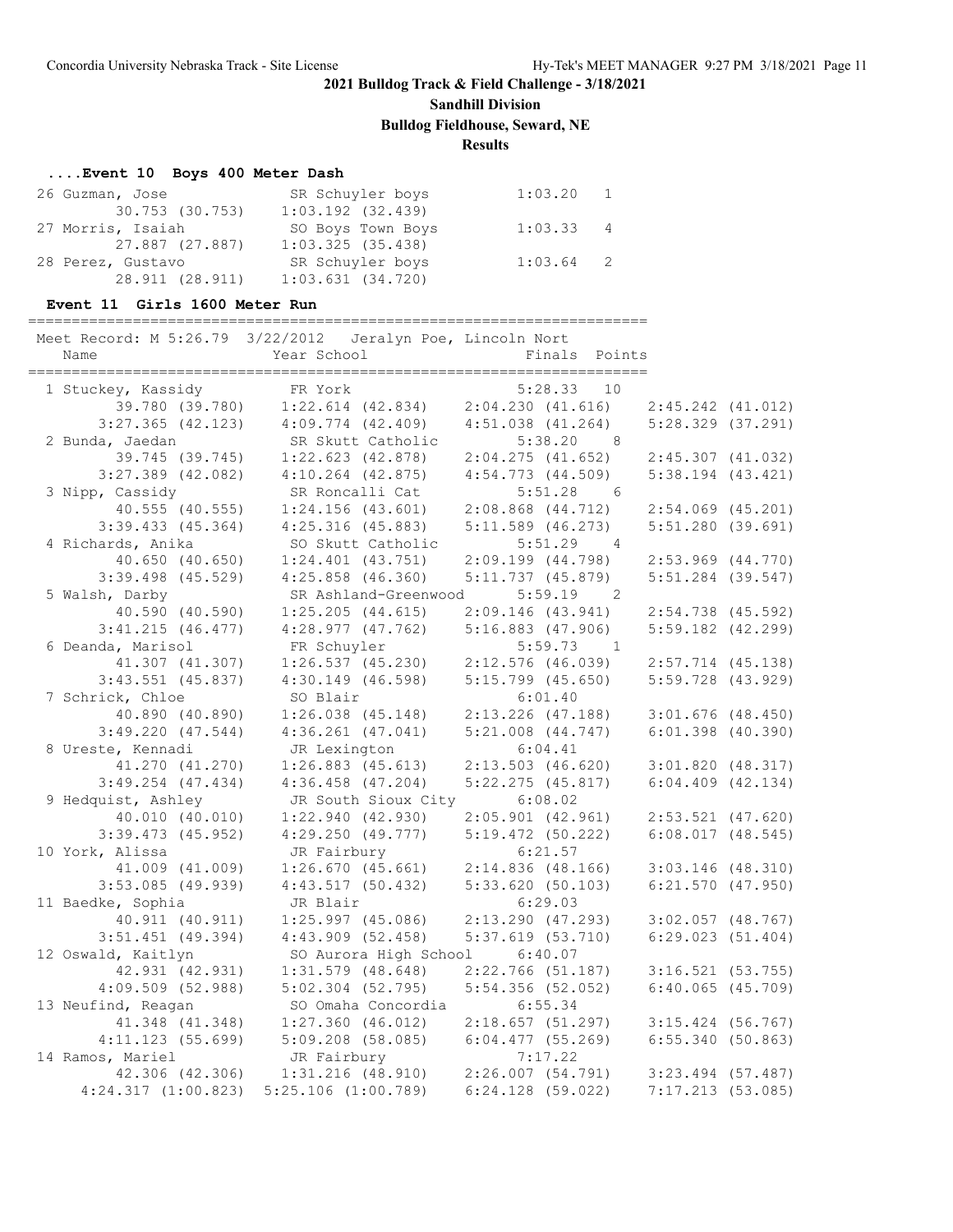**Sandhill Division**

**Bulldog Fieldhouse, Seward, NE**

# **Results**

#### **....Event 11 Girls 1600 Meter Run**

| 15 Newbold, Savannah | JR Boys Town | 7:42.56                                                                       |  |
|----------------------|--------------|-------------------------------------------------------------------------------|--|
| 43.928 (43.928)      |              | $1:37.479$ (53.551) $2:38.542$ (1:01.063) $3:40.174$ (1:01.632)               |  |
|                      |              | $4:39.231$ (59.057) 5:41.335 (1:02.104) 6:44.422 (1:03.087) 7:42.560 (58.138) |  |

### **Event 12 Boys 1600 Meter Run**

==========================================================================

|                       | Meet Record: M 4:31.44 3/22/2012 Mohamed Hamden, Lincoln Nort                                                              |                           |                                     |  |
|-----------------------|----------------------------------------------------------------------------------------------------------------------------|---------------------------|-------------------------------------|--|
| Name                  | Year School and the School                                                                                                 | Finals H# Points          |                                     |  |
|                       | SO York                                                                                                                    | $4:50.16$ 2 10            |                                     |  |
| 1 Pinneo, Colin       | 35.148 (35.148) 1:11.567 (36.419) 1:49.164 (37.597) 2:28.536 (39.372)                                                      |                           |                                     |  |
|                       | $3:06.386$ (37.850) $3:41.087$ (34.701) $4:17.162$ (36.075)                                                                |                           | $4:50.158$ (32.996)                 |  |
| 2 Ejerso, Mesuidi     | SO South Sioux City 4:51.05 2                                                                                              |                           | 8                                   |  |
| 34.856 (34.856)       |                                                                                                                            |                           |                                     |  |
| $3:06.903$ (37.920)   | $1:11.702$ (36.846) $1:49.665$ (37.963) $2:28.983$ (39.318)<br>$3:42.443$ (35.540) $4:18.268$ (35.825) $4:51.050$ (32.782) |                           |                                     |  |
| 3 Rice, Alex          | SO Skutt Catholic                                                                                                          | 4:51.07 2                 | 6                                   |  |
| 34.952 (34.952)       | $1:11.500$ (36.548) $1:49.375$ (37.875) $2:28.724$ (39.349)                                                                |                           |                                     |  |
| $3:06.225$ (37.501)   | $3:41.146$ (34.921)                                                                                                        | 4:18.527(37.381)          | 4:51.063 (32.536)                   |  |
| 4 Richards, Isaac     | SR Skutt Catholic                                                                                                          | 4:51.35 2                 | $\overline{4}$                      |  |
| 35.213 (35.213)       | $1:12.524$ $(37.311)$                                                                                                      | $1:49.978$ $(37.454)$     | 2:28.844 (38.866)                   |  |
| 3:06.410(37.566)      |                                                                                                                            | $4:17.716$ (35.365)       |                                     |  |
|                       | $3:42.351$ (35.941)                                                                                                        | $4:56.78$ 2               | 4:51.349 (33.633)<br>$\overline{2}$ |  |
| 5 Fricke, Dawson      | SO Blair                                                                                                                   |                           |                                     |  |
| 35.611 (35.611)       | $1:13.124$ (37.513) $1:50.669$ (37.545) $2:29.517$ (38.848)                                                                |                           |                                     |  |
| $3:08.564$ (39.047)   | $3:45.739$ (37.175)                                                                                                        | $4:21.212$ $(35.473)$     | $4:56.777$ (35.565)                 |  |
| 6 Smith, Gavin        | SR Boys Town Boys                                                                                                          | $5:00.38$ 2               | $\mathbf{1}$                        |  |
| 34.579 (34.579)       | $1:11.366$ (36.787)                                                                                                        | $1:50.242$ (38.876)       | 2:29.543 (39.301)                   |  |
| $3:08.283$ (38.740)   | $3:45.527$ (37.244)                                                                                                        | 4:22.710(37.183)          | $5:00.378$ (37.668)                 |  |
| 7 Halverson, Turner   | SO Columbus Lakeview                                                                                                       | $5:02.94$ 2               |                                     |  |
| $32.663$ $(32.663)$   | 1:09.400(36.737)                                                                                                           | 1:49.695(40.295)          | $2:29.044$ (39.349)                 |  |
| $3:07.586$ (38.542)   | $3:47.031$ (39.445) $4:26.459$ (39.428)                                                                                    |                           | $5:02.939$ $(36.480)$               |  |
| 8 Aguado, Oscar       | SO Lexington                                                                                                               | 5:04.52 2                 |                                     |  |
| 34.232 (34.232)       | $1:12.131$ (37.899) $1:50.694$ (38.563)                                                                                    |                           | $2:30.649$ (39.955)                 |  |
| $3:10.547$ (39.898)   | $3:49.789$ (39.242) $4:29.996$ (40.207)                                                                                    |                           | 5:04.520(34.524)                    |  |
| 9 Sotelo, Elmer       | SR Lexington                                                                                                               | $5:05.64$ 2               |                                     |  |
| 35.282 (35.282)       | $1:12.611$ (37.329) $1:50.790$ (38.179)                                                                                    |                           | 2:31.102 (40.312)                   |  |
| $3:10.616$ (39.514)   | 3:49.825(39.209)                                                                                                           | 4:29.833(40.008)          | 5:05.640(35.807)                    |  |
| 10 Pena, Edward       | JR West Point Beemer                                                                                                       | 5:06.01<br>$\overline{1}$ |                                     |  |
| 32.364 (32.364)       | 1:09.790(37.426)                                                                                                           | 1:49.327(39.537)          | $2:29.576$ (40.249)                 |  |
| $3:09.842$ (40.266)   | $3:49.737$ (39.895)                                                                                                        | 4:30.873(41.136)          | $5:06.007$ $(35.134)$               |  |
| 11 Gautier, Lucas     | FR Aurora High School                                                                                                      | 5:09.56<br>$\overline{2}$ |                                     |  |
| 34.289 (34.289)       | $1:12.064$ (37.775) $1:50.605$ (38.541)                                                                                    |                           | 2:30.673(40.068)                    |  |
| $3:11.487$ (40.814)   | $3:52.403$ (40.916) $4:33.592$ (41.189)                                                                                    |                           | $5:09.555$ (35.963)                 |  |
| 12 Shellito, Silas    | JR Wahoo High 5:10.04 2<br>1:08.699 (36.791) 1:49.948 (41.249)<br>3:55.750 (42.643) 4:38.005 (42.255)                      |                           |                                     |  |
| 31.908 (31.908)       |                                                                                                                            |                           | $2:31.497$ (41.549)                 |  |
| $3:13.107$ $(41.610)$ |                                                                                                                            |                           | $5:10.036$ (32.031)                 |  |
| 13 Riley, Dylan       | SR Aurora High School                                                                                                      | 5:14.70<br>$\overline{2}$ |                                     |  |
| 35.467 (35.467)       | $1:12.638$ (37.171) $1:50.549$ (37.911)                                                                                    |                           | 2:30.828 (40.279)                   |  |
| $3:12.027$ $(41.199)$ | $3:53.414$ $(41.387)$                                                                                                      | 4:36.320(42.906)          | $5:14.699$ $(38.379)$               |  |
| 14 Wayman, Nicholas   | JR Blair                                                                                                                   | 5:18.51 2                 |                                     |  |
| 35.434 (35.434)       | 1:12.870(37.436)                                                                                                           | $1:50.837$ (37.967)       | $2:31.308$ (40.471)                 |  |
| $3:12.548$ (41.240)   | $3:54.912$ $(42.364)$                                                                                                      | 4:38.927(44.015)          | $5:18.509$ (39.582)                 |  |
| 15 Mejia, Cirilo      | SR Schuyler boys                                                                                                           | 5:24.73 1                 |                                     |  |
| 37.157 (37.157)       | 1:19.055(41.898)                                                                                                           | 2:02.490(43.435)          | $2:45.558$ (43.068)                 |  |
| $3:27.739$ $(42.181)$ | $4:08.814$ $(41.075)$                                                                                                      | 4:48.688 (39.874)         | 5:24.727 (36.039)                   |  |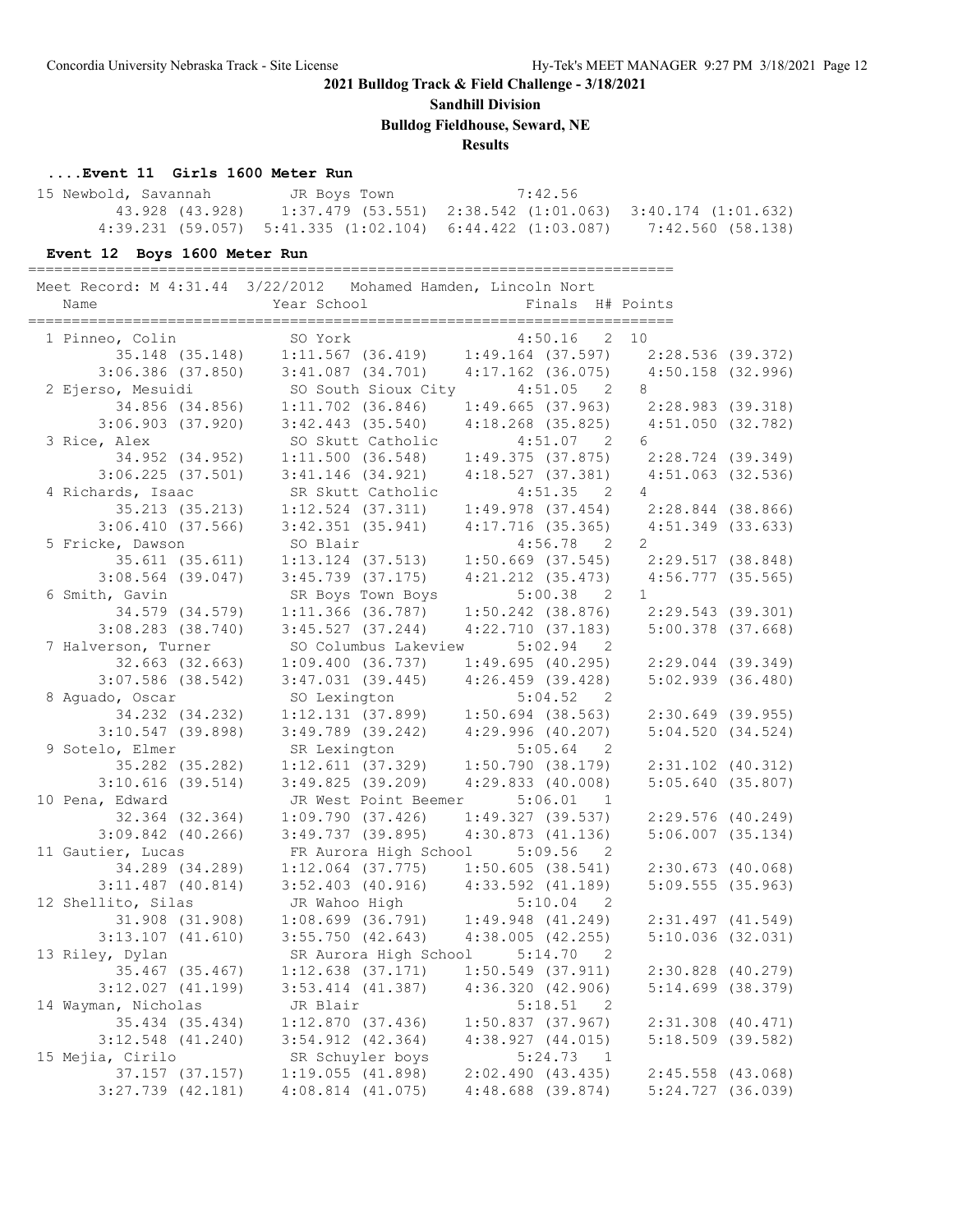**Sandhill Division**

**Bulldog Fieldhouse, Seward, NE**

# **Results**

# **....Event 12 Boys 1600 Meter Run**

| 16 Garvey, Ryan       |                       | JR Omaha Concordia             |                       | $5:26.87$ 1               |                       |  |
|-----------------------|-----------------------|--------------------------------|-----------------------|---------------------------|-----------------------|--|
| 37.264 (37.264)       | 1:18.979(41.715)      |                                | $2:01.233$ $(42.254)$ |                           | $2:44.309$ $(43.076)$ |  |
| $3:26.426$ $(42.117)$ | $4:09.219$ $(42.793)$ |                                | 4:49.347(40.128)      |                           | $5:26.868$ $(37.521)$ |  |
| 17 Carel, Devon       | SO Fairbury boys      |                                |                       | 5:46.22<br>$\overline{1}$ |                       |  |
| 35.384 (35.384)       | $1:14.632$ (39.248)   |                                | 1:55.996(41.364)      |                           | $2:40.544$ $(44.548)$ |  |
| 3:26.390(45.846)      | $4:12.569$ (46.179)   |                                | $5:03.512$ (50.943)   |                           | $5:46.214$ $(42.702)$ |  |
| 18 Meyerle, Ben       |                       | FR Gross Catholic              |                       | 5:46.61<br>$\overline{1}$ |                       |  |
| 39.296 (39.296)       | $1:22.725$ (43.429)   |                                | $2:07.380$ (44.655)   |                           | $2:54.883$ (47.503)   |  |
| $3:41.243$ (46.360)   | $4:27.393$ $(46.150)$ |                                | $5:12.022$ $(44.629)$ |                           | $5:46.601$ $(34.579)$ |  |
| 19 Johnson, Ian       | JR Seward             |                                |                       | 5:56.83<br>$\overline{1}$ |                       |  |
| 37.902 (37.902)       | $1:21.073$ $(43.171)$ |                                | $2:07.000$ (45.927)   |                           | $2:54.517$ (47.517)   |  |
| $3:40.602$ (46.085)   | $4:27.524$ (46.922)   |                                | $5:13.644$ (46.120)   |                           | $5:56.826$ (43.182)   |  |
| 20 McNair, Issac      |                       | FR Omaha Concordia             |                       | 5:59.72<br>$\overline{1}$ |                       |  |
| 39.989 (39.989)       | $1:23.563$ (43.574)   |                                | $2:08.892$ (45.329)   |                           | $2:56.937$ (48.045)   |  |
| $3:43.824$ (46.887)   | $4:31.791$ (47.967)   |                                | $5:19.016$ (47.225)   |                           | $5:59.717$ (40.701)   |  |
| 21 Rivas, Samuel      |                       | JR Schuyler boys               |                       | 6:00.53 1                 |                       |  |
| 38.215 (38.215)       | $1:21.132$ $(42.917)$ |                                | $2:06.474$ (45.342)   |                           | $2:53.455$ (46.981)   |  |
| $3:41.355$ (47.900)   | $4:28.770$ $(47.415)$ |                                | $5:16.656$ (47.886)   |                           | $6:00.521$ $(43.865)$ |  |
| 22 Mahqoub, Yousif    | JR Roncalli Cat       |                                |                       | 6:09.85<br>$\overline{1}$ |                       |  |
| 35.973 (35.973)       | $1:15.525$ (39.552)   |                                | $2:00.271$ $(44.746)$ |                           | $2:48.774$ (48.503)   |  |
| $3:39.882$ $(51.108)$ | $4:30.793$ (50.911)   |                                | $5:24.781$ (53.988)   |                           | $6:09.844$ $(45.063)$ |  |
| 23 Benson, Bobby      | JR Roncalli Cat       |                                |                       | 6:13.90<br>$\overline{1}$ |                       |  |
| 38.511 (38.511)       | $1:20.458$ $(41.947)$ |                                | $2:05.944$ (45.486)   |                           | $2:54.793$ (48.849)   |  |
| $3:44.265$ (49.472)   | $4:35.708$ $(51.443)$ |                                | $5:27.932$ $(52.224)$ |                           | $6:13.894$ (45.962)   |  |
| 24 Alberts, Matt      |                       | FR West Point Beemer 6:21.93 1 |                       |                           |                       |  |
| 39.021 (39.021)       | $1:24.104$ (45.083)   |                                | $2:13.587$ (49.483)   |                           | $3:06.128$ (52.541)   |  |
| 3:58.815(52.687)      | 4:51.163(52.348)      |                                | 5:41.793(50.630)      |                           | $6:21.924$ $(40.131)$ |  |
| 25 Galvin, Xavi       | SR Lexington          |                                |                       | 6:22.51 2                 |                       |  |
| 38.630 (38.630)       | $1:21.514$ $(42.884)$ |                                | $2:10.017$ (48.503)   |                           | $3:01.132$ $(51.115)$ |  |
| $3:52.827$ (51.695)   | $4:43.126$ (50.299)   |                                | 5:34.215(51.089)      |                           | $6:22.505$ $(48.290)$ |  |
| 26 Jipp, Matthew      |                       | JR Omaha Concordia             |                       | 6:23.99<br>$\overline{1}$ |                       |  |
| 40.186 (40.186)       | $1:23.942$ $(43.756)$ |                                | $2:11.142$ (47.200)   |                           | $3:02.607$ (51.465)   |  |
| $3:54.855$ (52.248)   | 4:49.396(54.541)      |                                | 5:41.105(51.709)      |                           | $6:23.981$ $(42.876)$ |  |
| 27 McCown, Ashton     | SO Fairbury boys      |                                |                       | $6:37.24$ 1               |                       |  |
| 39.245 (39.245)       | $1:24.329$ (45.084)   |                                | $2:13.965$ (49.636)   |                           | 3:06.630(52.665)      |  |
| $3:59.844$ (53.214)   | $4:54.976$ (55.132)   |                                | 5:49.057(54.081)      |                           | $6:37.231$ $(48.174)$ |  |
| 28 Laughunn, Logan    |                       | SR Gross Catholic              |                       | 6:38.86<br>$\overline{1}$ |                       |  |
| 41.292 (41.292)       | $1:27.066$ (45.774)   |                                | $2:18.092$ (51.026)   |                           | $3:08.394$ (50.302)   |  |
| 4:00.523(52.129)      | $4:55.707$ (55.184)   |                                | $5:50.263$ (54.556)   |                           | $6:38.859$ (48.596)   |  |
| 29 Engalman, Seth     | SO Fairbury boys      |                                |                       | 6:59.55<br>$\overline{1}$ |                       |  |
| 40.444 (40.444)       | 1:26.290(45.846)      |                                | 2:19.310(53.020)      |                           | $3:14.255$ (54.945)   |  |
| 4:10.503(56.248)      | $5:07.257$ (56.754)   |                                | $6:03.112$ (55.855)   |                           | $6:59.549$ (56.437)   |  |

#### **Event 13 Girls 800 Meter Run**

==========================================================================

|                     | Meet Record: M 2:24.58 3/22/2012 Marti Vlasin, Seward       |                  |                                         |
|---------------------|-------------------------------------------------------------|------------------|-----------------------------------------|
| Name                | Year School                                                 | Finals H# Points |                                         |
| 1 Hirschfeld, Brynn | JR York                                                     | $2:25.44$ 2 10   |                                         |
| 33.301 (33.301)     | $1:08.966$ (35.665) $1:47.442$ (38.476) $2:25.439$ (37.997) |                  |                                         |
| 2 Tweton, Jaiden    | SR Ashland-Greenwood 2:27.68 2 8                            |                  |                                         |
| 33.027 (33.027)     | $1:08.681$ (35.654) $1:47.595$ (38.914)                     |                  | 2:27.675 (40.080)                       |
| 3 Portwine, Maddie  | SR York                                                     | $2:29.71$ 2 6    |                                         |
| 34.601 (34.601)     | $1:11.766$ (37.165)                                         |                  | $1:51.163$ (39.397) $2:29.702$ (38.539) |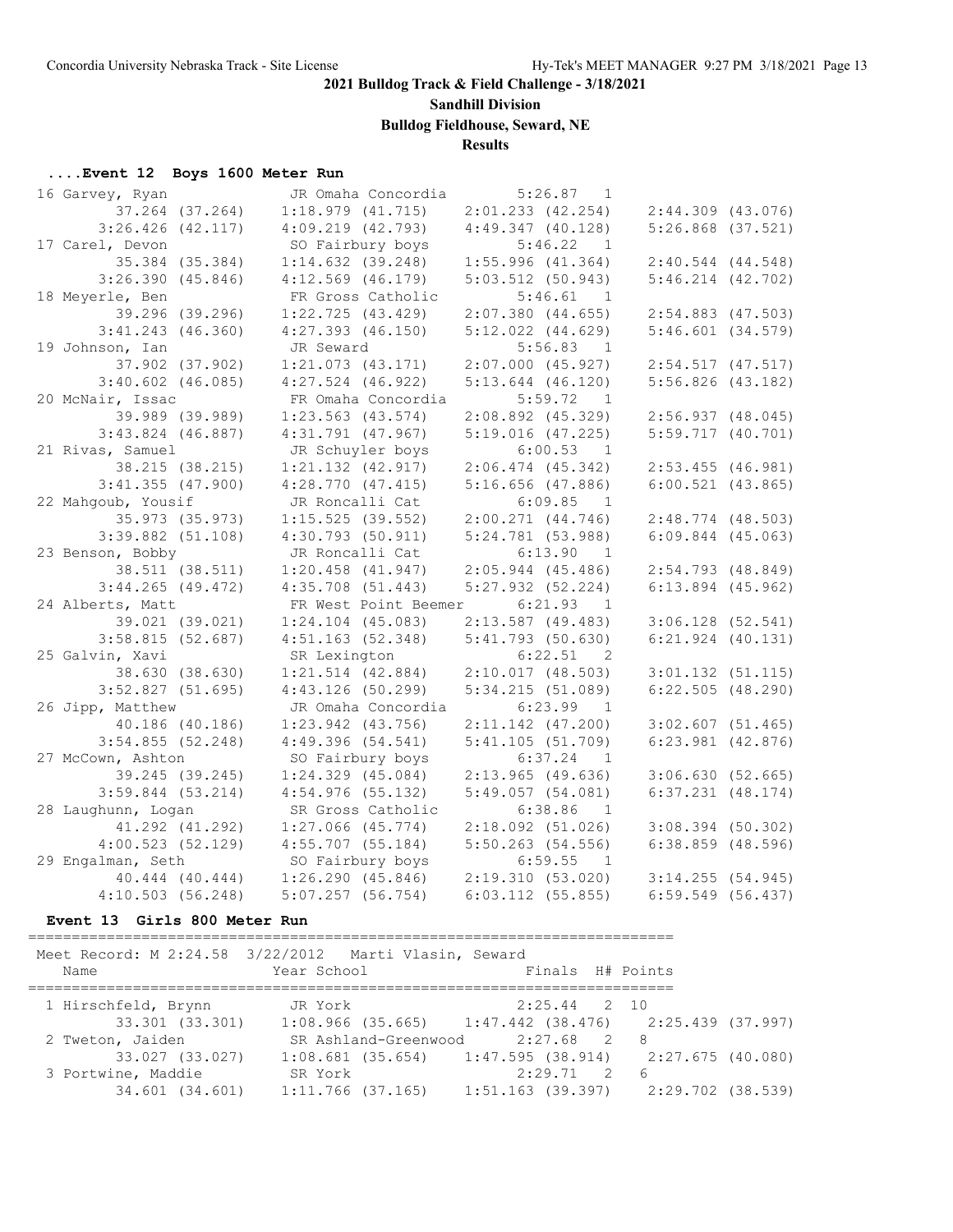# **Sandhill Division**

### **Bulldog Fieldhouse, Seward, NE**

### **Results**

#### **....Event 13 Girls 800 Meter Run**

| 4 Swanson, Sidney    | SR West Point Beemer  | 2:30.69<br>$\overline{2}$               | $\overline{4}$        |  |
|----------------------|-----------------------|-----------------------------------------|-----------------------|--|
| 33.710 (33.710)      | $1:10.332$ $(36.622)$ | $1:50.416$ (40.084) $2:30.683$ (40.267) |                       |  |
| 5 Knust, Cassidy     | SR Aurora High School | 2:32.33<br>2                            | $\overline{2}$        |  |
| 34.390 (34.390)      | $1:11.468$ (37.078)   | 1:51.817(40.349)                        | $2:32.325$ (40.508)   |  |
| 6 Roskens, Mary      | SR Blair              | 2:37.94<br>$\overline{2}$               | $\mathbf{1}$          |  |
| 35.411 (35.411)      | $1:12.751$ (37.340)   | $1:54.034$ $(41.283)$                   | $2:37.936$ (43.902)   |  |
| 7 Kavan, Lauren      | SR Wahoo High         | 2:41.98<br>$\overline{1}$               |                       |  |
| 36.741 (36.741)      | 1:17.220(40.479)      | $2:00.152$ (42.932)                     | $2:41.972$ $(41.820)$ |  |
| 8 Heineman, Brooklyn | FR South Sioux City   | 2:43.14<br>-1                           |                       |  |
| 37.068 (37.068)      | $1:17.703$ (40.635)   | $2:01.304$ $(43.601)$                   | 2:43.131(41.827)      |  |
| 9 Gottschalk, Karnie | SO Seward             | 2:44.86<br>-2.                          |                       |  |
| 36.290 (36.290)      | $1:16.481$ (40.191)   | $2:01.582$ (45.101)                     | $2:44.852$ $(43.270)$ |  |
| 10 Ahmed, Emane      | SR South Sioux City   | 2:47.29<br>$\overline{2}$               |                       |  |
| 35.882 (35.882)      | $1:16.191$ (40.309)   | $2:02.479$ (46.288)                     | $2:47.282$ $(44.803)$ |  |
| 11 Valasek, Maggie   | JR Blair              | 2:47.57<br>$\overline{1}$               |                       |  |
| 37.783 (37.783)      | $1:18.207$ (40.424)   | $2:02.301$ $(44.094)$                   | $2:47.561$ (45.260)   |  |
| 12 Lierman, Mikya    | SO Fairbury           | 2:48.06<br>- 2                          |                       |  |
| 37.142 (37.142)      | 1:18.950(41.808)      | $2:05.628$ (46.678)                     | $2:48.058$ (42.430)   |  |
| 13 Labenz, Anna      | FR Skutt Catholic     | 2:48.15<br>$\overline{\phantom{0}}^2$   |                       |  |
| 36.226 (36.226)      | $1:17.238$ (41.012)   | 2:02.620(45.382)                        | 2:48.145(45.525)      |  |
| 14 Wightman, Meg     | JR Roncalli Cat       | 2:50.12<br>$\overline{1}$               |                       |  |
| 38.786 (38.786)      | $1:22.045$ (43.259)   | $2:08.021$ $(45.976)$                   | $2:50.117$ $(42.096)$ |  |
| 15 Cunningham, Faye  | SR Roncalli Cat       | 2:51.32<br>$\overline{1}$               |                       |  |
| 38.325 (38.325)      | $1:20.627$ $(42.302)$ | $2:06.292$ $(45.665)$                   | $2:51.317$ (45.025)   |  |
| 16 Ohlde, Ellie      | SR Fairbury           | 2:53.87<br>$\overline{1}$               |                       |  |
| 39.326 (39.326)      | $1:22.785$ (43.459)   | $2:10.041$ (47.256)                     | $2:53.865$ (43.824)   |  |
| 17 Berger, Theresa   | FR Skutt Catholic     | 2:56.86<br>$\overline{1}$               |                       |  |
| 38.101 (38.101)      | $1:22.575$ $(44.474)$ | $2:10.574$ (47.999)                     | $2:56.860$ (46.286)   |  |
| 18 Czapla, Allie     | FR Blair              | 2:57.58<br>$\overline{2}$               |                       |  |
| 37.550 (37.550)      | $1:21.104$ $(43.554)$ | $2:09.570$ (48.466)                     | $2:57.578$ (48.008)   |  |
| 19 Axt, Natalie      | SO Seward             | 3:03.76<br>$\overline{1}$               |                       |  |
| 41.673 (41.673)      | $1:27.207$ (45.534)   | $2:16.076$ (48.869)                     | $3:03.751$ (47.675)   |  |
| 20 Neufind, Reagan   | SO Omaha Concordia    | 3:06.65<br>$\overline{1}$               |                       |  |
| 40.029 (40.029)      | $1:26.616$ (46.587)   | $2:19.008$ (52.392)                     | $3:06.643$ $(47.635)$ |  |
| 21 Ohlde, Madison    | FR Fairbury           | 3:12.52<br>$\overline{1}$               |                       |  |
| 41.362 (41.362)      | $1:29.984$ $(48.622)$ | $2:22.699$ (52.715)                     | $3:12.511$ (49.812)   |  |
| 22 Espinosa, Dulce   | JR Lexington          | 3:13.24<br>$\overline{1}$               |                       |  |
| 44.144 (44.144)      | $1:32.750$ (48.606)   | 2:25.025(52.275)                        | $3:13.240$ (48.215)   |  |
|                      |                       |                                         |                       |  |

### **Event 14 Boys 800 Meter Run**

========================================================================== Meet Record: M 2:01.56 3/22/2012 Mohamed Hamden, Lincoln Nort

| Name                | Year School <b>Sand</b>                                     | Finals H# Points                        |                   |  |
|---------------------|-------------------------------------------------------------|-----------------------------------------|-------------------|--|
| 1 Balderas, Juan    |                                                             | SR South Sioux City 2:09.10 3 10        |                   |  |
| 30.683 (30.683)     | $1:05.003$ (34.320) $1:38.093$ (33.090) $2:09.095$ (31.002) |                                         |                   |  |
| 2 Nafzinger, Jarrod | SR Ashland-Greenwood                                        | $2:12.04$ 3 8                           |                   |  |
| $30.905$ $(30.905)$ | $1:05.567$ (34.662) 1:39.142 (33.575) 2:12.039 (32.897)     |                                         |                   |  |
| 3 Thompson, Brady   | JR O'Neill Boys                                             | $2:15.90$ 2 6                           |                   |  |
| 31.525 (31.525)     | $1:03.779$ $(32.254)$                                       | 1:39.711 (35.932)                       | 2:15.899 (36.188) |  |
| 4 Rice, Ben         | SO Gross Catholic                                           | $2:16.91$ 3                             | 4                 |  |
| 31.301 (31.301)     | $1:06.873$ (35.572)                                         | 1:43.659 (36.786)                       | 2:16.904 (33.245) |  |
| 5 Bell, Mason       | JR Blair                                                    | 2:18.67 3                               | 2                 |  |
| 31.974 (31.974)     | $1:07.364$ (35.390)                                         | $1:44.960$ (37.596) $2:18.661$ (33.701) |                   |  |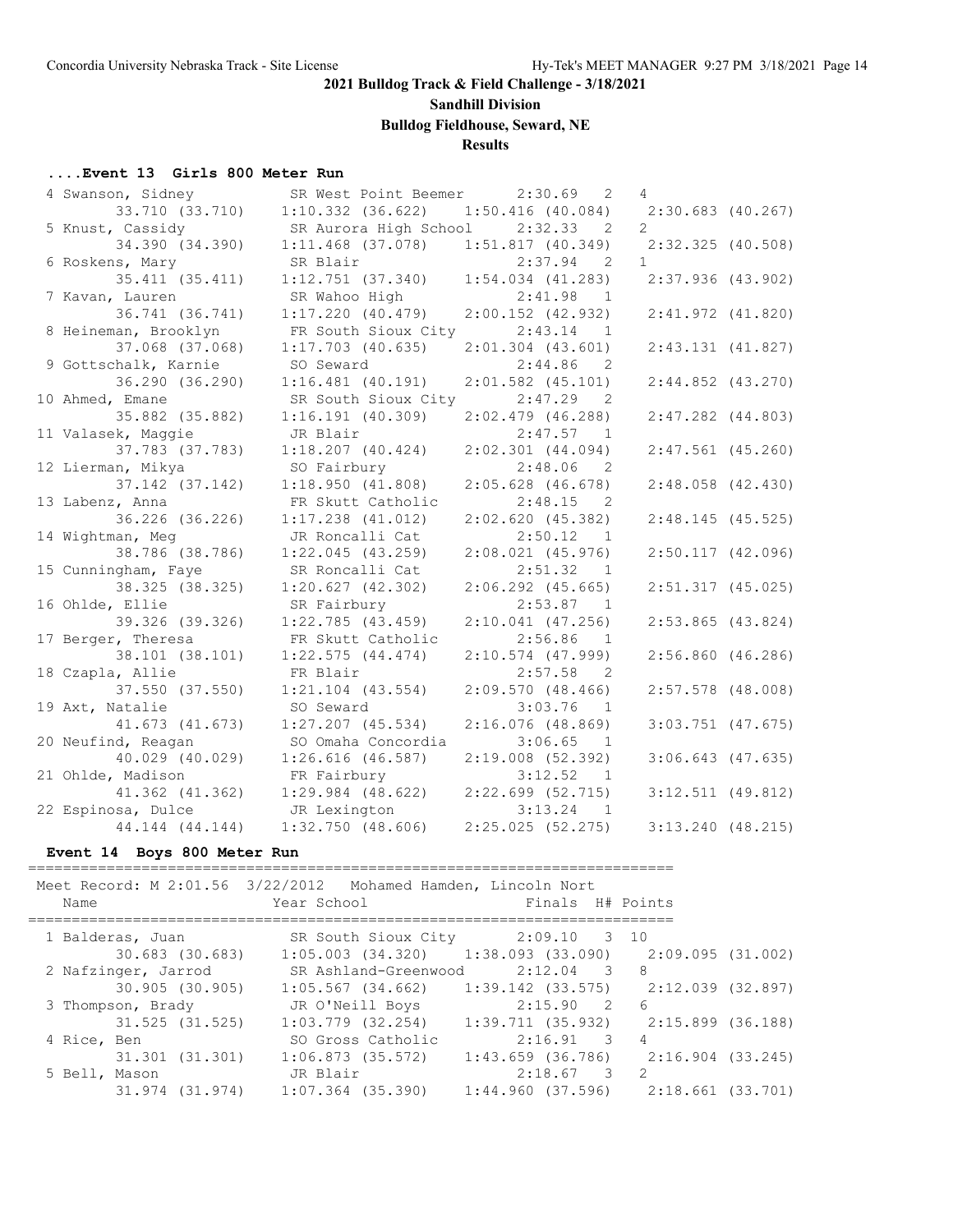### **Sandhill Division**

**Bulldog Fieldhouse, Seward, NE**

# **Results**

# **....Event 14 Boys 800 Meter Run**

| 6 LaSala, Thomas    | JR Skutt Catholic                       | 2:18.73<br>3                       | $\mathbf{1}$          |  |
|---------------------|-----------------------------------------|------------------------------------|-----------------------|--|
| 31.013 (31.013)     | $1:06.656$ (35.643)                     | $1:43.748$ (37.092)                | 2:18.722(34.974)      |  |
| 7 Converse, Garrett | JR Lexington                            | 2:21.08<br>$\overline{2}$          |                       |  |
| 34.438 (34.438)     | 1:10.721(36.283)                        | 1:47.145(36.424)                   | $2:21.076$ (33.931)   |  |
| 8 Carel, Devon      | SO Fairbury boys                        | 2:23.77<br>$\overline{2}$          |                       |  |
| 33.395 (33.395)     | 1:09.127(35.732)                        | $1:47.745$ (38.618)                | $2:23.769$ (36.024)   |  |
| 9 Kramer, Alex      | SO Boys Town Boys                       | 2:24.06<br>- 3                     |                       |  |
| 31.312 (31.312)     | $1:06.946$ (35.634)                     | 1:45.320(38.374)                   | $2:24.056$ (38.736)   |  |
| 10 Moore, Keegan    | SR O'Neill Boys                         | 2:25.49<br>2                       |                       |  |
| 33.235 (33.235)     | $1:09.334$ (36.099)                     | 1:48.070(38.736)                   | $2:25.487$ (37.417)   |  |
| 11 Arkfeld, Jaden   | SR Skutt Catholic                       | 2:25.92<br>3                       |                       |  |
| 30.536 (30.536)     | $1:05.448$ $(34.912)$                   | $1:42.779$ $(37.331)$              | 2:25.917(43.138)      |  |
| 12 Paasch, Zach     | SR West Point Beemer                    | 2:26.19<br>$\overline{1}$          |                       |  |
| 32.906 (32.906)     | $1:09.296$ (36.390)                     | $1:49.291$ (39.995)                | $2:26.181$ (36.890)   |  |
| 13 Wigle, Kody      | SR Ashland-Greenwood                    | 2:26.55<br>$\overline{\mathbf{3}}$ |                       |  |
| 32.475 (32.475)     | 1:07.240(34.765)                        | $1:45.598$ (38.358)                | 2:26.545(40.947)      |  |
| 14 Garvey, Ryan     | JR Omaha Concordia                      | 2:28.67<br>$\overline{1}$          |                       |  |
| 34.251 (34.251)     | $1:10.988$ (36.737)                     | $1:50.479$ (39.491)                | $2:28.661$ (38.182)   |  |
| 15 Rainforth, Ty    | JR O'Neill Boys                         | 2:29.70<br>$\overline{2}$          |                       |  |
| 34.160 (34.160)     | $1:10.478$ (36.318)                     | $1:51.071$ (40.593)                | $2:29.692$ (38.621)   |  |
| 16 Bargen, Owen     | SO Columbus Lakeview                    | 2:32.43<br>2                       |                       |  |
| 33.559 (33.559)     | 1:10.685(37.126)                        | $1:51.537$ (40.852)                | $2:32.426$ (40.889)   |  |
| 17 Hobza, Mason     | SO Columbus Lakeview                    | 2:34.03<br>2                       |                       |  |
| 37.138 (37.138)     | $1:15.125$ (37.987) $1:55.135$ (40.010) |                                    | $2:34.029$ (38.894)   |  |
| 18 Treffer, Greg    | JR Lexington                            | 2:35.04<br>2                       |                       |  |
| 35.450 (35.450)     | $1:14.188$ (38.738)                     | $1:54.441$ (40.253)                | 2:35.034 (40.593)     |  |
| 19 Mahqoub, Yousif  | JR Roncalli Cat                         | 2:36.82<br>$\overline{1}$          |                       |  |
| 34.071 (34.071)     | $1:10.867$ (36.796)                     | $1:53.548$ (42.681)                | $2:36.819$ $(43.271)$ |  |
| 20 Schatz, Grason   | JR Columbus Lakeview                    | 2:37.84<br>$\overline{\mathbf{3}}$ |                       |  |
| 32.212 (32.212)     | 1:09.922(37.710)                        | $1:53.076$ (43.154)                | $2:37.840$ $(44.764)$ |  |
| 21 McNair, Issac    | FR Omaha Concordia                      | 2:42.83<br>$\overline{1}$          |                       |  |
| 37.256 (37.256)     | $1:18.564$ (41.308)                     | 2:03.311(44.747)                   | $2:42.827$ (39.516)   |  |
| 22 Sherwood, Chase  | JR West Point Beemer                    | $2:46.79$ 1                        |                       |  |
| 34.889 (34.889)     | $1:13.581$ (38.692)                     | $1:59.052$ $(45.471)$              | $2:46.784$ (47.732)   |  |
| 23 McCown, Ashton   | SO Fairbury boys                        | 2:49.40<br>$\overline{2}$          |                       |  |
| 37.346 (37.346)     | $1:17.958$ (40.612)                     | 2:02.515(44.557)                   | $2:49.394$ $(46.879)$ |  |
| 24 Benson, Bobby    | JR Roncalli Cat                         | 2:50.75<br>$\overline{1}$          |                       |  |
| 38.150 (38.150)     | 1:21.350(43.200)                        | 2:07.725(46.375)                   | $2:50.747$ (43.022)   |  |
| 25 Peck, Ethan      | JR Omaha Concordia                      | 2:53.27<br>$\blacksquare$          |                       |  |
| 37.562 (37.562)     | $1:20.656$ (43.094)                     | 2:07.470(46.814)                   | $2:53.270$ (45.800)   |  |
| 26 Woody, Tyler     | JR Lexington                            | 2:53.38<br>$\overline{1}$          |                       |  |
| 36.546 (36.546)     | $1:20.691$ $(44.145)$                   | $2:10.149$ (49.458)                | 2:53.376 (43.227)     |  |

#### **Event 15 Girls 200 Meter Dash**

==========================================================================

| Meet Record: M 26.71 3/16/2017 Mika Brees, Seward<br>Name | Year School           | Finals H# Points |   |                |
|-----------------------------------------------------------|-----------------------|------------------|---|----------------|
| 1 Crosby, Kaylee                                          | JR Aurora High School | 27.51            |   | 8 10           |
| 2 Stock, Macy                                             | JR Columbus Lakeview  | 27.56            | 8 | - 8            |
| 3 Beemer, Reese                                           | FR Blair              | 28.03            |   | 6              |
| 4 Barcel, Blake                                           | FR Columbus Lakeview  | 28.05            |   | $\overline{4}$ |
| 5 Lierman, Mikwena                                        | SR Fairbury           | 28.18            |   | $\mathcal{P}$  |
| 6 Penne, Emily                                            | FR South Sioux City   | 28.26            | 6 |                |
|                                                           |                       |                  |   |                |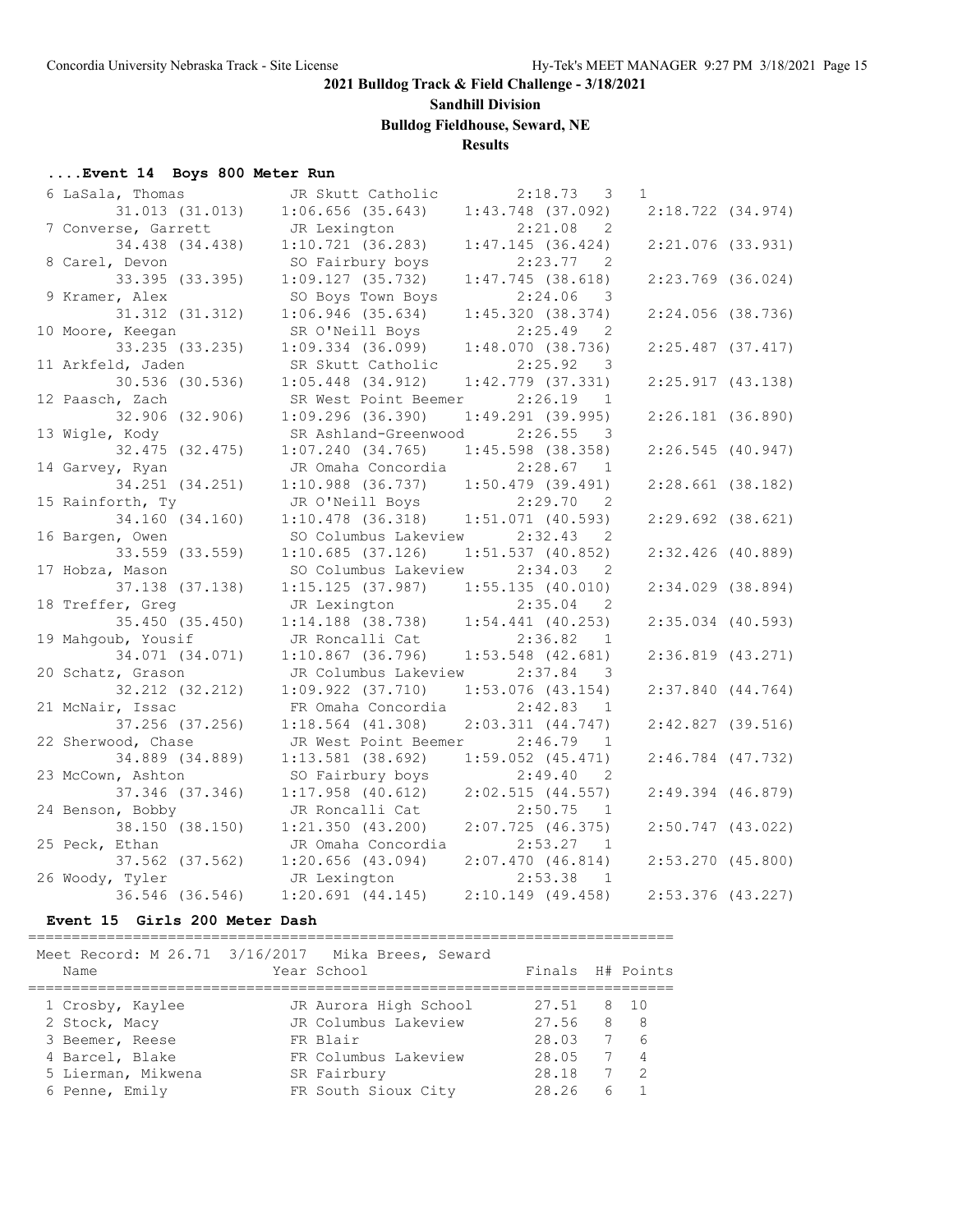# **Sandhill Division**

# **Bulldog Fieldhouse, Seward, NE**

# **Results**

### **....Event 15 Girls 200 Meter Dash**

| 7 Leuck, Ivy              | SO Skutt Catholic     | 28.57 | 6               |        |
|---------------------------|-----------------------|-------|-----------------|--------|
| 8 King, Gracie            | FR South Sioux City   | 28.68 | 8               |        |
| 9 Sorensen, Zelie         | JR O'Neill            | 28.78 | 6               |        |
| 10 Roehrs, Erika          | JR Blair              | 28.80 | 7               |        |
| 11 Collins, Coral         | FR Seward             | 28.91 | 3               |        |
| 12 Mogensen, Rylee        | SO Skutt Catholic     | 28.93 | 5               |        |
| 13 Schulz, Eden           | SO Seward             | 29.12 | 3               |        |
| 14 Rice, Ellie            | JR Gross Catholic     | 29.17 | 6               |        |
| 15 Sears, Kelsie          | SR Wahoo High         | 29.21 | 5               |        |
| 16 Robertson, Hannah      | SO Fairbury           | 29.28 | 7               |        |
| 17 Holm, Hailey           | SR Boys Town          | 29.29 | $\overline{2}$  |        |
| 18 Erickson, Emily        | SR Aurora High School | 29.33 | $7\phantom{.0}$ |        |
| 19 Osborn, Abby           | SR Blair              | 29.38 | 3               | 29.371 |
| 20 Harms, Presley         | SO Ashland-Greenwood  | 29.38 | 8               | 29.375 |
| 21 Longmore-Harris, Aliah | FR Boys Town          | 29.70 | $\overline{2}$  |        |
| 22 Miller, Mary           | JR Gross Catholic     | 29.76 | 4               |        |
| 23 Kahler, Riece          | SO Skutt Catholic     | 29.95 | 5               |        |
| 24 Hills, Ashleigh        | JR York               | 30.00 | 6               |        |
| 25 Horton, Jaylyn         | SR Ashland-Greenwood  | 30.16 | 8               |        |
| 26 Castaneda, Priscilla   | SR Lexington          | 30.21 | 6               |        |
| 27 Frenzen, Molly         | SO Columbus Lakeview  | 30.25 | 5               |        |
| 28 Conant, Ashton         | SO West Point Beemer  | 30.32 | 3               |        |
| 29 Kriens, Jordan         | SO South Sioux City   | 30.41 | $\overline{4}$  |        |
| 30 Koehler, Zori          | FR O'Neill            | 30.46 | 5               |        |
| 31 Rodgers, Breyauna      | JR Roncalli Cat       | 30.48 | 1               |        |
| 32 Emerson, Mya           | JR Wahoo High         | 30.72 | 2               |        |
| 33 Maxwell, Rosalie       | JR Gross Catholic     | 30.86 | $\overline{4}$  |        |
| 34 Portwine, Kiersten     | FR York               | 30.95 | $\overline{2}$  |        |
| 35 Kolterman, Sarah       | SO Wahoo High         | 31.01 | $\overline{4}$  |        |
| 36 Caballeros, Fernanda   | JR Lexington          | 31.10 | $\overline{4}$  |        |
| 37 Henrichsen, Evelyn     | SO Omaha Concordia    | 31.19 | 1               |        |
| 38 Riffel, Mallory        | SO Omaha Concordia    | 31.26 | $\mathbf{1}$    |        |
| 39 Kratochvil, Drew       | JR Seward             | 31.40 | 3               |        |
| 40 Cahoy, Harley          | SO O'Neill            | 31.71 | $\overline{4}$  |        |
| 41 Martin, Alesha         | JR Omaha Concordia    | 32.00 | $\mathbf{1}$    |        |
| 42 Funk-Breay, Nevaeha    | SO Boys Town          | 32.03 | $\overline{2}$  |        |
| 43 Parada, Jassmin        | SR Lexington          | 32.13 | 3               |        |
| 44 Cerveny, Macee         | SR Ashland-Greenwood  | 32.50 | $\overline{2}$  |        |
| 45 Davis, Allison         | SO Fairbury           | 32.75 | 5               |        |
| 46 Schroeder, Lexi        | JR Roncalli Cat       | 32.81 | $\mathbf{1}$    |        |
| 47 Kakish, Allesandra     | JR Roncalli Cat       | 33.23 | $\mathbf{1}$    |        |
|                           |                       |       |                 |        |

### **Event 16 Boys 200 Meter Dash**

==========================================================================

| Meet Record: M 23.01 3/16/2013 Mark Jarecki, Columbus Lak<br>Name | Year School           | Finals H# Points |   |                |
|-------------------------------------------------------------------|-----------------------|------------------|---|----------------|
| 1 Van Cleave, Adam                                                | JR Columbus Lakeview  | 23.36            |   | 8 10           |
| 2 Rodriquez, Edgar                                                | SR West Point Beemer  | 23.97            | 6 | - 8            |
| 3 Shortridge, Khyler                                              | JR Columbus Lakeview  | 24.04            | 7 | 6              |
| 4 Nachtigal, Koby                                                 | SO Aurora High School | 24.05            | 7 | $\overline{4}$ |
| 5 Scott, Sam                                                      | SR Skutt Catholic     | 24.65            | 8 | 2              |
| 6 Orlich, Nico                                                    | SR Omaha Concordia    | 24.80            |   |                |
| 7 Collazo, Carlos                                                 | SO Aurora High School | 24.82            | 6 |                |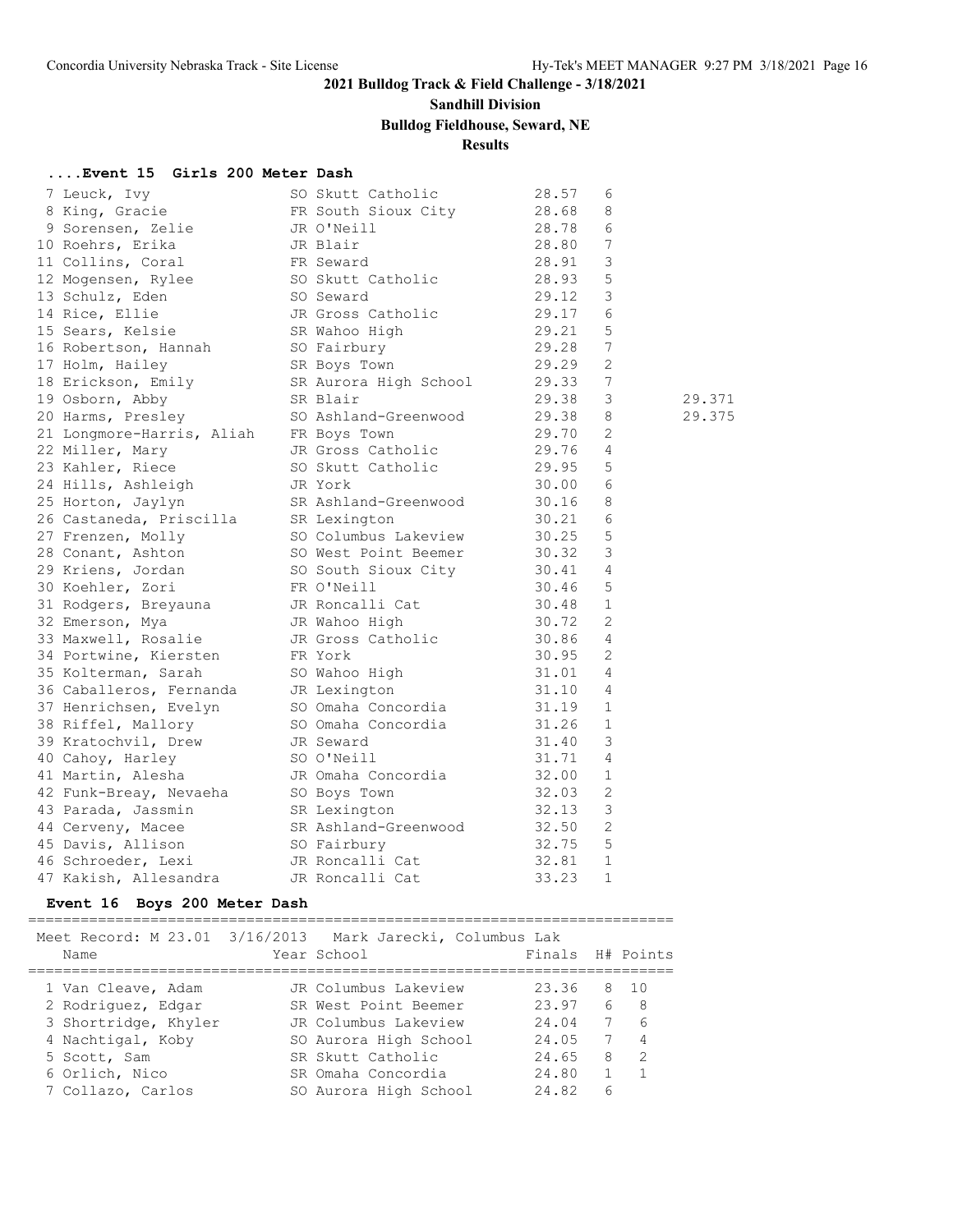# **Sandhill Division**

# **Bulldog Fieldhouse, Seward, NE**

# **Results**

#### **....Event 16 Boys 200 Meter Dash**

|  | 8 Smith, Winter       | JR Skutt Catholic     | 24.85 | 8              |
|--|-----------------------|-----------------------|-------|----------------|
|  | 9 Bolton, Makih       | SR Boys Town Boys     | 24.91 | $\overline{4}$ |
|  | 10 Collingham, Wyatt  | SR York               | 24.92 | 6              |
|  | 11 Newman, Jonathan   | SR York               | 25.04 | 5              |
|  | 12 Garcia, Jake       | SO Gross Catholic     | 25.11 | 4              |
|  | 13 Holcomb, Ben       | FR Blair              | 25.13 | 7              |
|  | 14 Shepard, Evan      | JR Ashland-Greenwood  | 25.25 | 5              |
|  | 15 Schott, Ben        | SR Roncalli Cat       | 25.27 | $\mathbf{1}$   |
|  | 16 Buller, Grant      | SR Ashland-Greenwood  | 25.38 | 7              |
|  | 17 Berry, Tyler       | JR Roncalli Cat       | 25.43 | $\mathbf{1}$   |
|  | 18 Mahoney, Brock     | JR Columbus Lakeview  | 25.49 | 6              |
|  | 19 Johnson, Colby     | SO Boys Town Boys     | 25.56 | 3              |
|  | 20 Wattier, Keaton    | JR O'Neill Boys       | 25.57 | 7              |
|  | 21 Grizzle, Zane      | JR Fairbury boys      | 25.58 | 2              |
|  | 22 Casanova, Gage     | SR Blair              | 25.71 | 6              |
|  | 23 Harris, Cody       | SR South Sioux City   | 25.80 | 7              |
|  | 24 Robertson, Josh    | SR Fairbury boys      | 25.86 | 3              |
|  | 25 Ballard, Jay       | JR Boys Town Boys     | 25.90 | 5              |
|  | 26 Jilq, Xavier       | JR York               | 25.93 | $\overline{4}$ |
|  | 27 Fox, Zach          | SO Wahoo High         | 25.94 | 2              |
|  | 28 Winklemann, Daniel | SR Gross Catholic     | 26.03 | 3              |
|  | 29 Delgado, Robert    | SR Aurora High School | 26.16 | $\overline{4}$ |
|  | 30 Phasavath, Maytie  | SR South Sioux City   | 26.31 | 8              |
|  | 31 Young, Demarico    | FR South Sioux City   | 26.33 | 8              |
|  | 32 Ramirez, Sebastian | SO West Point Beemer  | 26.37 | 2              |
|  | 33 Zimmerman, Lane    | SR Ashland-Greenwood  | 26.63 | 5              |
|  | 34 Anderson, Jabez    | SR Roncalli Cat       | 26.68 | $\mathbf{1}$   |
|  | 35 Meyer, Bennett     | SO West Point Beemer  | 26.81 | 2              |
|  | 36 Rosendale, Conner  | JR Seward             | 26.98 | 2              |
|  | 37 Dean, Kyler        | SO O'Neill Boys       | 27.21 | 6              |
|  | 38 Jordan, Miles      | JR Omaha Concordia    | 27.25 | $\mathbf{1}$   |
|  | 39 Cole, Caleb        | FR Omaha Concordia    | 27.27 | $\mathbf{1}$   |
|  | 40 Firmanik, Payton   | SR Fairbury boys      | 27.53 | 2              |
|  | 41 Martinez, Kaleb    | SO Schuyler boys      | 27.59 | 3              |
|  | 42 Benazo, Hamilton   | JR Schuyler boys      | 28.08 | 5              |
|  | 43 Perez, Gustavo     | SR Schuyler boys      | 28.34 | $\overline{4}$ |
|  | 44 Nelson, Benji      | Wahoo High            | 29.82 | 4              |

### **Event 17 Girls 4x400 Meter Relay**

========================================================================== Meet Record: M 4:16.63 3/22/2012 York, York School **Finals H#** Points ========================================================================== 1 Blair 'A' 4:21.92 3 10 1) Baughman, Mikayla JR 2) Roehrs, Erika JR 3) Villotta, Tessa SO 4) Amandus, Hailey SO 1:03.813 (1:03.813) 2:10.092 (1:06.279) 3:17.097 (1:07.005) 4:21.916 (1:04.819) 2 O'Neill 'A' 4:23.86 3 8 1) Schluns, Meg SR 2) Eichelberger, Alyssa SR 3) Young, Lauren JR 4) Gutshall, Blair SR 1:05.057 (1:05.057) 2:14.287 (1:09.230) 3:21.313 (1:07.026) 4:23.854 (1:02.541) 3 Columbus Lakeview 'A' 4:29.17 3 6 1:10.698 (1:10.698) 2:15.069 (1:04.371) 3:25.641 (1:10.572) 4:29.169 (1:03.528)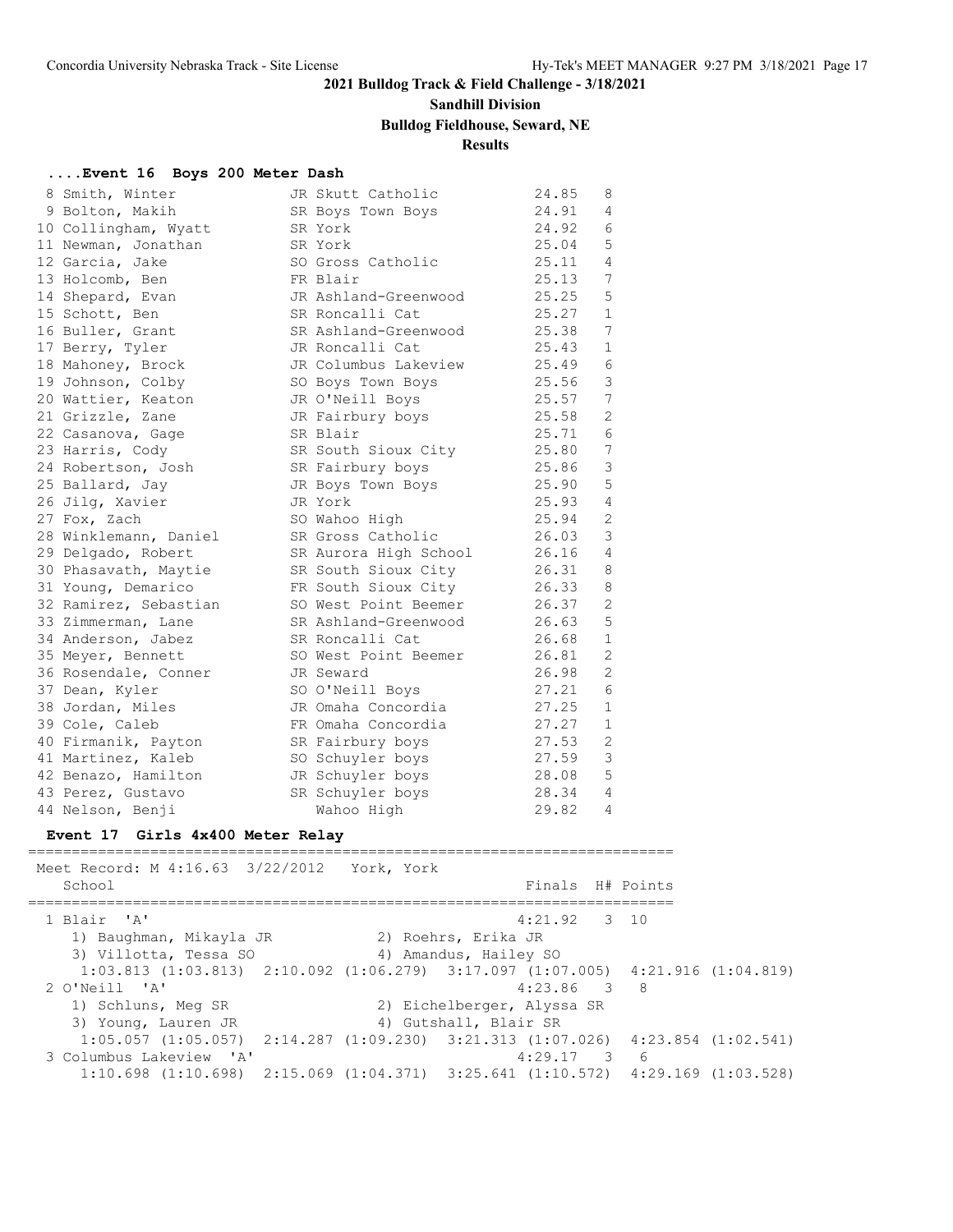#### **Sandhill Division**

**Bulldog Fieldhouse, Seward, NE**

#### **Results**

#### **....Event 17 Girls 4x400 Meter Relay**

 4 York 'A' 4:31.95 2 4 1) Hirschfeld, Brynn JR 2) Portwine, Maddie SR 3) Stuckey, Kassidy FR 4) Hills, Ashleigh JR 1:07.218 (1:07.218) 2:14.884 (1:07.666) 3:26.240 (1:11.356) 4:31.950 (1:05.710) 5 Wahoo High 'A' 4:34.49 3 2 1) Greenfield, Toni SR 2) Kavan, Lauren SR 3) Luedtke, Alyssa SR 4) Sears, Kelsie SR 1:09.061 (1:09.061) 2:16.912 (1:07.851) 3:27.380 (1:10.468) 4:34.488 (1:07.108) 6 Aurora High School 'A' 4:34.58 2 1 1) Knust, Cassidy SR 2) Erickson, Emily SR 3) Larson, Kylie SR 4) Crosby, Kaylee JR 1:08.427 (1:08.427) 2:17.259 (1:08.832) 3:25.790 (1:08.531) 4:34.578 (1:08.788) 7 Seward 'A' 4:38.09 1 1) Ringler, Abbey SR 2) Helmer, Hannah SR 3) Gottschalk, Karnie SO 4) Kratochvil, Libby FR 1:08.867 (1:08.867) 2:20.882 (1:12.015) 3:29.090 (1:08.208) 4:38.089 (1:08.999) 8 Lexington 'A' 4:44.58 2 1) Haines, Liah JR 2) Ureste, Kennadi JR 3) Treffer, Sarah JR (4) Ostrom, Jackie SR 1:10.511 (1:10.511) 2:22.464 (1:11.953) 3:35.803 (1:13.339) 4:44.572 (1:08.769) 9 Ashland-Greenwood 'A' 1) Harms, Presley SO 2) Laughlin, Jadah FR 3) Tweton, Jaiden SR 1988 (4) Meyers, Jaycee SR 1:11.529 (1:11.529) 2:23.482 (1:11.953) 3:38.198 (1:14.716) 4:44.691 (1:06.493) 10 Schuyler 'A' 4:44.87 1 1) Lefdal, Piper SO 2) Sacarias, Esmeralda JR 3) Valora, Jenny SO 4) Yrkoski, Natalie SO 1:13.625 (1:13.625) 2:27.999 (1:14.374) 3:35.800 (1:07.801) 4:44.866 (1:09.066) 11 Roncalli Catholic/Br 'A' 4:47.84 1 1) Smith, Cecilia SO 2) Rodgers, Amber JR 3) Wightman, Meg JR 4) Schroeder, Lexi JR 1:15.372 (1:15.372) 2:30.688 (1:15.316) 3:40.621 (1:09.933) 4:47.832 (1:07.211) 12 Fairbury 'A' 4:59.48 3 1) Mans, Jami JR 2) Vocelka, Deja FR 3) Robertson, Hannah SO 4) York, Alissa JR 1:11.773 (1:11.773) 2:31.928 (1:20.155) 3:45.838 (1:13.910) 4:59.479 (1:13.641) 13 Skutt Catholic 'A' 5:02.75 2<br>1) Labenz, Anna FR 2) Leuck, Ivy SO<br>3) Schupping Allie -1) Labenz, Anna FR 2) Leuck, Ivy SO 3) Schwartz, Addison FR 4) Mogensen, Rylee SO 1:13.089 (1:13.089) 2:23.987 (1:10.898) 3:41.767 (1:17.780) 5:02.744 (1:20.977)

#### **Event 18 Boys 4x400 Meter Relay**

========================================================================== Meet Record: M 3:31.93 3/15/2018 Boys Town, Boys Town School **Finals** H# Points ==========================================================================  $3:41.48$  3 10 55.728 (55.728) 1:52.289 (56.561) 2:47.337 (55.048) 3:41.477 (54.140) 2 Skutt Catholic 'A' 3:43.09 3 8 1) Stodden, Alex SR 2) Kennedy, Alex JR 3) O'Doherty, Grant SR 4) Rice, Alex SO 56.882 (56.882) 1:52.687 (55.805) 2:48.996 (56.309) 3:43.084 (54.088) 3 Aurora High School 'A' 3:45.89 3 6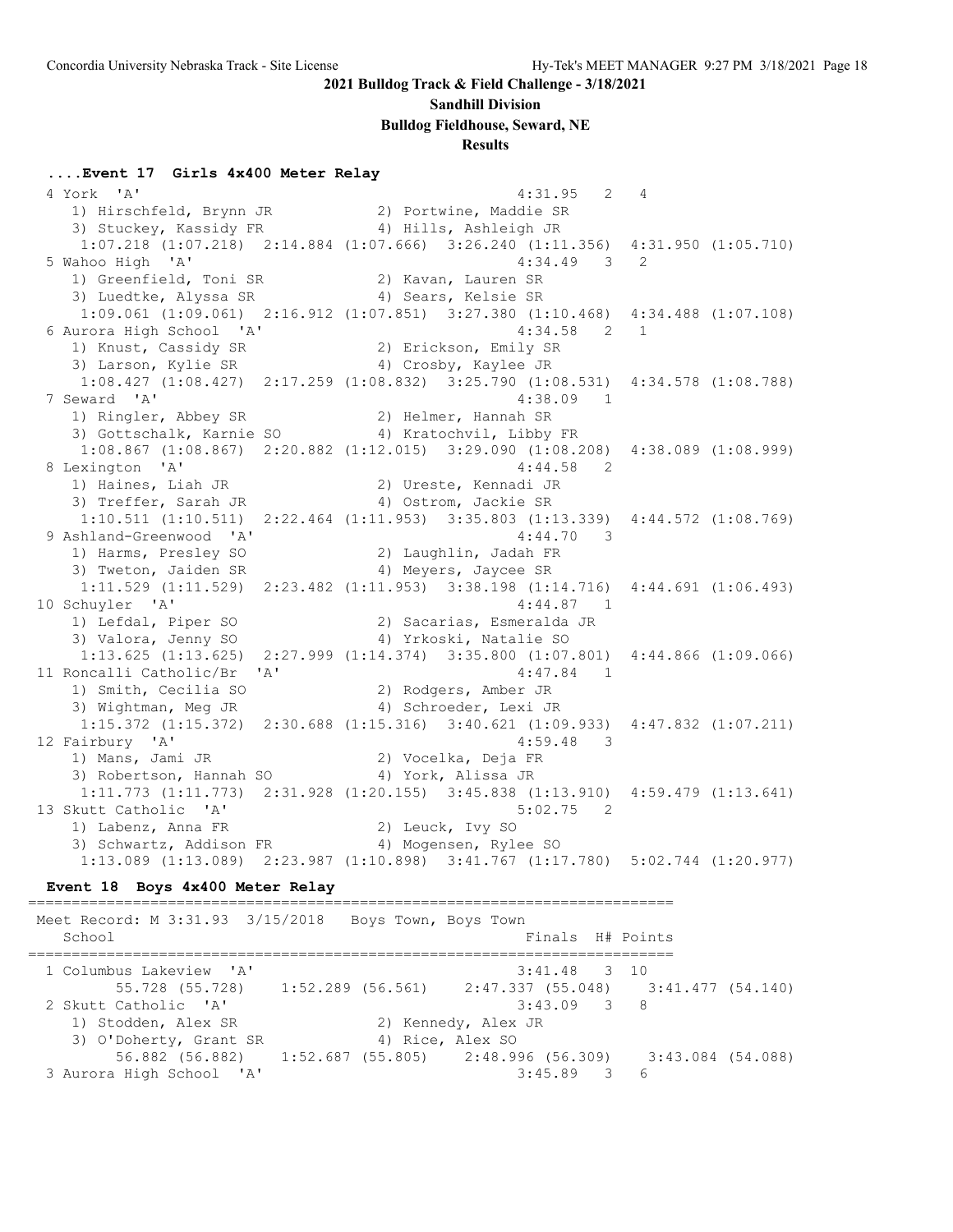### **Sandhill Division**

**Bulldog Fieldhouse, Seward, NE**

# **Results**

### **....Event 18 Boys 4x400 Meter Relay**

| 4 South Sioux City 'A'                                                                      | $3:46.80$ 3 4                                                                                                             |                |
|---------------------------------------------------------------------------------------------|---------------------------------------------------------------------------------------------------------------------------|----------------|
|                                                                                             |                                                                                                                           |                |
| 1) Balderas, Juan SR (2) Ejerso, Mesuidi SO<br>3) Mohammed, Dhugomsa SR (4) Santana, Ian JR |                                                                                                                           |                |
|                                                                                             | 58.842 (58.842) 1:56.626 (57.784) 2:52.639 (56.013) 3:46.794 (54.155)                                                     |                |
| 5 Wahoo High 'A'                                                                            | $3:49.93$ 2                                                                                                               | $\overline{2}$ |
| 1) Grandgenett, Garrett SO 3) Lausterer, Kyan JR                                            |                                                                                                                           |                |
|                                                                                             | 3) Lausterer, Sebastian SR 4) Bordovsky, Malachi JR                                                                       |                |
|                                                                                             | 57.463 (57.463) 1:57.181 (59.718) 2:53.395 (56.214) 3:49.923 (56.528)                                                     |                |
|                                                                                             | $3:52.25$ 2 1                                                                                                             |                |
| 6 Ashland-Greenwood 'A'<br>1) Buller, Grant SR                                              | 2) West, Lleyton SO                                                                                                       |                |
|                                                                                             | 3) Vinkier, Peyton JR (4) Nafzinger, Jarrod SR                                                                            |                |
|                                                                                             | 57.781 (57.781) 1:57.997 (1:00.216) 2:57.234 (59.237) 3:52.249 (55.015)                                                   |                |
| 7 Seward 'A'                                                                                | $3:53.31$ 3                                                                                                               |                |
|                                                                                             | 2) Schanou, Reid SR                                                                                                       |                |
| 1) Duncan, Boone SR<br>3) Seevers, Luke SO<br>3) Seevers, Luke SO                           | 4) Schroeder, Sam JR                                                                                                      |                |
|                                                                                             | 53.837 (53.837) 1:47.001 (53.164) 2:49.920 (1:02.919) 3:53.301 (1:03.381)                                                 |                |
| 8 Lexington 'A'                                                                             | $3:54.61$ 2                                                                                                               |                |
|                                                                                             |                                                                                                                           |                |
| 1) Aguado, Oscar SO (2) Gomez, Alex JR<br>3) Bowen, Landon JR (4) Sotelo, Elmer SR          |                                                                                                                           |                |
|                                                                                             | 58.092 (58.092) 1:58.471 (1:00.379) 2:57.384 (58.913) 3:54.610 (57.226)                                                   |                |
| 9 York 'A'                                                                                  | 4:01.39<br>$\overline{2}$                                                                                                 |                |
|                                                                                             |                                                                                                                           |                |
| 1) Bartholomew, Ty SR (2) Newman, Jonathan SR 3) Jilg, Xavier JR (3) (4) Erickson, Seth FR  |                                                                                                                           |                |
|                                                                                             | $1:01.472$ $(1:01.472)$ $2:01.783$ $(1:00.311)$ $3:03.149$ $(1:01.366)$ $4:01.390$ $(58.241)$                             |                |
| 10 West Point Beemer 'A'                                                                    | 4:02.55 1                                                                                                                 |                |
| 1) Ramirez, Sebastian SO (2) Meyer, Bennett SO                                              |                                                                                                                           |                |
|                                                                                             |                                                                                                                           |                |
| 3) Lemus, Juan FR                                                                           | 4) Ramirez, Christian SO<br>$1:01.012$ $(1:01.012)$ $2:02.487$ $(1:01.475)$ $3:03.033$ $(1:00.546)$ $4:02.545$ $(59.512)$ |                |
|                                                                                             |                                                                                                                           |                |
| 11 Boys Town Boys 'A'                                                                       | $4:09.31$ 3                                                                                                               |                |
| 1) Smith, Travon SR                                                                         | 2) Pendles, Lebron JR                                                                                                     |                |
| 3) Beach, Austin SR                                                                         | 4) Walker, Damien SO                                                                                                      |                |
|                                                                                             | 57.526 (57.526) 2:07.010 (1:09.484) 3:09.399 (1:02.389) 4:09.301 (59.902)                                                 |                |
| 12 Omaha Concordia 'A'                                                                      | $4:10.78$ 1                                                                                                               |                |
| 1) Garvey, Ryan JR<br>1) Garvey, Ryan JR                                                    | 2) McNair, Joshua FR                                                                                                      |                |
|                                                                                             | 4) Peck, Ethan JR                                                                                                         |                |
|                                                                                             | $1:05.445$ $(1:05.445)$ $2:12.719$ $(1:07.274)$ $3:09.090$ $(56.371)$ $4:10.771$ $(1:01.681)$                             |                |
| 13 Fairbury boys 'A'                                                                        | $4:12.47$ 1                                                                                                               |                |
| 1) Starr, Dylan SR 2) Hunt, Alekz SO                                                        |                                                                                                                           |                |
| 3) Robertson, Josh SR (4) Grizzle, Zane JR                                                  |                                                                                                                           |                |
|                                                                                             | 1:04.479 (1:04.479) 2:09.653 (1:05.174) 3:11.631 (1:01.978) 4:12.462 (1:00.831)                                           |                |
| 14 Schuyler boys 'A'                                                                        | $4:20.11$ 1                                                                                                               |                |
| 1) Perez, Gustavo SR (2) Guzman, Jose SR<br>3) Ortiz, Angel SR (4) Benazo, Hamilton JR      |                                                                                                                           |                |
|                                                                                             |                                                                                                                           |                |
|                                                                                             | $1:05.821$ (1:05.821) $2:12.935$ (1:07.114) $3:16.278$ (1:03.343) $4:20.107$ (1:03.829)                                   |                |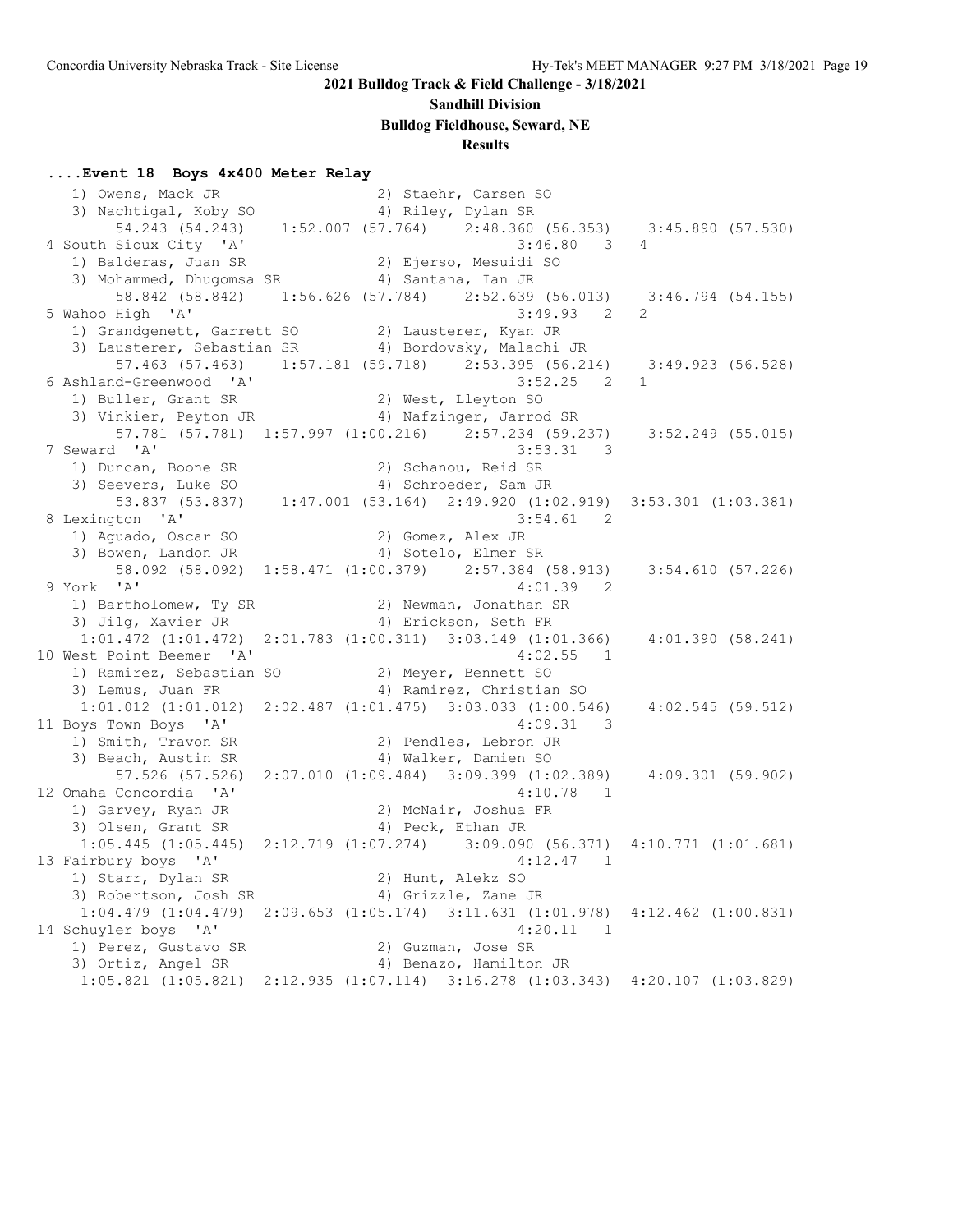### **Sandhill Division**

**Bulldog Fieldhouse, Seward, NE**

### **Results**

#### **Event 19 Girls Shot Put**

| EVENT TO FOLLOW BOYS SHOT PUT<br>4 THROWS ONLY                                         |                  |                |                |
|----------------------------------------------------------------------------------------|------------------|----------------|----------------|
| Meet Record: M 39-10 3/16/2013 Logan Drueppel, Schuyler                                |                  |                |                |
| Year School<br>Name                                                                    | Finals H# Points |                |                |
| SR Blair<br>1 Baker, Hailey<br>32-01 PASS 31-04 36-08.50                               | 36-08.50         | 2              | 10             |
| FR West Point Beemer 36-01.00 2<br>2 Anderson, Megan<br>30-07.50 33-04 30-10.50 36-01  |                  |                | 8              |
| JR Lexington 33-10.00<br>3 Moats, McKinna<br>FOUL 29-03.50 30-03.50 33-10              |                  | $\mathbf{2}$   | 6              |
| 4 Anderson, Nataliy SR Seward<br>$30 - 00$ $30 - 11$ $33 - 06$ 29-09                   | $33 - 06.00$     | $\mathbf{2}$   | $\overline{4}$ |
| 5 Lindgren, Sara<br>SR Wahoo High<br>$31-07$ $33-04.50$ $31-07.50$ $31-01$             | $33 - 04.50$     | 1              | $\overline{2}$ |
| 6 Palsma, Emerson JR South Sioux City 31-07.00<br>27-11 31-01.50 31-07 29-08           |                  | $\mathbf{1}$   | $\mathbf{1}$   |
| 7 Baughman, Mikayla<br>JR Blair<br>$30-07$ 29-09.50 29-11 31-00.50                     | $31 - 00.50$     | 2              |                |
| SR Lexington<br>8 Huerta, Karly<br>29-08.50 28-05.50 30-09.50 28-11.50                 | 30-09.50         | $\mathfrak{L}$ |                |
| 9 Henderson, Aja SR Wahoo High<br>$30-09$ $30-04$ $30-09$ $30-08.50$                   | $30 - 09.00$     | $\mathbf{1}$   |                |
| 10 Hoblyn, Jami<br>JR York<br>28-08 28-06 28-09 29-10.50                               | $29 - 10.50$     | $\overline{2}$ |                |
| 11 Cotton, Addison<br>SO York<br>27-01.50 29-03 29-07.50 PASS                          | $29 - 07.50$     | 2              |                |
| 12 Paasch, Claire SO West Point Beemer J29-07.50<br>26-05 28-03 27-07 29-07.50         |                  | $\mathbf{1}$   |                |
| JR Seward<br>13 Viger, Madalyn<br>PASS PASS 29-07.50 PASS                              | J29-07.50        | $\overline{2}$ |                |
| 14 Cunegin, Sammaria SR Boys Town<br>26-03 28-08 PASS 25-05.50                         | 28-08.00         | $\mathbf{1}$   |                |
| SR Columbus Lakeview 27-09.00<br>15 Briggs, Sydie<br>26-05 24-11 25-06 27-09           |                  | $\mathbf{1}$   |                |
| 16 Stracener, Nema<br>SR York<br>27-08 25-00 PASS 2-05.50                              | 27-08.00         | 2              |                |
| 17 Guzman, Evelyn<br>JR Schuyler<br>25-04 PASS 25-05.50 27-02.50                       | $27 - 02.50$     | $\mathbf{1}$   |                |
| JR Boys Town<br>18 Mapieu, Anga<br>$26 - 07$ $26 - 09$ $25 - 03$ $24 - 03$             | 26-09.00         | $\mathbf{1}$   |                |
| 19 Reisen, Anna<br>JR Ashland-Greenwood 25-11.00                                       |                  | $\mathbf{1}$   |                |
| 25-03 23-09 24-07.50 25-11<br>20 Wemhoff, Carly FR Schuyler<br>22-11 21-01 21-11 22-06 | $22 - 11.00$     | $\mathbf{1}$   |                |
|                                                                                        |                  |                |                |

### **Event 20 Boys Shot Put**

### ========================================================================== 4 THROWS ONLY Meet Record: M 52-01 3/22/2012 Kody Carlson, Columbus Lak Name Year School Finals H# Points ========================================================================== 1 Griffith, Gage JR Aurora High School 51-02.00 2 10 51-02 FOUL 49-08 FOUL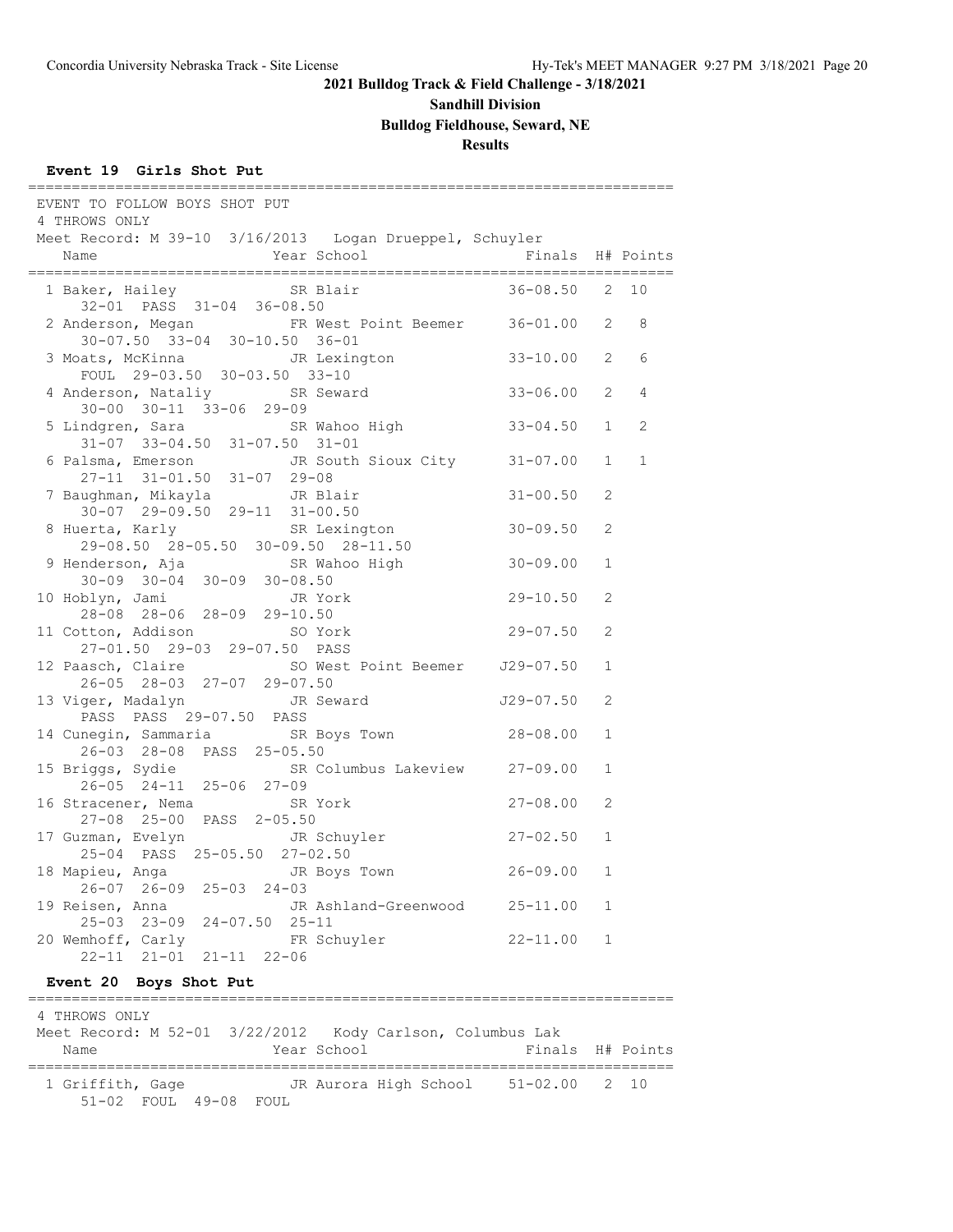# **Sandhill Division**

**Bulldog Fieldhouse, Seward, NE**

### **Results**

### **....Event 20 Boys Shot Put**

| 2 Elge, Daniel                                                           |           | SR Aurora High School 49-03.00 |              | 2              | 8              |
|--------------------------------------------------------------------------|-----------|--------------------------------|--------------|----------------|----------------|
| $48 - 02$ $49 - 03$ $49 - 03$                                            |           |                                |              |                |                |
| 3 Ballard, Jay                                                           |           | JR Boys Town Boys              | 48-07.00     | 2              | 6              |
| 46-10 46-10 48-07 47-07                                                  |           |                                |              |                |                |
| 4 Dickey, Trey                                                           |           | SR Seward                      | $45 - 11.00$ | $\overline{2}$ | $\overline{4}$ |
| 45-11 44-06 45-07 FOUL                                                   |           |                                |              | $\overline{2}$ | $\overline{2}$ |
| 5 Jennings, Christopher SR O'Neill Boys<br>$42 - 03$ $40 - 09$ $43 - 04$ | $41 - 08$ |                                | $43 - 04.00$ |                |                |
| 6 Pardun, Mathew                                                         |           | SR O'Neill Boys                | $42 - 08.00$ | $\mathbf{1}$   | $\mathbf{1}$   |
| 41-07 41-06 42-08 42-02                                                  |           |                                |              |                |                |
| 7 Gorczyca, Nolan                                                        |           | SR Roncalli Cat                | $42 - 00.00$ | $\mathbf{1}$   |                |
| FOUL 37-02 37-06 42-00                                                   |           |                                |              |                |                |
| 8 Osten, Eli                                                             |           | JR Columbus Lakeview           | 41-07.00     | 2              |                |
| 37-06 38-11 39-03 41-07                                                  |           |                                |              |                |                |
| 9 Hume, Lance                                                            |           | SR Blair                       | $41 - 06.00$ | $\overline{2}$ |                |
| 41-06 41-03 41-06 38-07                                                  |           |                                |              |                |                |
| 10 Ternus, Landon                                                        |           | SO Columbus Lakeview 40-00.00  |              | $\overline{2}$ |                |
| 38-07 40-00 37-00                                                        | $38 - 11$ |                                |              |                |                |
| 11 Dale, Ethan                                                           |           | SO West Point Beemer           | $39 - 08.00$ | $\mathfrak{D}$ |                |
| 39-08 38-04 38-06 38-04                                                  |           |                                |              |                |                |
| 12 Sanchez, Aaron                                                        |           | JR Omaha Concordia             | $39 - 02.00$ | 1              |                |
| 39-02 FOUL 34-00 FOUL                                                    |           |                                |              |                |                |
| 13 Rice, Luke                                                            |           | SR Gross Catholic              | $38 - 05.00$ | $\overline{2}$ |                |
| $36 - 03$ $38 - 05$ $36 - 09$                                            |           |                                |              | $\overline{2}$ |                |
| 14 Smith, Austen<br>35-11 35-06 35-11 36-10                              |           | SR Columbus Lakeview           | $36 - 10.00$ |                |                |
| 15 Jerez, Daniel                                                         |           | SR Schuyler boys               | $35 - 06.00$ | $\mathbf{1}$   |                |
| 33-10 35-00 35-06 35-02                                                  |           |                                |              |                |                |
| 16 Mech, Braxton                                                         |           | JR Ashland-Greenwood           | $35 - 01.00$ | $\mathbf{1}$   |                |
| 31-11 FOUL 30-07 35-01                                                   |           |                                |              |                |                |
| 17 Daviu, Daniel                                                         |           | JR Schuyler boys               | $34 - 05.00$ | $\mathbf{1}$   |                |
| $34-05$ $33-01$ $33-09$ $34-02$                                          |           |                                |              |                |                |
| 18 Medina, Jesus                                                         |           | SR West Point Beemer           | $34 - 00.00$ | $\mathbf{1}$   |                |
| 34-00 31-07 33-09 31-10                                                  |           |                                |              |                |                |
| 19 Bartholomew, Ty                                                       |           | SR York                        | $33 - 09.00$ | 1              |                |
| FOUL 33-00 33-00 33-09                                                   |           |                                |              |                |                |
| 20 Hyson, Kazz                                                           |           | JR Fairbury boys               | $33 - 07.00$ | 2              |                |
| 33-07 30-08 30-10 31-08                                                  |           |                                |              |                |                |
| 21 Hartman, Samson                                                       |           | JR Omaha Concordia             | $33 - 00.00$ | 1              |                |
| 28-11 28-10 33-00 28-08                                                  |           |                                |              |                |                |
| 22 Vargas, Gabriel<br>31-02 28-03 29-03 27-09                            |           | SR Schuyler boys               | $31 - 02.00$ | $\mathbf{1}$   |                |
| 23 Jacobs, Owen                                                          |           | SR Ashland-Greenwood 30-00.00  |              | $\mathbf{1}$   |                |
| 29-03 29-00 30-00                                                        | $29 - 09$ |                                |              |                |                |
|                                                                          |           |                                |              |                |                |

#### **Event 21 Girls Discus Throw**

| TO BE CONTESTED DIRECTLY SOUTH OF FIELDHOUSE<br>4 THROWS ONLY    |  |  |                         |               |  |                  |  |
|------------------------------------------------------------------|--|--|-------------------------|---------------|--|------------------|--|
| Meet Record: M 133-10 3/22/2012 Riley Johnson, Arlington<br>Name |  |  |                         | Year School   |  | Finals H# Points |  |
| 1 Lindgren, Sara                                                 |  |  | 128-03 FOUL PASS 126-05 | SR Wahoo High |  | $128 - 03$ 2 10  |  |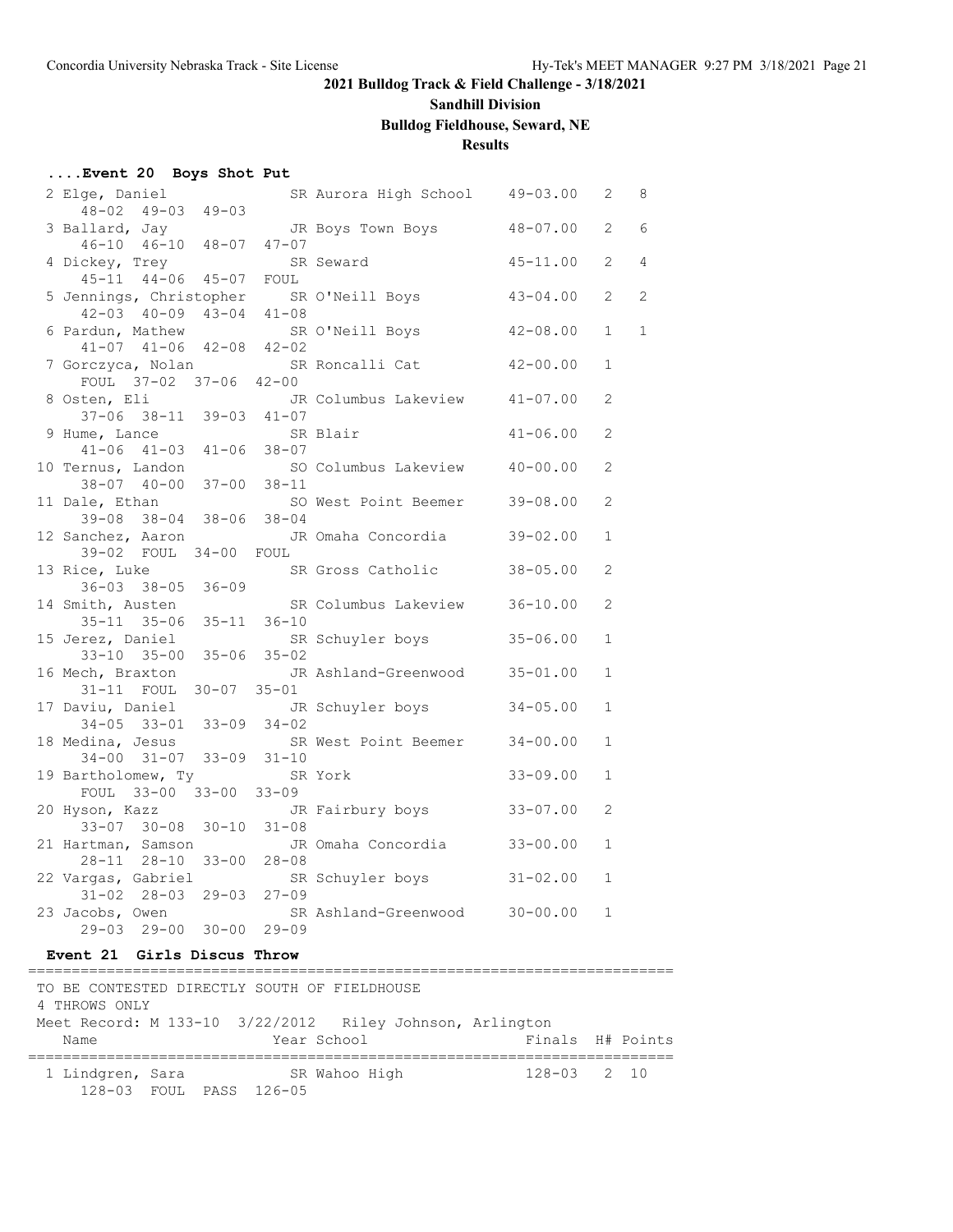### **Sandhill Division**

# **Bulldog Fieldhouse, Seward, NE**

**Results**

| Event 21 Girls Discus Throw                                  |              |                |              |
|--------------------------------------------------------------|--------------|----------------|--------------|
| 2 Viger, Madalyn<br>JR Seward                                | $116 - 07$ 2 |                | 8            |
| 116-07 PASS FOUL PASS                                        |              |                |              |
| 3 Hoblyn, Jami<br>JR York                                    | $114 - 10$   | $\overline{2}$ | 6            |
| 96-01 77-06 114-10 PASS                                      |              |                |              |
| 4 Baker, Hailey<br>SR Blair                                  | $110 - 04$   | $\overline{2}$ | 4            |
| 98-02 101-07 FOUL 110-04<br>5 Moats, McKinna<br>JR Lexington | $110 - 01$   | 2              | $\mathbf{2}$ |
| 110-01 PASS PASS 102-06                                      |              |                |              |
| 6 Huerta, Karly<br>SR Lexington                              | $106 - 05$   | $\mathfrak{L}$ | $\mathbf{1}$ |
| FOUL 106-05 103-00 94-11                                     |              |                |              |
| 7 Henderson, Aja<br>SR Wahoo High                            | $93 - 08$    | 2              |              |
| 67-06 76-11 93-08 92-10                                      |              |                |              |
| 8 Cotton, Addison<br>SO York                                 | $88 - 05$    | $\mathbf 1$    |              |
| FOUL 88-05 66-03 62-00                                       |              |                |              |
| 9 Paasch, Claire<br>SO West Point Beemer 86-02               |              | 1              |              |
| 86-02 75-11 79-08 82-02                                      |              |                |              |
| 10 Stracener, Nema SR York<br>83-03 FOUL 85-10 PASS          | $85 - 10$    | 2              |              |
| 11 Anderson, Megan 6 FR West Point Beemer                    | 84-11        | $\mathbf{1}$   |              |
| 82-05 65-09 84-11 65-07                                      |              |                |              |
| 12 Baughman, Mikayla <a> JR Blair</a>                        | $83 - 05$    | 2              |              |
| FOUL PASS 83-05 56-05                                        |              |                |              |
| 13 Huss, Emily<br>SO Fairbury                                | $82 - 09$    | $\mathbf 1$    |              |
| 82-09 78-02 FOUL 75-00                                       |              |                |              |
| 14 Palsma, Emerson<br>JR South Sioux City                    | 79-05        | 1              |              |
| 79-05 60-01 FOUL PASS                                        |              |                |              |
| 15 Guzman, Evelyn<br>JR Schuyler                             | $79 - 04$    | 1              |              |
| 79-04 FOUL FOUL 76-07<br>16 Wemhoff, Carly FR Schuyler       | $70 - 09$    | $\mathbf{1}$   |              |
| $67-05$ $66-04$ $70-09$ $69-09$                              |              |                |              |
| 17 Mapieu, Anga<br>JR Boys Town                              | 68-01        | 1              |              |
| 55-10 68-01 60-10 59-08                                      |              |                |              |
| 18 Briggs, Sydie<br>SR Columbus Lakeview 67-01               |              | $\mathbf{1}$   |              |
| 56-08 FOUL 66-01 67-01                                       |              |                |              |
| 19 Reisen, Anna<br>JR Ashland-Greenwood                      | 65-01        | 1              |              |
| 65-01 58-10 FOUL 57-02                                       |              |                |              |
| 20 Cunegin, Sammaria<br>SR Boys Town                         | $62 - 06$    | $\mathbf 1$    |              |
| FOUL 62-06 58-06 51-02                                       |              | 2              |              |
| 21 Anderson, Nataliy SR Seward<br>FOUL PASS 60-04<br>FOUL    | 60-04        |                |              |
|                                                              |              |                |              |

### **Event 22 Boys Discus Throw**

| EVENT TO FOLLOW GIRLS DISCUS THROW<br>TO BE CONTESTED DIRECTLY SOUTH OF FIELDHOUSE<br>4 THROWS ONLY |                       |                  |  |
|-----------------------------------------------------------------------------------------------------|-----------------------|------------------|--|
| Meet Record: M 168-07 3/16/2017 Dalton Peters, Aurora<br>Name                                       | Year School           | Finals H# Points |  |
| 1 Dickey, Trey<br>PASS 157-10 164-07 145-06                                                         | SR Seward             | $164 - 07$ 2 10  |  |
| 2 Griffith, Gage<br>152-01 144-04 PASS 151-05                                                       | JR Aurora High School | $152 - 01$ 2 8   |  |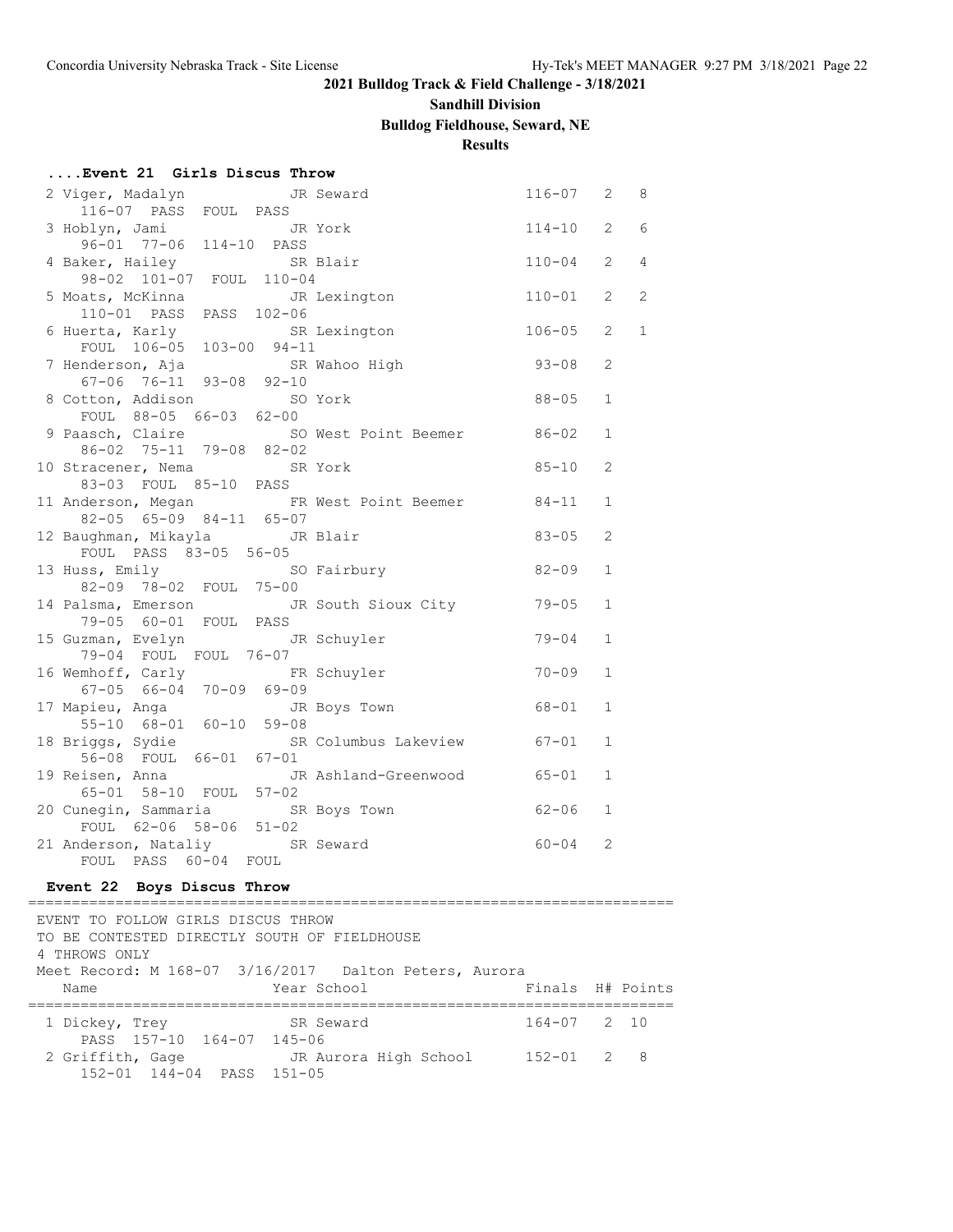#### **Sandhill Division**

# **Bulldog Fieldhouse, Seward, NE**

# **Results**

### **....Event 22 Boys Discus Throw**

| 3 Jennings, Christopher SR O'Neill Boys<br>134-06 136-07 1.25 149-10                 | 149-10     | $\mathbf{1}$   | 6              |
|--------------------------------------------------------------------------------------|------------|----------------|----------------|
| 4 Elge, Daniel (SR Aurora High School 132-00<br>PASS 129-07 PASS 132-00              |            | $\overline{2}$ | $\overline{4}$ |
| 5 Ternus, Landon SO Columbus Lakeview 122-01<br>PASS 122-01 PASS 114-05              |            | $\mathcal{L}$  | 2              |
| 6 Jerez, Daniel SR Schuyler boys 115-08<br>103-09 115-08 90-00 110-06                |            | $\overline{2}$ | $\mathbf{1}$   |
| 7 Rice, Luke SR Gross Catholic<br>PASS PASS 115-00 111-09                            | $115 - 00$ | 2              |                |
| 8 Osten, Eli Martin JR Columbus Lakeview<br>97-09 97-02 112-00 101-00                | $112 - 00$ | $\overline{2}$ |                |
| 9 Jacobs, Owen SR Ashland-Greenwood<br>PASS 104-09 PASS 110-03                       | $110 - 03$ | $\overline{2}$ |                |
| 10 Pardun, Mathew SR O'Neill Boys<br>96-01 105-10 105-03 107-04                      | $107 - 04$ | $\mathbf{1}$   |                |
| 11 Hume, Lance SR Blair<br>PASS 99-07 PASS 104-05                                    | $104 - 05$ | $\overline{2}$ |                |
| 12 Medina, Jesus SR West Point Beemer 99-09<br>96-00 89-06 99-09 72-10               |            | $\mathbf{1}$   |                |
| 13 Vargas, Gabriel SR Schuyler boys 99-03<br>86-02 99-03 PASS 98-07                  |            | $\overline{2}$ |                |
| 14 Sanchez, Aaron JR Omaha Concordia<br>PASS 99-00 PASS 89-09                        | $99 - 00$  | $\mathbf{1}$   |                |
| 15 Mausbach, Charlie 50 Roncalli Cat 54-05<br>94-05 92-09 67-07 77-06                |            | $\mathbf{1}$   |                |
| 16 Daviu, Daniel JR Schuyler boys 94-03<br>PASS PASS 94-03 86-09                     |            | 1              |                |
| 17 Ballard, Jay JR Boys Town Boys<br>PASS 88-04 PASS 70-08                           | $88 - 04$  | $\overline{2}$ |                |
| 18 Dale, Ethan SO West Point Beemer 85-10<br>$85 - 01$ $80 - 03$ $85 - 10$ $75 - 11$ |            | $\mathbf{1}$   |                |
| 19 Mech, Braxton JR Ashland-Greenwood 85-05<br>PASS PASS PASS 85-05                  |            | $\mathbf{1}$   |                |
| 20 Hartman, Samson JR Omaha Concordia 63-07<br>83-07 59-08 81-08 77-10               |            | $\mathbf{1}$   |                |
| 21 Hyson, Kazz JR Fairbury boys 76-10<br>73-02 67-04 76-10 72-09                     |            | $\mathbf{1}$   |                |
|                                                                                      |            |                |                |

#### **Event 23 Girls Long Jump** ==========================================================================

| TO BE CONTESTED ON NORTH RUNWAY<br>4 JUMPS ONLY<br>Meet Record: M 17-04.75 3/15/2018 Madi Smith, Lexington<br>Name | Finals H# Points<br>Year School                  |
|--------------------------------------------------------------------------------------------------------------------|--------------------------------------------------|
| 1 Beemer, Reese<br>$15 - 07.50$ $15 - 01.50$<br>$16 - 04$                                                          | $16 - 04.00$ 2 10<br>FR Blair                    |
| 2 Schluns, Meg                                                                                                     | $16 - 01.75$ 2<br>SR O'Neill<br>- 8              |
| $16 - 01.75$<br>$15 - 11$<br>3 Mogensen, Rylee                                                                     | 16-00.00 1<br>SO Skutt Catholic<br>6             |
| $15 - 04.50$ $14 - 10$ $15 - 09$<br>4 Rowe, Mia<br>$15-04.50$ $14-10.50$ $14-11$ $15-09.50$                        | $16 - 00$<br>$15 - 09.50$ 2<br>JR Lexington<br>4 |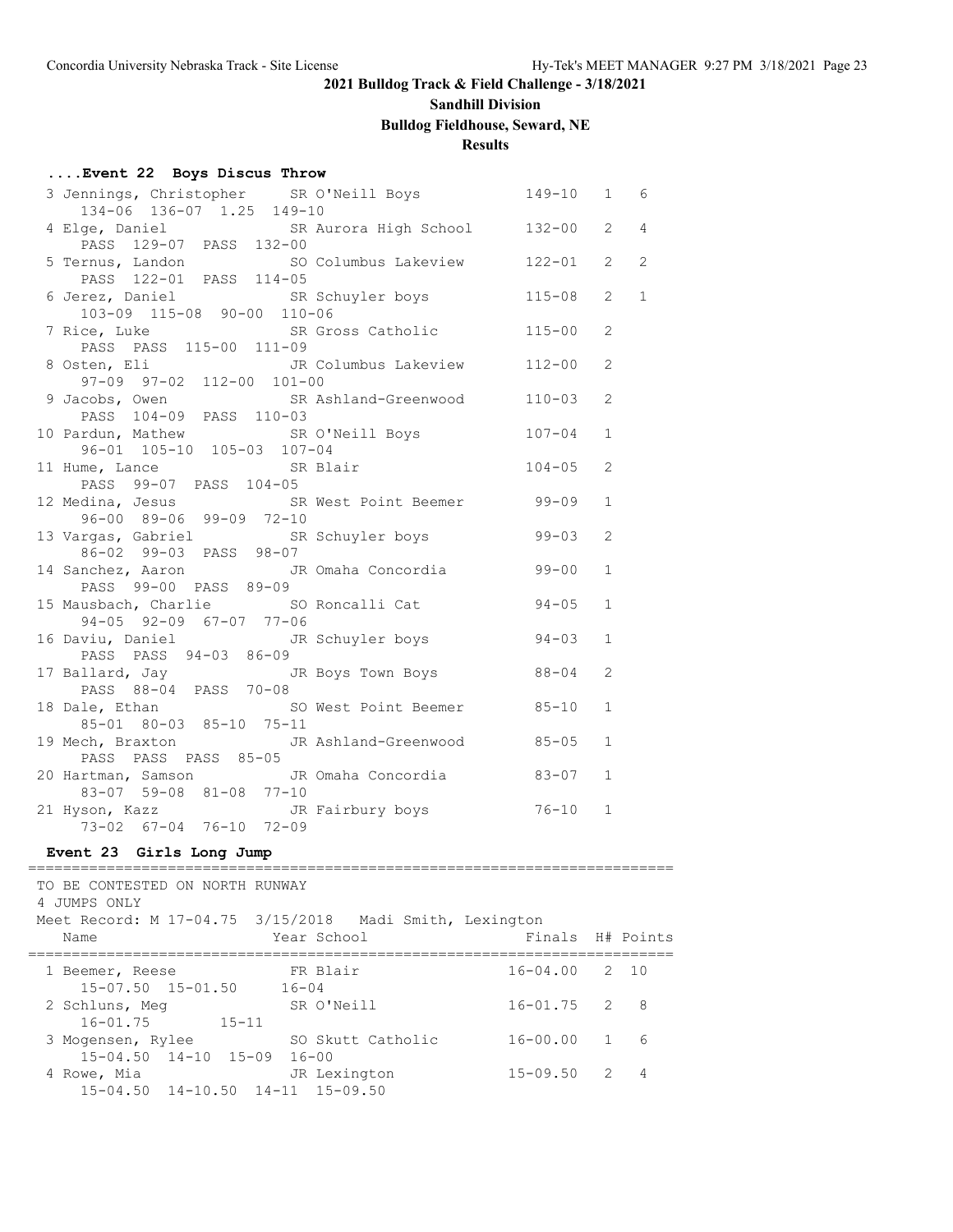### **Sandhill Division**

# **Bulldog Fieldhouse, Seward, NE**

# **Results**

| Event 23 Girls Long Jump                                                                        |              |                |                |
|-------------------------------------------------------------------------------------------------|--------------|----------------|----------------|
| 5 Ringler, Abbey SR Seward                                                                      | $15 - 09.00$ | $\overline{2}$ | $\overline{2}$ |
| $15-03$ $15-03$ $14-06$ $15-09$                                                                 |              |                |                |
| 6 Young, Lauren<br>15-08.50 15-07.75 15-07 15-03.50                                             | $15 - 08.50$ | $\overline{2}$ | $\mathbf 1$    |
|                                                                                                 |              |                |                |
| 7 Connealy, Maria 15-08.50<br>15-08.50 15-01.50 14-11<br>8 Sears, Kelsie SR Wahoo High 15-04.75 |              | 2              |                |
|                                                                                                 |              |                |                |
| $13-11$ $15-00$ $15-00$ $15-04.75$                                                              |              | $\mathbf{2}$   |                |
| 9 Schuster, Jaylee SR Aurora High School 15-01.00                                               |              | $\overline{2}$ |                |
| $14-01$ $13-08.50$ $15-01$                                                                      |              |                |                |
| 10 Kratochvil, Libby FR Seward                                                                  | $15 - 00.50$ | $\mathbf{1}$   |                |
| 10-09 15-00.50 FOUL 14-01                                                                       |              |                |                |
|                                                                                                 | $14 - 06.50$ | $\mathbf{1}$   |                |
| 11 Rodgers, Amber<br>FOUL 14-06.50 13-11 13-05.50                                               |              |                |                |
| 12 Robertson, Hannah                                                                            | $14 - 02.50$ | 2              |                |
| bertson, Hannah SO Fairbury<br>13-02.50 13-11 13-07.50 14-02.50                                 |              |                |                |
| SO Skutt Catholic                                                                               | $14 - 01.00$ | 1              |                |
| 13 Leuck, Ivy 50 Skt<br>13-09 14-01 13-07 13-09.50                                              |              |                |                |
| FR South Sioux City 14-00.50<br>14 King, Gracie                                                 |              | 2              |                |
| 14-00.50 12-04.50 13-05 13-06.75                                                                |              |                |                |
| SO Schuyler<br>15 Lefdal, Piper                                                                 | $13 - 11.75$ | $\mathbf{1}$   |                |
|                                                                                                 |              |                |                |
| 13-10 13-11.75 13-00 13-09.25<br>16 Caballeros, Fernanda JR Lexington 13-10.00                  |              | $\mathbf{1}$   |                |
| 13-10 13-04 12-10.75 13-03                                                                      |              |                |                |
| JR Fairbury<br>17 Mans, Jami                                                                    | $13 - 07.75$ | $\mathbf{1}$   |                |
| $12-05.75$ $13-05.25$ $13-07.75$ $13-02.50$                                                     |              |                |                |
| 18 Miller, Mary<br>JR Gross Catholic J13-07.75                                                  |              | 2              |                |
| 13-07.75 13-01 12-08.50 11-07.25                                                                |              |                |                |
| SO Skutt Catholic 13-07.00<br>19 Kahler, Riece                                                  |              | $\mathbf{1}$   |                |
| FOUL FOUL 13-07 13-01.25                                                                        |              |                |                |
| JR Wahoo High<br>20 Luben, Taylor                                                               | $13 - 05.00$ | 2              |                |
| $12-10.50$ $12-11.50$ $13-04$ $13-05$                                                           |              |                |                |
| 21 Kriens, Jordan so South Sioux City 13-04.00<br>12-10.50 12-11.50 13-04 11-10.50              |              | 2              |                |
|                                                                                                 |              |                |                |
| SO Aurora High School 12-11.00<br>22 Schuster, Kasey                                            |              | $\mathbf{2}$   |                |
| 12-05 12-11<br>23 Kastle, Claire SR Roncalli Cat                                                |              |                |                |
|                                                                                                 | $12 - 10.00$ | $\mathbf{1}$   |                |
| 12-10 12-06.50 12-02.50 12-04.25                                                                |              |                |                |
| JR Roncalli Cat<br>24 Needham, Skylar                                                           | $12 - 01.75$ | $\mathbf{1}$   |                |
| 12-01.75 9-08.50 FOUL 11-03                                                                     |              |                |                |
| 25 Sacarias, Esmeralda JR Schuyler                                                              | $11 - 09.00$ | $\mathbf{1}$   |                |
| 11-09 10-09.50 FOUL 9-08.50                                                                     |              |                |                |
| 26 Ohlde, Madison<br>11-05.75 11-04.50 11-05 10-07.50                                           | $11 - 05.75$ | $\mathbf{1}$   |                |
|                                                                                                 |              |                |                |
| 27 Valora, Jenny<br>SO Schuyler                                                                 | $11 - 01.00$ | $\mathbf{1}$   |                |
| $11-01$ $10-03.50$ $9-11$ $10-06$                                                               |              |                |                |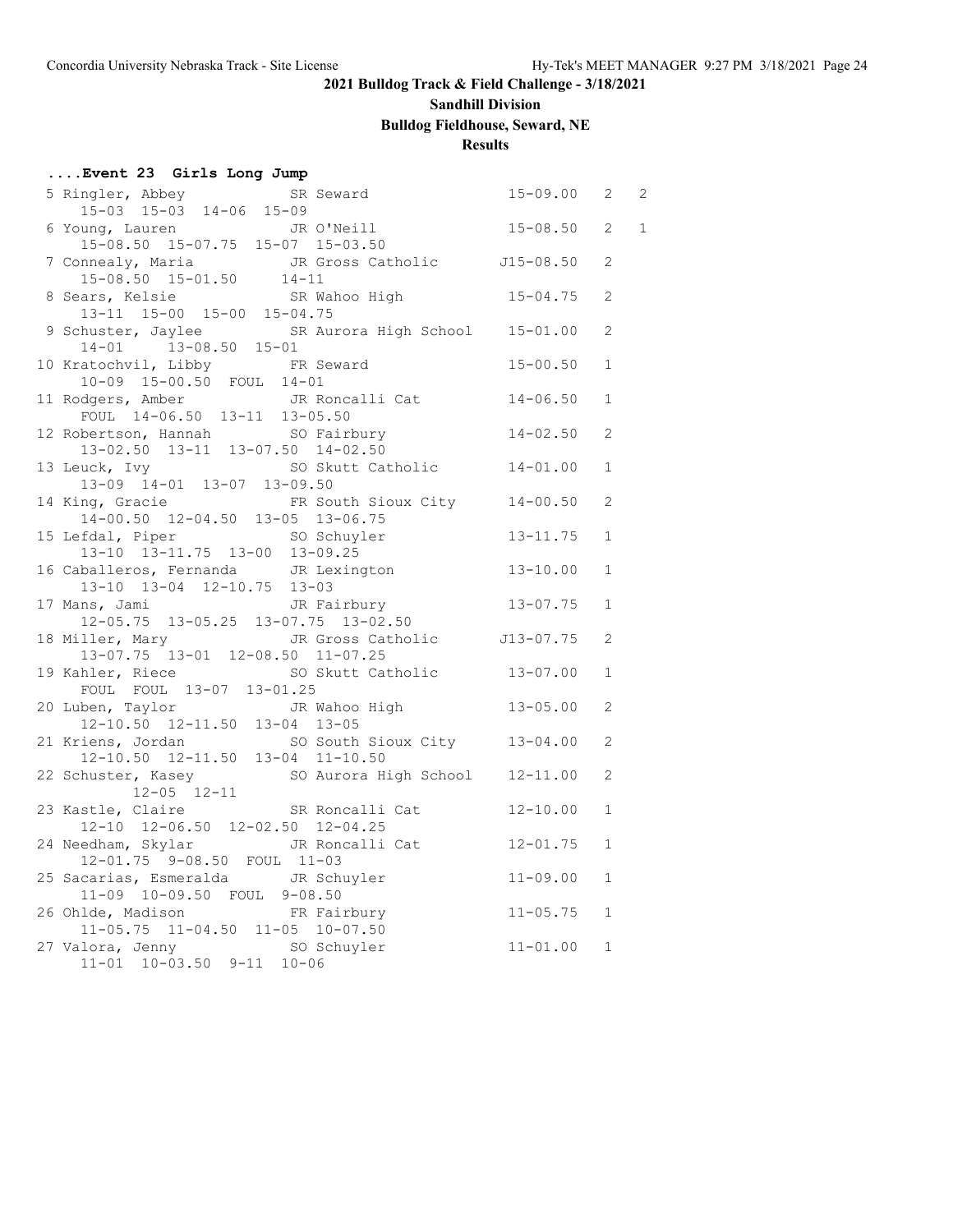**Sandhill Division**

# **Bulldog Fieldhouse, Seward, NE**

# **Results**

# **Event 24 Boys Long Jump**

| TO BE CONTESTED ON WEST RUNWAY<br>4 JUMPS ONLY<br>Meet Record: M 22-07 3/21/2015 Cale Wagner, Seward                          |              |              |              |
|-------------------------------------------------------------------------------------------------------------------------------|--------------|--------------|--------------|
| Year School Finals H# Points<br>Name                                                                                          |              |              |              |
| 1 Smith, Travon SR Boys Town Boys 21-10.00 3 10<br>21-01.50 FOUL FOUL 21-10                                                   |              |              |              |
| 2 Hassenstab, Emmett JR Skutt Catholic 21-09.00 3 8<br>21-09 FOUL FOUL FOUL                                                   |              |              |              |
| 3 Melrose, Dominic SR Skutt Catholic 20-10.75 2<br>FOUL 19-10 19-10 20-10.75                                                  |              |              | 6            |
| 4 Staehr, Carsen<br>19-02 18-09.75 20-04.75 FOUL<br>19-02 18-09.75 20-04.75 FOUL                                              |              |              | 4            |
| 5 Swahn, Curtis JR Wahoo High<br>20-00.50 20-00 19-05 20-03.75                                                                | $20 - 03.75$ | 3            | 2            |
| 6 Duncan, Boone<br>20.03 Pour 10.00 F0. Pour<br>20-02 FOUL 19-08.50 FOUL                                                      | $20 - 02.00$ | 3            | $\mathbf{1}$ |
| 7 Barragan, Jesus SR West Point Beemer 20-01.00<br>FOUL FOUL FOUL 20-01                                                       |              | 3<br>3       |              |
| 8 Stewart, Hunter 5 JR Lexington 19-10.00<br>ewart, Hunter<br>18-06.50 19-06.50 18-08.50 19-10<br>SR York<br>9 Linhart, Kirby | 19-05.25     | $\mathbf{1}$ |              |
| 19-03.50 FOUL FOUL 19-05.25<br>10 Newman, Jonathan SR York                                                                    | $19 - 01.50$ | 2            |              |
| 18-07.50 19-00.50 19-01.50 18-11.50<br>11 Diediker, Tyler SO O'Neill Boys 18-11.50                                            |              | 2            |              |
| 18-07.25 17-09 17-04.25 18-11.50<br>12 Buller, Grant SR Ashland-Greenwood 18-11.00<br>18-11 17-00.75 FOUL 18-06               |              | 3            |              |
| 13 Forney, Layne SR Columbus Lakeview 18-09.75<br>18-07 18-09.75 18-00 17-10                                                  |              | $\mathbf{1}$ |              |
| 14 Bordovsky, Malachi JR Wahoo High 18-08.25                                                                                  |              | 2            |              |
| 18-04.25 18-04 17-11.25 18-08.25<br>15 Robertson, Josh SR Fairbury boys 18-05.50<br>17-10.25 FOUL 17-11 18-05.50              |              | 3            |              |
| 16 Grizzle, Zane Manuel JR Fairbury boys 518-05.50<br>FOUL 18-05.50 17-02.50 FOUL                                             |              | 2            |              |
| 17 Shortridge, Khyler JR Columbus Lakeview 18-05.00<br>18-05 FOUL FOUL                                                        |              | 2            |              |
| FOUL 18-03 18-03.75 17-00.75                                                                                                  |              |              |              |
| 19 Holcomb, Ben<br>FR Blair<br>17-05 FOUL FOUL 18-02.50                                                                       | 18-02.50     | 1            |              |
| 20 Meyer, Bennett<br>SO West Point Beemer J18-02.50<br>$18 - 02.50$ $17 - 03$ $16 - 02$                                       |              | 2            |              |
| 21 Murray, Tony<br>JR Boys Town Boys<br>17-10 18-01.50 17-08.25 17-10.50                                                      | $18 - 01.50$ | $\mathbf{1}$ |              |
| SO Seward<br>22 Knott, Kalen<br>FOUL 17-11.50 FOUL FOUL                                                                       | $17 - 11.50$ | 2            |              |
| 23 Walker, Damien<br>SO Boys Town Boys<br>$17-01$ $16-05$ $16-08.75$ $17-10.75$                                               | $17 - 10.75$ | 2            |              |
| 24 Winklemann, Daniel<br>SR Gross Catholic<br>FOUL FOUL FOUL 17-09.50                                                         | $17 - 09.50$ | 2            |              |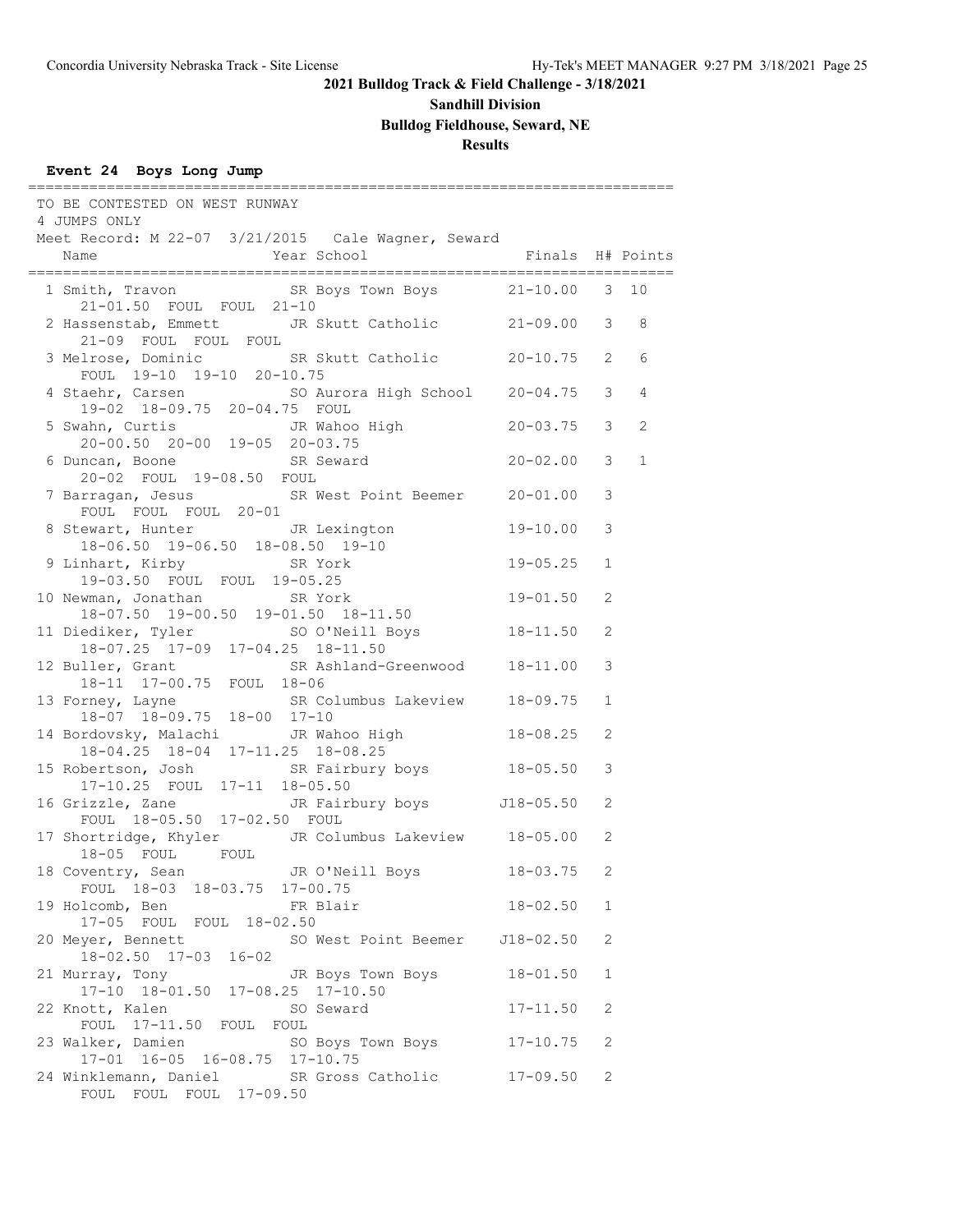# **Sandhill Division**

# **Bulldog Fieldhouse, Seward, NE**

# **Results**

=======================================================================

| Event 24 Boys Long Jump |  |  |  |  |
|-------------------------|--|--|--|--|
|-------------------------|--|--|--|--|

| 25 McCulloch, Austin SO Schuyler boys 17-07.00 1          |                        |
|-----------------------------------------------------------|------------------------|
| 17-05.50 17-04.25 17-07 17-04.25                          |                        |
| 26 Larson, Jakob JR O'Neill Boys 16-10.75 3               |                        |
| FOUL 16-10.75 FOUL 15-09                                  |                        |
| 27 Young, Demarico FR South Sioux City 16-10.00 3         |                        |
| 16-10 FOUL FOUL FOUL                                      |                        |
| 28 Kabore, Ken National JR Roncalli Cat                   | $16 - 08.50$ 1         |
| FOUL 16-04.50 16-02.75 16-08.50                           |                        |
| 29 Collazo, Carlos 60 SO Aurora High School 16-07.50 3    |                        |
| 16-03 16-00.50 16-07.50 16-01.50                          |                        |
| 30 Hobza, Mason SO Columbus Lakeview 16-06.75             | 1                      |
| 14-10.50 16-06.75 14-02.75 16-00.25                       |                        |
| 31 Berry, Tyler CJR Roncalli Cat 16-01.00 1               |                        |
| FOUL FOUL 14-08.25 16-01                                  |                        |
| 32 Sherman, Waylon JR Wahoo High 16-00.50                 | $\mathbf{1}$           |
| FOUL FOUL 14-10.50 16-00.50                               |                        |
| 33 Alberts, Matt FR West Point Beemer 15-06.75 2          |                        |
| 14-06 15-06.75 15-01 15-04.75                             | $15 - 01.00$ 1         |
| 34 McCown, Ashton SO Fairbury boys<br>$14 - 08$ $15 - 01$ |                        |
| -- Balis, Jack JR Gross Catholic                          | 1                      |
| FOUL FOUL FOUL FOUL                                       | <b>EQUIPE CONTROLL</b> |
| -- Mahgoub, Yousif JR Roncalli Cat                        | FOUL<br>1              |
| FOUL FOUL FOUL                                            |                        |
|                                                           |                        |

### **Event 25 Girls Triple Jump**

| EVENT TO FOLLOW GIRLS LONG JUMP<br>TO BE CONTESTED ON NORTH RUNWAY<br>4 JUMPS ONLY |                                                                                    |                |              |
|------------------------------------------------------------------------------------|------------------------------------------------------------------------------------|----------------|--------------|
|                                                                                    | Meet Record: M 35-09 3/22/2014 Lauren Crockett, Wahoo High S                       |                |              |
|                                                                                    |                                                                                    |                |              |
|                                                                                    | 1 Holm, Hailey SR Boys Town 33-05.75 10                                            |                |              |
| 31-06 33-05.75 33-03 32-06                                                         |                                                                                    |                |              |
|                                                                                    | 2 Young, Lauren<br>32-05 33-03.50 32-05.50 33-05                                   | $33 - 05.00$ 8 |              |
|                                                                                    |                                                                                    |                |              |
|                                                                                    | 3 Greenfield, Toni SR Wahoo High                                                   | $33 - 03.00$   | 6            |
| 33-01.50 32-08 32-09.50 33-03                                                      |                                                                                    |                |              |
|                                                                                    | 4 Lierman, Mikwena SR Fairbury                                                     | $33 - 02.50$   | 4            |
| 32-09.75 32-06 32-01 33-02.50                                                      |                                                                                    |                | 2            |
| 5 Rowe, Mia 61 1 JR Lexington<br>31-11 FOUL 32-11.50 FOUL                          |                                                                                    | $32 - 11.50$   |              |
|                                                                                    |                                                                                    |                | $\mathbf{1}$ |
| $31-05$ $30-08.25$ $31-11$ $31-09$                                                 | 6 Harsma, Trista             SR South Sioux City       31-11.00                    |                |              |
|                                                                                    | 7 Erickson, Emily SR Aurora High School 31-07.50                                   |                |              |
| 30-09.50 30-09 31-07.50 30-08.50                                                   |                                                                                    |                |              |
|                                                                                    |                                                                                    |                |              |
|                                                                                    | 8 Frenzen, Haley 50 Columbus Lakeview 31-03.00<br>31-03 30-07.50 30-00.50 29-04.50 |                |              |
|                                                                                    | 9 Lefdal, Piper SO Schuyler                                                        | $30 - 09.00$   |              |
| 30-02 29-09 30-04 30-09                                                            |                                                                                    |                |              |
|                                                                                    | 10 Harms, Presley SO Ashland-Greenwood 30-02.25                                    |                |              |
| 30-02.25 28-09 30-02 28-07.50                                                      |                                                                                    |                |              |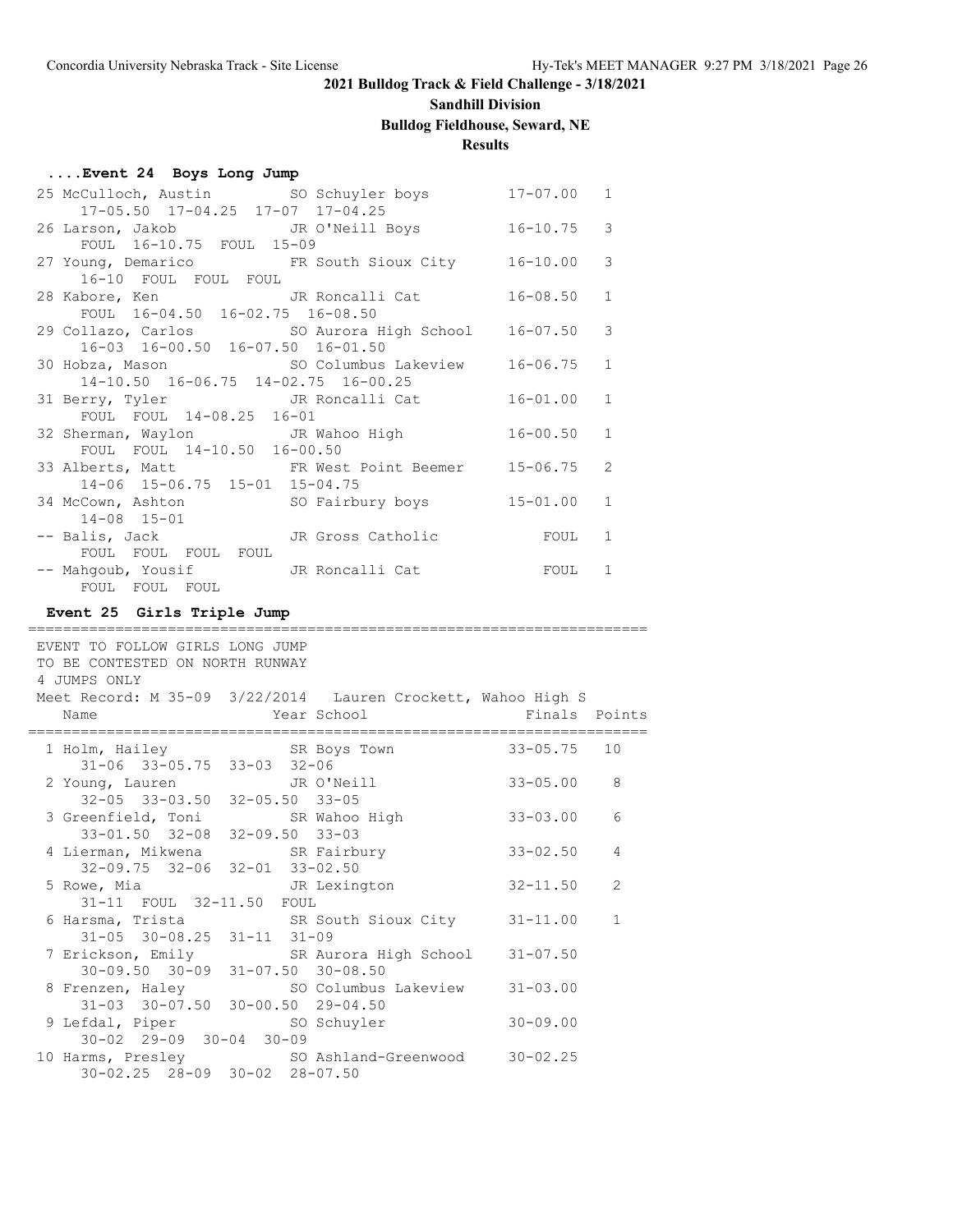### **Sandhill Division Bulldog Fieldhouse, Seward, NE**

#### **Results**

#### **....Event 25 Girls Triple Jump**

| 11 Rodgers, Breyauna JR Roncalli Cat       |             | $29 - 03.50$ |
|--------------------------------------------|-------------|--------------|
| 29-03.50 29-00.25 28-09.50 FOUL            |             |              |
| 12 Keith, Hannah Mark JR Ashland-Greenwood |             | $26 - 11.00$ |
| 26-00.50 26-11 26-00 26-09                 |             |              |
| 13 Schroeder, Lexi JR Roncalli Cat         |             | $26 - 05.75$ |
| FOUL 26-01.50 25-10 26-05.75               |             |              |
| 14 Vocelka, Deja Kairbury                  |             | $26 - 02.50$ |
| 24-08 25-09.50 26-02.50 FOUL               |             |              |
| 15 Ohlde, Madison                          | FR Fairbury | $25 - 05.00$ |
| 25-05 24-05 24-06.75 FOUL                  |             |              |

#### **Event 26 Boys Triple Jump**

========================================================================== EVENT TO FOLLOW BOYS LONG JUMP TO BE CONTESTED ON WEST RUNWAY 4 JUMPS ONLY Meet Record: M 46-05 3/15/2018 Ajack Waikur, Lexington Name Year School Finals H# Points ========================================================================== 1 Smith, Travon SR Boys Town Boys 45-01.25 2 10 42-01.50 FOUL 43-03 45-01.25 2 Hassenstab, Emmett JR Skutt Catholic 42-11.50 2 8 FOUL 42-11.50 FOUL 42-04 3 Staehr, Carsen SO Aurora High School 41-11.50 2 6 41-03.75 41-11.50 41-07.50 41-01 4 Stewart, Hunter JR Lexington 40-10.00 2 4 40-10 39-10.50 39-03.25 FOUL 5 Rodriguez, Edgar SR West Point Beemer 39-08.50 2 2 39-08.50 39-00 39-05 36-09.75 6 Shellito, Silas<br>38-08 50 38-11.75 30-11.25 Form 38-11.75 1 1 38-08.50 38-11.75 38-11.25 FOUL 7 Linhart, Kirby SR York 38-09.00 2 38-09 FOUL 38-08.50 FOUL<br>8 Nelson, Benji M سمان سنة بين المرة المدة بين المدة بين المدة بين المدة بين المدة بين المدة بين المدة المدة المدة المدة المدة ا<br>المدة المدة المدة المدة المدة المدة المدة المدة المدة المدة المدة المدة المدة المدة المدة المدة المدة المدة ال 38-06 37-09.50 37-03 36-05 9 Peters, Alex JR Aurora High School 37-11.50 2 37-03.25 36-05.75 37-11.50 37-09.50 10 Lausterer, Sebastian SR Wahoo High 37-11.25 1 FOUL FOUL 37-11.25 37-08 11 Walker, Damien SO Boys Town Boys 36-05.75 1 FOUL FOUL 36-05.75 FOUL 12 Murray, Tony JR Boys Town Boys 35-01.75 1 34-05.25 35-01.75 FOUL FOUL 13 Kabore, Ken JR Roncalli Cat 35-00.75 1 FOUL FOUL 35-00.50 35-00.75 14 Schatz, Grason JR Columbus Lakeview 34-11.50 1 34-11.50 FOUL 34-02 34-01.25 15 West, Lleyton SO Ashland-Greenwood 32-08.75 1 FOUL 32-08.75 FOUL FOUL -- Engalman, Seth SO Fairbury boys FOUL 1 FOUL FOUL FOUL FOUL -- Berry, Tyler JR Roncalli Cat FOUL 1 FOUL FOUL FOUL FOUL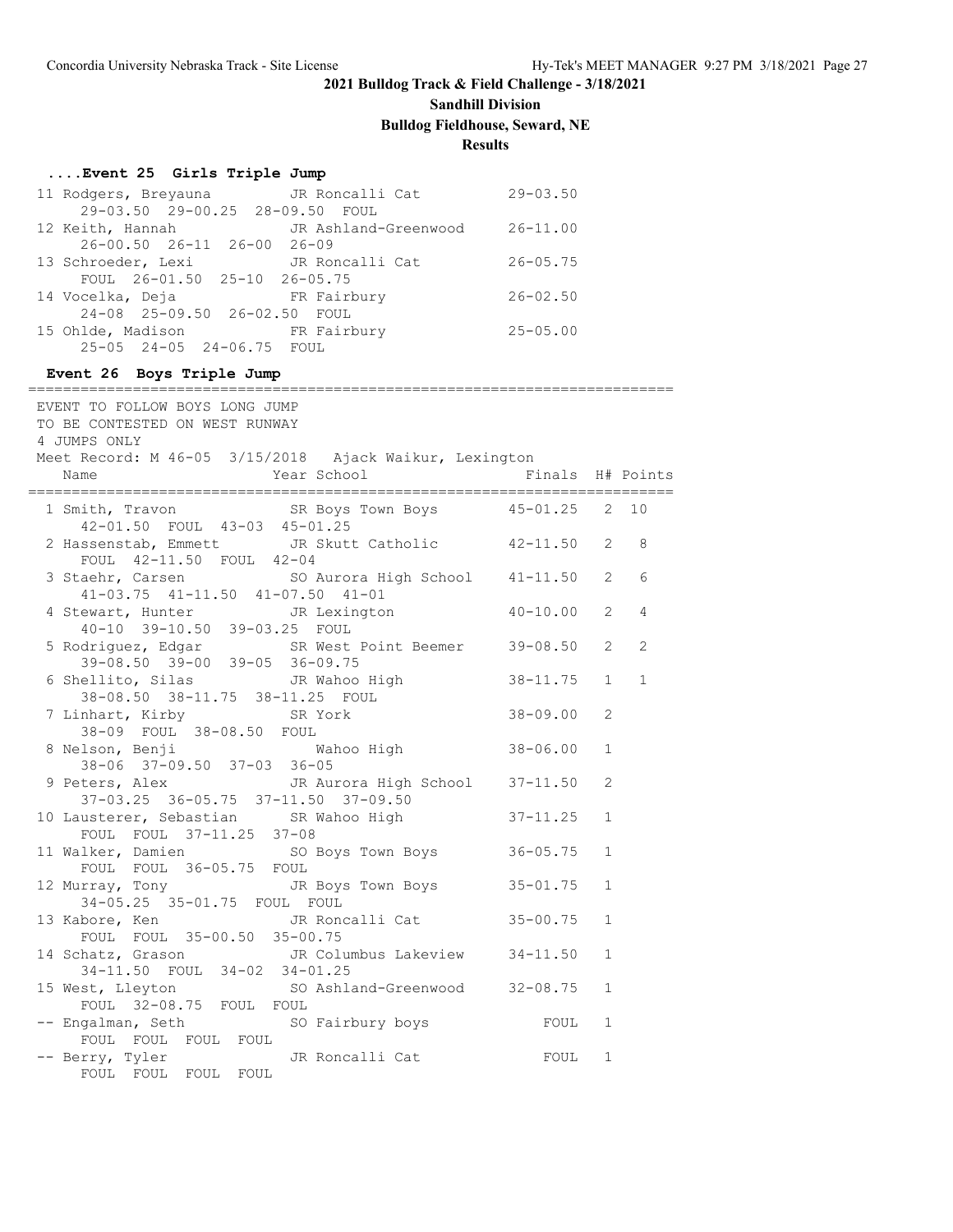# **Sandhill Division**

# **Bulldog Fieldhouse, Seward, NE**

# **Results**

### **Event 27 Girls Pole Vault**

|      | EVENT TO FOLLOW BOYS POLE VAULT                                                 |         |                                                                               |              |               |
|------|---------------------------------------------------------------------------------|---------|-------------------------------------------------------------------------------|--------------|---------------|
| Name |                                                                                 |         | Meet Record: M 10-01 3/15/2018 Leigh Jahnke, West Point-Beemer<br>Year School |              | Finals Points |
|      | 1 Driewer, Melanie<br>$8 - 00$ $8 - 06$ $9 - 00$ $9 - 06$<br>O O XO XXX         | JR York |                                                                               | 9-00.00      | 10            |
|      | 2 Galbraith, Grace<br>$8 - 00$ $8 - 06$ $9 - 00$ $9 - 06$<br>O O XXO XXX        |         | SR Blair                                                                      | J9-00.00     | 8             |
|      | 3 Driewer, Morgan SO York<br>$7-00$ $7-06$ $8-00$ $8-06$ $9-00$<br>O O O XO XXX |         |                                                                               | 8-06.00      | 6             |
|      | 4 Ohlde, Ellie<br>$7 - 00$ $7 - 06$ $8 - 00$ $8 - 06$<br>O O O XXX              |         | SR Fairbury                                                                   | $8 - 00.00$  | 1.75          |
|      | 4 Cemer, Sami<br>$7 - 00$ $7 - 06$ $8 - 00$ $8 - 06$<br>O O O XXX               |         | JR Blair                                                                      | $8 - 00.00$  | 1.75          |
|      | 4 Knust, Cassidy<br>$7 - 068 - 008 - 06$<br>$O$ $O$ XXX                         |         | SR Aurora High School 8-00.00                                                 |              | 1.75          |
|      | 4 Helmer, Hannah<br>$7 - 00$ $7 - 06$ $8 - 00$ $8 - 06$<br>O O O XXX            |         | SR Seward                                                                     | 8-00.00 1.75 |               |
|      | 8 Lierman, Mikya<br>$7 - 00$ $7 - 06$ $8 - 00$ $8 - 06$<br>XXO O XO XXX         |         | SO Fairbury                                                                   | $J8 - 00.00$ |               |
|      | 9 Mans, Jami<br>$7 - 00$ $7 - 06$ $8 - 00$<br>XO OXXX                           |         | JR Fairbury                                                                   | $7 - 06.00$  |               |
|      | -- Hatcher, Grace<br>$7 - 00$<br>XXX                                            |         | SR Columbus Lakeview                                                          | NH           |               |
|      | -- Conant, Ashton<br>$7 - 00$<br>XXX                                            |         | SO West Point Beemer                                                          | NH           |               |
|      | -- Boell, Ashlynn<br>$7 - 00$<br>XXX                                            |         | SO West Point Beemer                                                          | NH           |               |

### **Event 28 Boys Pole Vault**

| Meet Record: M 15-02 3/16/2017 Chase Berry, Seward   |     |                  | Year School        |   |                                   | Finals Points |
|------------------------------------------------------|-----|------------------|--------------------|---|-----------------------------------|---------------|
| Name                                                 |     |                  |                    |   |                                   |               |
|                                                      |     |                  |                    |   |                                   |               |
| 1 Carlson, Caden                                     |     |                  |                    |   | JR Aurora High School 13-06.00 10 |               |
| 11-06 12-00 12-06 13-00 13-06 14-00                  |     |                  |                    |   |                                   |               |
| $\cap$                                               |     | $0 \times 0$ 0 0 | XXX X              |   |                                   |               |
| 2 Knott, Kalen                                       |     |                  | SO Seward          |   | $13 - 00.00$                      | 8             |
| 9-06 10-00 10-06 11-00 11-06 12-00 12-06 13-00 13-06 |     |                  |                    |   |                                   |               |
|                                                      | XO. | $\bigcap$        | $\circ$<br>$\circ$ | ∩ | XXX                               |               |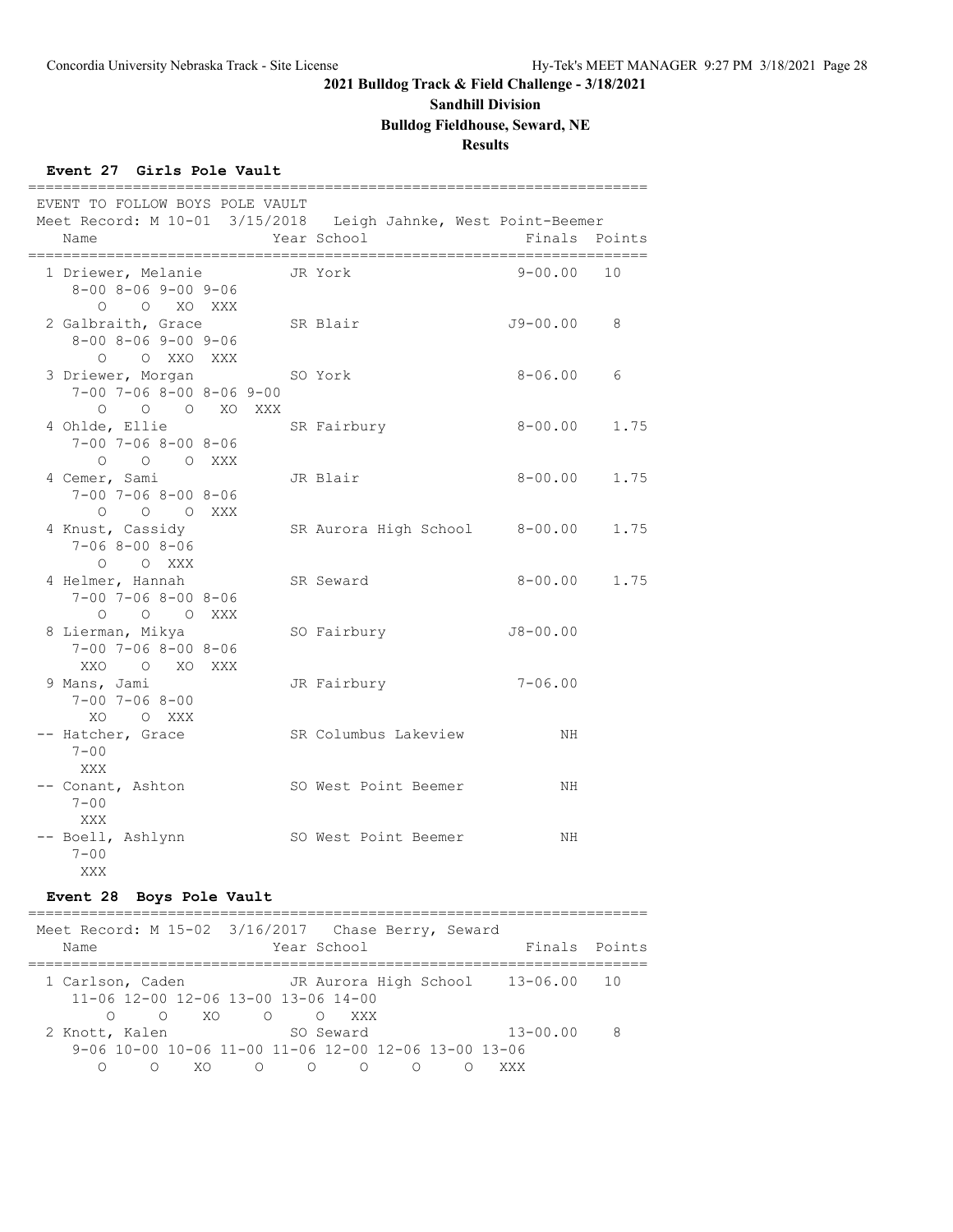### **Sandhill Division**

# **Bulldog Fieldhouse, Seward, NE**

# **Results**

| Event 28 Boys Pole Vault                      |                                                |                |   |
|-----------------------------------------------|------------------------------------------------|----------------|---|
|                                               | 3 Collingham, Wyatt SR York                    | $12 - 00.00$ 6 |   |
| 11-06 12-00 12-06                             |                                                |                |   |
| XO XO XXX                                     |                                                |                |   |
|                                               | 4 Firmanik, Payton SR Fairbury boys 11-00.00 4 |                |   |
| 9-06 10-00 10-06 11-00 11-06                  |                                                |                |   |
| 0 0 0 0 XXX                                   |                                                |                |   |
|                                               | 5 Dean, Kyler SO O'Neill Boys 10-06.00         |                | 2 |
|                                               | 8-00 8-06 9-00 9-06 10-00 10-06 11-00          |                |   |
|                                               | 0 0 0 0 0 XO XXX                               |                |   |
|                                               |                                                | $10 - 00.00$   | 1 |
| 8-00 8-06 9-00 9-06 10-00 10-06               |                                                |                |   |
| O XO O XXO XO XXX                             |                                                |                |   |
|                                               | 7 Bargen, Owen SO Columbus Lakeview 9-06.00    |                |   |
| $8 - 00$ $8 - 06$ $9 - 00$ $9 - 06$ $10 - 00$ |                                                |                |   |
| XO O O XO XXX                                 |                                                |                |   |
|                                               | 8 Rosendale, Conner JR Seward                  | $J9-06.00$     |   |
| $8 - 00$ $8 - 06$ $9 - 00$ $9 - 06$ $10 - 00$ |                                                |                |   |
| XO O XO XXO XXX                               |                                                |                |   |
| 8-06 9-00 9-06                                | 9 Jacobson, Jax 50 West Point Beemer 9-00.00   |                |   |
| XO XO XXX                                     |                                                |                |   |
| 10 Sherwood, Chase                            | JR West Point Beemer J9-00.00                  |                |   |
| 8-06 9-00 9-06                                |                                                |                |   |
| XXO XXO XXX                                   |                                                |                |   |
| 11 Beetison, Cinch                            | SR Ashland-Greenwood 8-06.00                   |                |   |
| $8 - 00$ $8 - 06$ $9 - 00$                    |                                                |                |   |
| O XXO XXX                                     |                                                |                |   |
| -- Mahoney, Brock                             | JR Columbus Lakeview                           | NH             |   |
| $9 - 06$                                      |                                                |                |   |
| XXX                                           |                                                |                |   |

# **Event 29 Girls High Jump**

| Meet Record: M 5-02 3/14/2019 Brooke Meyer, Seward |                                          |                                                             |                                           |       |  |  |                                                                     |  |
|----------------------------------------------------|------------------------------------------|-------------------------------------------------------------|-------------------------------------------|-------|--|--|---------------------------------------------------------------------|--|
| Name                                               |                                          |                                                             |                                           |       |  |  | <b>Example 2</b> Year School <b>Example 2 Service School</b> Points |  |
|                                                    |                                          | $4 - 08$ $4 - 10$ $5 - 00$ $5 - 02$ $5 - 04$                |                                           |       |  |  | 1 Freiberg, Tasha SR South Sioux City 5-02.00M 10                   |  |
|                                                    |                                          | O O O O XXX                                                 |                                           |       |  |  |                                                                     |  |
|                                                    |                                          |                                                             | $4-04$ $4-06$ $4-08$ $4-10$ $5-00$ $5-02$ |       |  |  |                                                                     |  |
| 3 Roskens, Mary SR Blair                           |                                          |                                                             | 0 0 0 0 0 XXX                             |       |  |  | $J5 - 00.00$ 6                                                      |  |
|                                                    |                                          | $4-06$ $4-08$ $4-10$ $5-00$ $5-02$<br>O O XO XO XXX         |                                           |       |  |  |                                                                     |  |
| 4 Lierman, Mikwena SR Fairbury                     |                                          |                                                             |                                           |       |  |  | $4 - 10.00$ 4                                                       |  |
|                                                    |                                          | $4-04$ $4-06$ $4-08$ $4-10$ $5-00$<br>$O$ $O$ $O$ $O$ $XXX$ |                                           |       |  |  |                                                                     |  |
| 5 Eddie, Kharissa SR Wahoo High                    |                                          |                                                             |                                           |       |  |  | $4 - 08.00$ 1.50                                                    |  |
|                                                    | $4-04$ $4-06$ $4-08$ $4-10$<br>O O O XXX |                                                             |                                           |       |  |  |                                                                     |  |
|                                                    |                                          |                                                             | $4-00$ $4-02$ $4-04$ $4-06$ $4-08$ $4-10$ |       |  |  | 5 Barcel, Blake TR Columbus Lakeview 4-08.00 1.50                   |  |
| $\circ$                                            | $\circ$ $\circ$ $\circ$                  |                                                             |                                           | O XXX |  |  |                                                                     |  |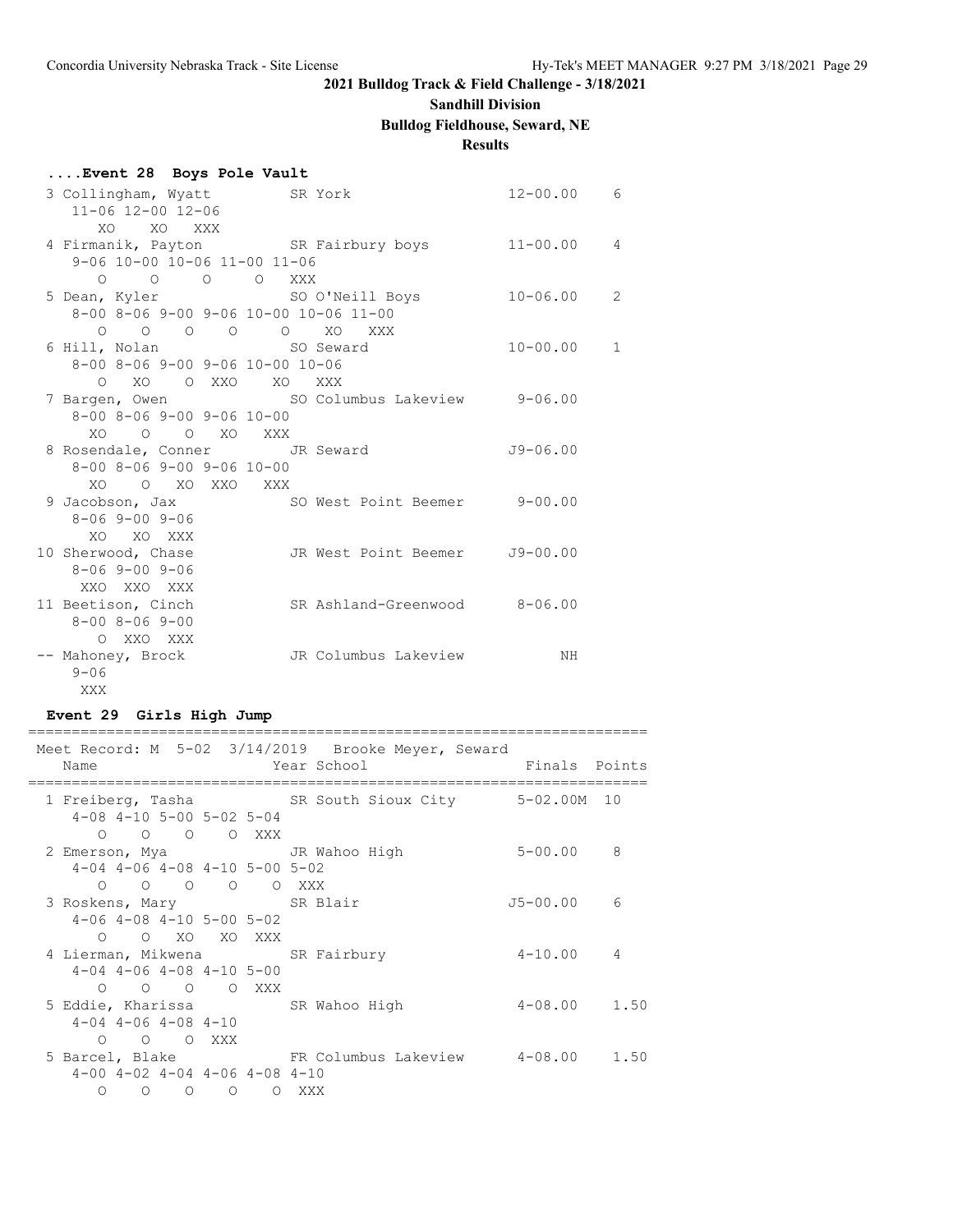#### **Sandhill Division**

#### **Bulldog Fieldhouse, Seward, NE**

#### **Results**

| Event 29 Girls High Jump                         |         |                       |  |                                                |             |
|--------------------------------------------------|---------|-----------------------|--|------------------------------------------------|-------------|
|                                                  |         |                       |  | 7 Davis, Allison SO Fairbury                   | $4 - 06.00$ |
| $4-02$ $4-04$ $4-06$ $4-08$                      |         |                       |  |                                                |             |
|                                                  |         | $O$ $O$ $O$ $XXX$     |  |                                                |             |
|                                                  |         |                       |  | 7 Ringler, Abbey SR Seward                     | $4 - 06.00$ |
| $4-00$ $4-02$ $4-04$ $4-06$ $4-08$               |         |                       |  |                                                |             |
|                                                  |         | $O$ $O$ $O$ $O$ $XXX$ |  |                                                |             |
|                                                  |         |                       |  | 7 Wills, Cleo SR Ashland-Greenwood 4-06.00     |             |
| $4-00$ $4-02$ $4-04$ $4-06$ $4-08$               |         |                       |  |                                                |             |
|                                                  |         | 0 0 0 0 XXX           |  |                                                |             |
|                                                  |         |                       |  | 7 Frenzen, Molly SO Columbus Lakeview 4-06.00  |             |
| $4-00$ $4-02$ $4-04$ $4-06$ $4-08$               |         |                       |  |                                                |             |
|                                                  |         | O O O O XXX           |  |                                                |             |
|                                                  |         |                       |  | 11 Yrkoski, Natalie SO Schuyler 54-06.00       |             |
| $4 - 00$ $4 - 02$ $4 - 04$ $4 - 06$ $4 - 08$     |         |                       |  |                                                |             |
|                                                  |         | O XXO XXO O XXX       |  |                                                |             |
|                                                  |         |                       |  | 12 Kolterman, Sarah So Wahoo High 54-06.00     |             |
| $4-00$ $4-02$ $4-04$ $4-06$ $4-08$               |         |                       |  |                                                |             |
|                                                  |         | O O O XO XXX          |  |                                                |             |
|                                                  |         |                       |  | 13 Harsma, Trista SR South Sioux City J4-06.00 |             |
| $4-02$ $4-04$ $4-06$ $4-08$                      |         |                       |  |                                                |             |
| XO O XO XXX                                      |         |                       |  |                                                |             |
| 14 Schuster, Kasey<br>$4 - 00$ $4 - 02$ $4 - 04$ |         |                       |  | SO Aurora High School 4-02.00                  |             |
|                                                  | O O XXX |                       |  |                                                |             |
|                                                  |         |                       |  |                                                |             |
|                                                  |         |                       |  |                                                |             |
| 15 Vocelka, Deja<br>$4 - 00$ $4 - 02$            |         |                       |  | FR Fairbury                                    | $4 - 00.00$ |

**Event 30 Boys High Jump**

======================================================================= EVENT TO FOLLOW GIRLS HIGH JUMP Meet Record: M 6-02 3/18/2011 Seth Schnakenberg/Ajack Waikur-2018, Name Year School Finals Points ======================================================================= 1 Starr, Dylan SR Fairbury boys 6-07.00M 10 5-10 6-00 6-02 6-04 6-06 6-07 6-08 O O XO XXO XXO XXO XXX 2 Delgado, Robert SR Aurora High School 6-00.00 8 5-10 6-00 6-02  $XO = 0$  XXX<br>3 Shepard, Evan JR Ashland-Greenwood 5-08.00 6 5-04 5-06 5-08 5-10 O PPP O XXX 4 Coventry, Sean JR O'Neill Boys J5-08.00 4 5-00 5-02 5-04 5-06 5-08 5-10 O O XO O XO XXX 5 Owens, Mack JR Aurora High School 5-06.00 2 5-04 5-06 5-08 O O XXX 6 Sherman, Waylon JR Wahoo High J5-06.00 1 5-02 5-04 5-06 5-08 O XO O XXX